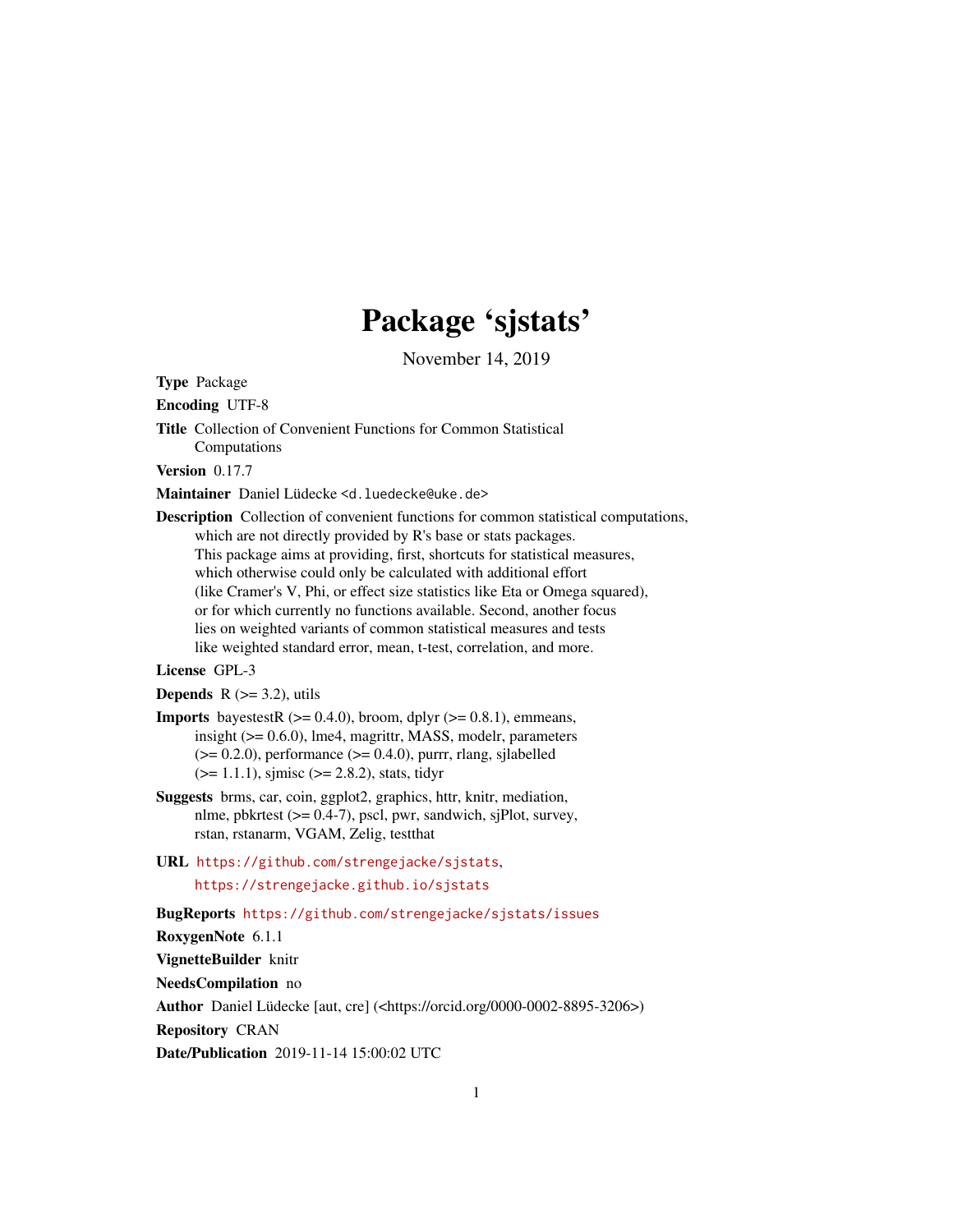# R topics documented:

| 3              |
|----------------|
| $\overline{4}$ |
| 5              |
| $\overline{7}$ |
| 9              |
| 12             |
| 13             |
| 16             |
| 17             |
| 18             |
| 19             |
| 19             |
| 21             |
| 21             |
| 22             |
| 23             |
| 25             |
| 25             |
| 27             |
| 28             |
| 29             |
| 30             |
| 31             |
| 32             |
| 34             |
| 36             |
| 37             |
| 39             |
| 40             |
| 41             |
| 43             |
| 44             |
| 47             |
| 48             |
| 50             |
|                |
|                |

# **Index**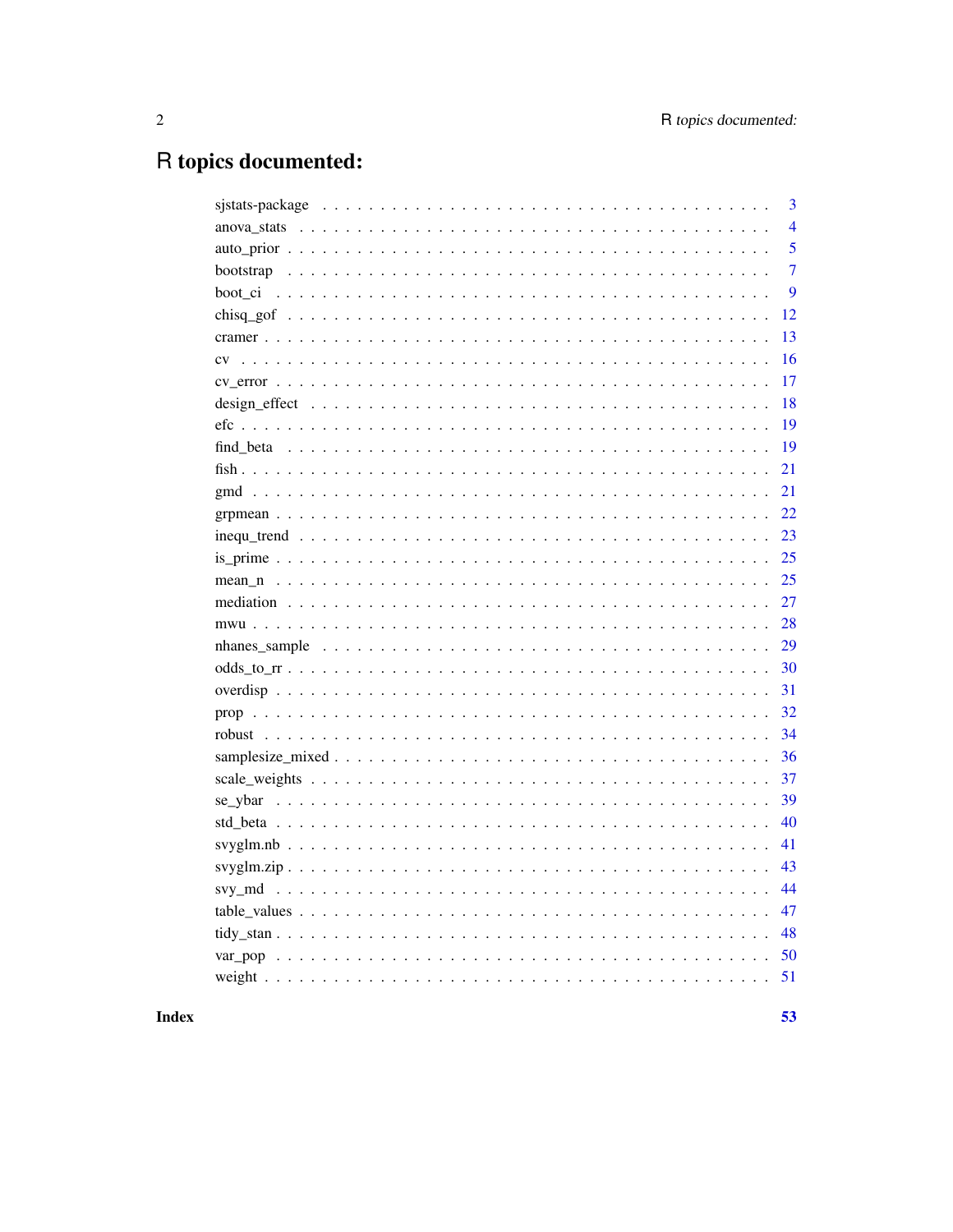<span id="page-2-0"></span>sjstats-package *Collection of Convenient Functions for Common Statistical Computations*

# **Description**

Collection of convenient functions for common statistical computations, which are not directly provided by R's base or stats packages.

This package aims at providing, first, shortcuts for statistical measures, which otherwise could only be calculated with additional effort (like standard errors or root mean squared errors).

Second, these shortcut functions are generic (if appropriate), and can be applied not only to vectors, but also to other objects as well (e.g., the Coefficient of Variation can be computed for vectors, linear models, or linear mixed models; the  $r2()$ -function returns the r-squared value for  $lm$ , glm, merMod, glmmTMB, or lme and other objects).

Most functions of this package are designed as *summary functions*, i.e. they do not transform the input vector; rather, they return a summary, which is sometimes a vector and sometimes a [tidy data](https://cran.r-project.org/package=broom/vignettes/broom.html) [frame.](https://cran.r-project.org/package=broom/vignettes/broom.html) he focus of most functions lies on summary statistics or fit measures for regression models, including generalized linear models, mixed effects models or Bayesian models. However, some of the functions deal with other statistical measures, like Cronbach's Alpha, Cramer's V, Phi etc.

The comprised tools include:

- For regression and mixed models: Coefficient of Variation, Root Mean Squared Error, Residual Standard Error, Coefficient of Discrimination, R-squared and pseudo-R-squared values, standardized beta values
- Especially for mixed models: Design effect, ICC, sample size calculation and convergence tests
- Especially for Bayesian models: Highest Density Interval, region of practical equivalence (rope), Monte Carlo Standard Errors, ratio of number of effective samples, mediation analysis, Test for Practical Equivalence
- Fit and accuracy measures for regression models: Overdispersion tests, accuracy of predictions, test/training-error comparisons, error rate and binned residual plots for logistic regression models
- For anova-tables: Eta-squared, Partial Eta-squared, Omega-squared and Partial Omega-squared statistics

Furthermore, sistats has functions to access information from model objects, which either support more model objects than their stats counterparts, or provide easy access to model attributes, like:

- model\_frame() to get the model frame
- model\_family() to get information about the model family, link functions etc.
- link\_inverse() to get the link-inverse function
- pred\_vars() and resp\_var() to get the names of either the dependent or independent variables, or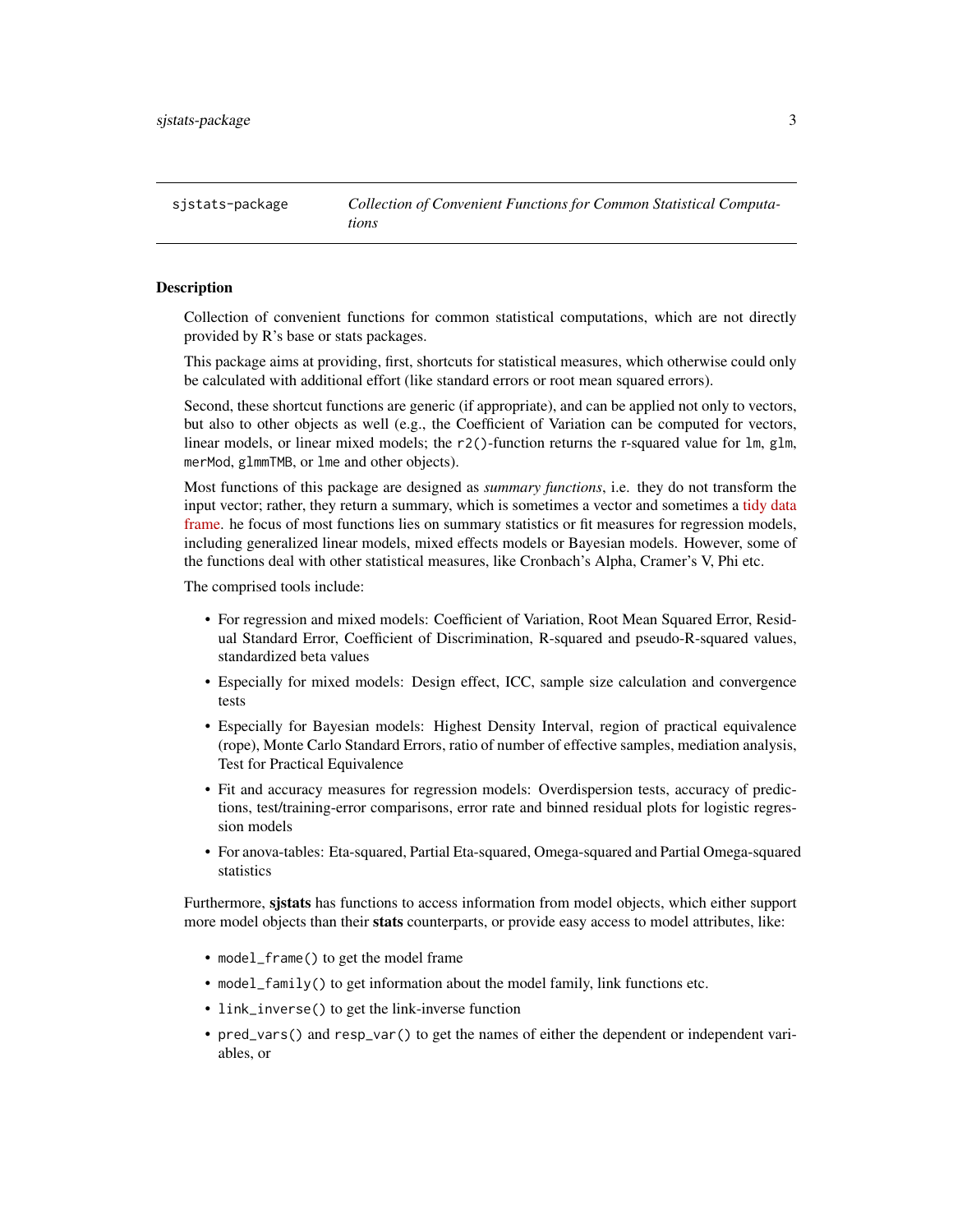• var\_names() to get the "cleaned" variables names from a model object (cleaned means, things like s() or  $log()$  are removed from the returned character vector with variable names.)

Other statistics:

• Cramer's V, Cronbach's Alpha, Mean Inter-Item-Correlation, Mann-Whitney-U-Test, Itemscale reliability tests

anova\_stats *Effect size statistics for anova*

# Description

Returns the (partial) eta-squared, (partial) omega-squared, epsilon-squared statistic or Cohen's F for all terms in an anovas. anova\_stats() returns a tidy summary, including all these statistics and power for each term.

# Usage

```
anova_stats(model, digits = 3)
cohens_f(model)
epsilon_sq(model, ci.lvl = NULL, n = 1000, method = c("dist","quantile"))
eta_sq(model, partial = FALSE, ci.lvl = NULL, n = 1000,
 method = c("dist", "quantile"))
omega_sq(model, partial = FALSE, ci.lvl = NULL, n = 1000,
 method = c("dist", "quantile"))
```
#### Arguments

| model   | A fitted anova-model of class aov or anova. Other models are coerced to anova.                                                                                                                                                                                                                     |
|---------|----------------------------------------------------------------------------------------------------------------------------------------------------------------------------------------------------------------------------------------------------------------------------------------------------|
| digits  | Number of decimal points in the returned data frame.                                                                                                                                                                                                                                               |
| ci.lvl  | Scalar between 0 and 1. If not NULL, returns a data frame with effect sizes<br>including lower and upper confidence intervals.                                                                                                                                                                     |
| n       | Number of bootstraps to be generated.                                                                                                                                                                                                                                                              |
| method  | Character vector, indicating if confidence intervals should be based on boot-<br>strap standard error, multiplied by the value of the quantile function of the t-<br>distribution (default), or on sample quantiles of the bootstrapped values. See<br>'Details' in boot_ci(). May be abbreviated. |
| partial | Logical, if TRUE, the partial eta-squared is returned.                                                                                                                                                                                                                                             |
|         |                                                                                                                                                                                                                                                                                                    |

<span id="page-3-0"></span>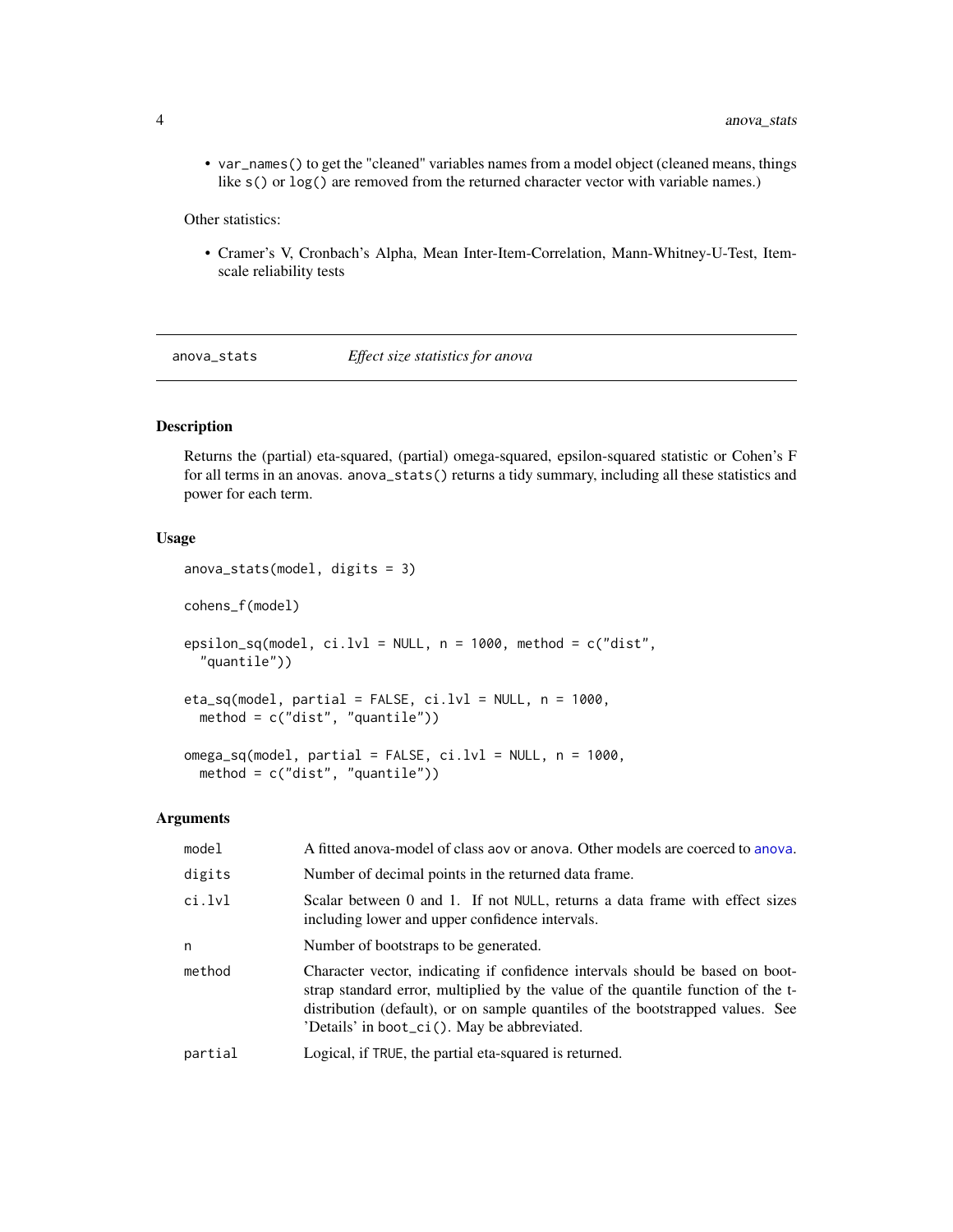# <span id="page-4-0"></span>auto\_prior 5

# Details

For eta\_sq() (with partial = FALSE), due to non-symmetry, confidence intervals are based on bootstrap-methods. In this case, n indicates the number of bootstrap samples to be drawn to compute the confidence intervals. Confidence intervals for partial omega-squared and epsilon-squared is also based on bootstrapping.

Since bootstrapped confidence intervals are based on the bootstrap standard error (i.e. mean(x)  $+/-qt(.975, df = length(x) -1) * sd(x)$ , bounds of the confidence interval may be negative. Use method = "quantile" to make sure that the confidence intervals are always positive.

# Value

A data frame with the term name(s) and effect size statistics; if ci.lvl is not NULL, a data frame including lower and upper confidence intervals is returned. For anova\_stats(), a tidy data frame with all statistics is returned (excluding confidence intervals).

#### References

Levine TR, Hullett CR (2002): Eta Squared, Partial Eta Squared, and Misreporting of Effect Size in Communication Research [\(pdf\)](https://www.msu.edu/~levinet/eta%20squared%20hcr.pdf)

Tippey K, Longnecker MT (2016): An Ad Hoc Method for Computing Pseudo-Effect Size for Mixed Model. [\(pdf\)](http://www.scsug.org/wp-content/uploads/2016/11/Ad-Hoc-Method-for-Computing-Effect-Size-for-Mixed-Models_PROCEEDINGS-UPDATE-1.pdf)

```
# load sample data
data(efc)
# fit linear model
fit \leq aov(
 c12hour ~ as.factor(e42dep) + as.factor(c172code) + c160age,
 data = efc)
eta_sq(fit)
omega_sq(fit)
eta_sq(fit, partial = TRUE)
eta_sq(fit, partial = TRUE, ci.lvl = .8)
anova_stats(car::Anova(fit, type = 2))
```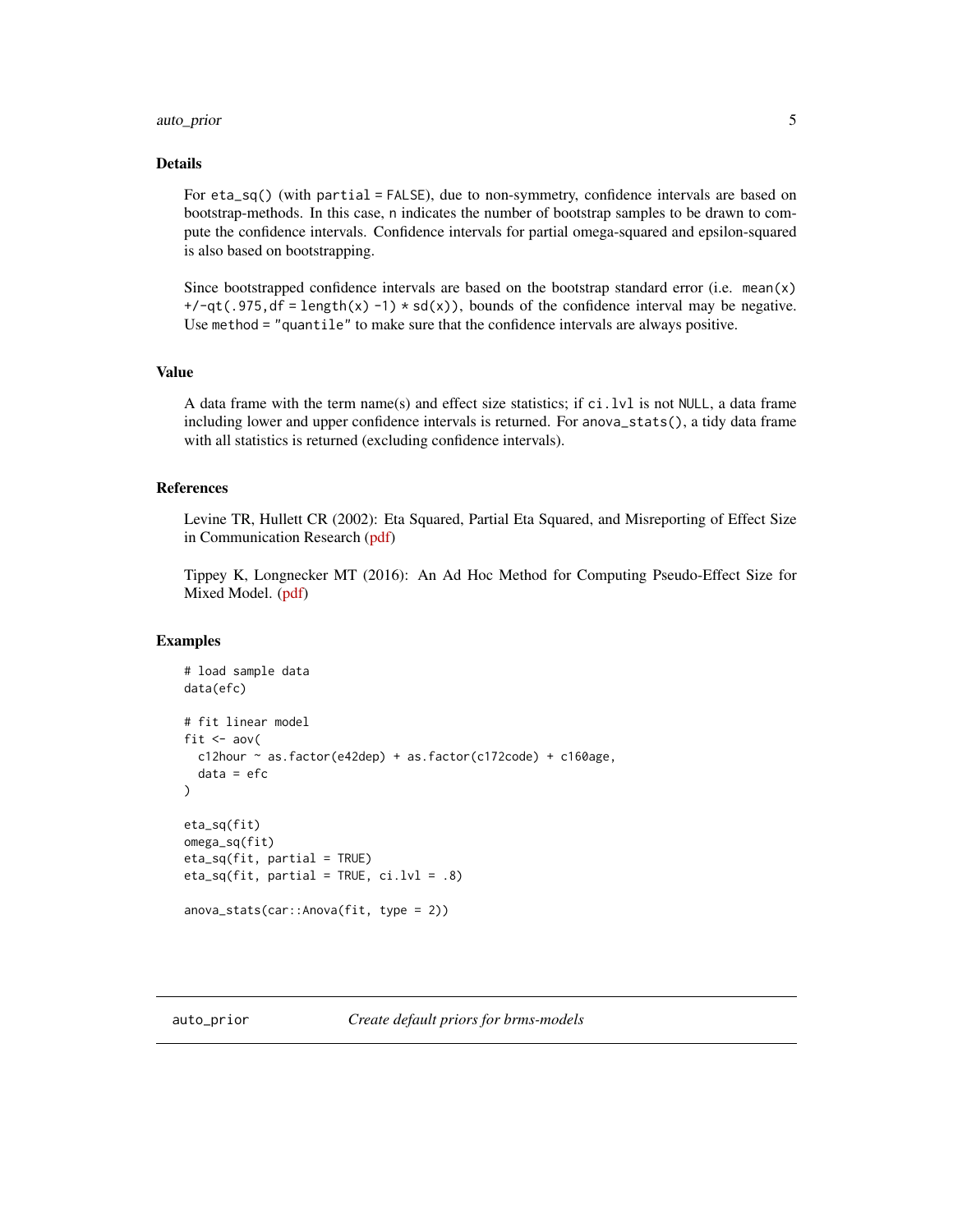<span id="page-5-0"></span>This function creates default priors for brms-regression models, based on the same automatic priorscale adjustment as in rstanarm.

#### Usage

auto\_prior(formula, data, gaussian, locations = NULL)

#### Arguments

| formula   | A formula describing the model, which just needs to contain the model terms,                                          |
|-----------|-----------------------------------------------------------------------------------------------------------------------|
|           | but no notation of interaction, splines etc. Usually, you want only those pre-                                        |
|           | dictors in the formula, for which automatic priors should be generated. Add                                           |
|           | informative priors afterwards to the returned brmsprior-object.                                                       |
| data      | The data that will be used to fit the model.                                                                          |
| gaussian  | Logical, if the outcome is gaussian or not.                                                                           |
| locations | A numeric vector with location values for the priors. If locations = NULL, $\theta$ is<br>used as location parameter. |

# Details

auto\_prior() is a small, convenient function to create some default priors for brms-models with automatically adjusted prior scales, in a similar way like rstanarm does. The default scale for the intercept is 10, for coefficients 2.5. If the outcome is gaussian, both scales are multiplied with  $sd(y)$ . Then, for categorical variables, nothing more is changed. For numeric variables, the scales are divided by the standard deviation of the related variable.

All prior distributions are *normal* distributions. auto\_prior() is intended to quickly create default priors with feasible scales. If more precise definitions of priors is necessary, this needs to be done directly with brms-functions like set\_prior().

# Value

A brmsprior-object.

# Note

As auto\_prior() also sets priors on the intercept, the model formula used in brms::brm() must be rewritten to something like  $y \sim 0 +$  intercept ..., see [set\\_prior](#page-0-0).

```
library(sjmisc)
data(efc)
efc$c172code <- as.factor(efc$c172code)
efc$c161sex <- to_label(efc$c161sex)
mf \le formula(neg_c_7 \sim c161sex + c160age + c172code)
```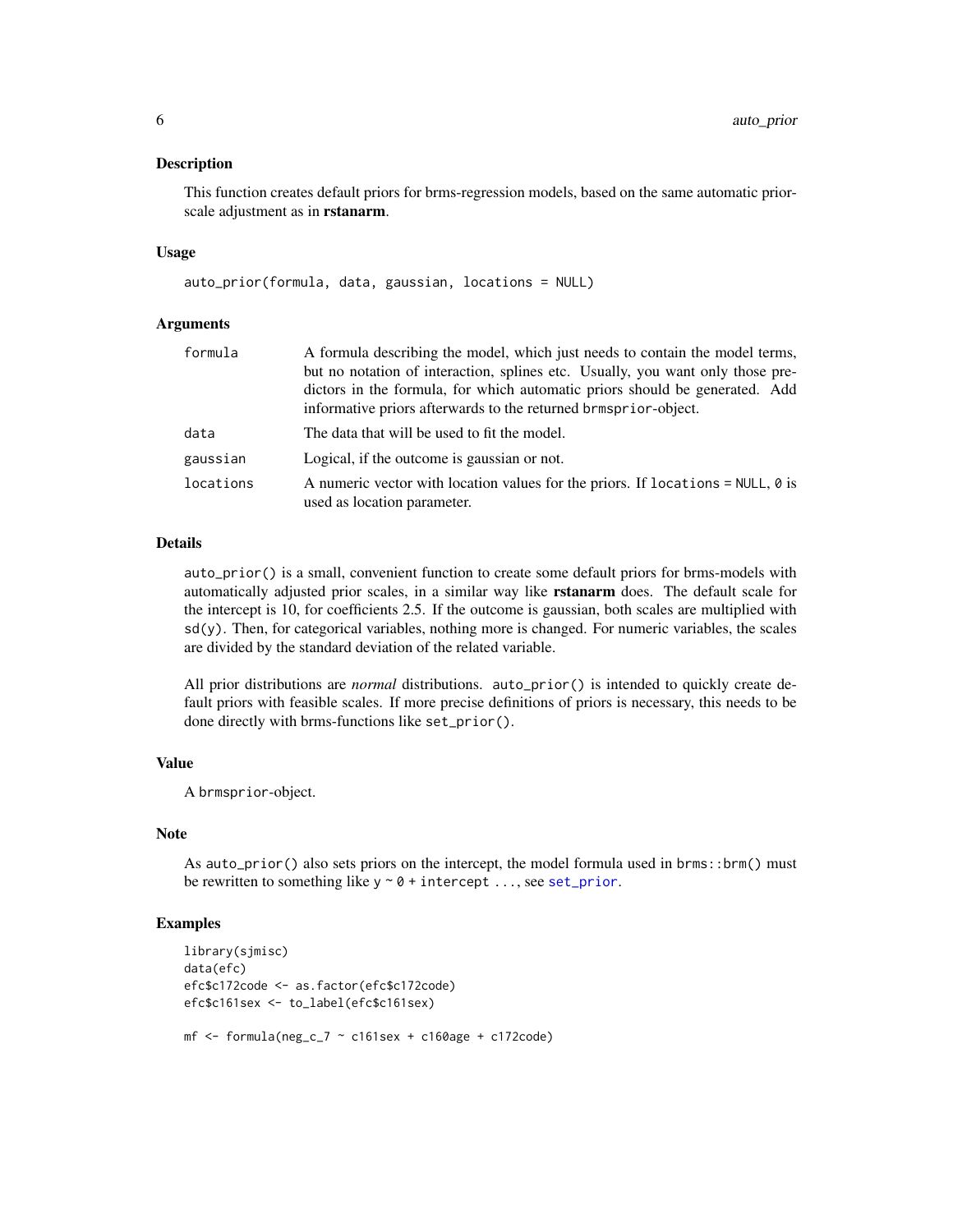#### <span id="page-6-0"></span>bootstrap *7*

```
if (requireNamespace("brms", quietly = TRUE))
  auto_prior(mf, efc, TRUE)
## compare to
# library(rstanarm)
# m <- stan_glm(mf, data = efc, chains = 2, iter = 200)
# ps <- prior_summary(m)
# ps$prior_intercept$adjusted_scale
# ps$prior$adjusted_scale
## usage
# ap <- auto_prior(mf, efc, TRUE)
# brm(mf, data = efc, priors = ap)
# add informative priors
mf \le formula(neg_c_7 \sim c161sex + c172code)
if (requireNamespace("brms", quietly = TRUE)) {
  auto_prior(mf, efc, TRUE) +
    brms::prior(normal(.1554, 40), class = "b", coef = "c160age")
}
# example with binary response
efc$neg_c_7d <- ifelse(efc$neg_c_7 < median(efc$neg_c_7, na.rm = TRUE), 0, 1)
mf \le formula(neg_c_7d \sim c161sex + c160age + c172code + e17age)
if (requireNamespace("brms", quietly = TRUE))
  auto_prior(mf, efc, FALSE)
```
<span id="page-6-1"></span>bootstrap *Generate nonparametric bootstrap replications*

#### Description

Generates n bootstrap samples of data and returns the bootstrapped data frames as list-variable.

#### Usage

```
bootstrap(data, n, size)
```
#### **Arguments**

| data | A data frame.                                                                                                                                                                                |
|------|----------------------------------------------------------------------------------------------------------------------------------------------------------------------------------------------|
| n    | Number of bootstraps to be generated.                                                                                                                                                        |
| size | Optional, size of the bootstrap samples. May either be a number between 1 and<br>nrow(data) or a value between 0 and 1 to sample a proportion of observations<br>from data (see 'Examples'). |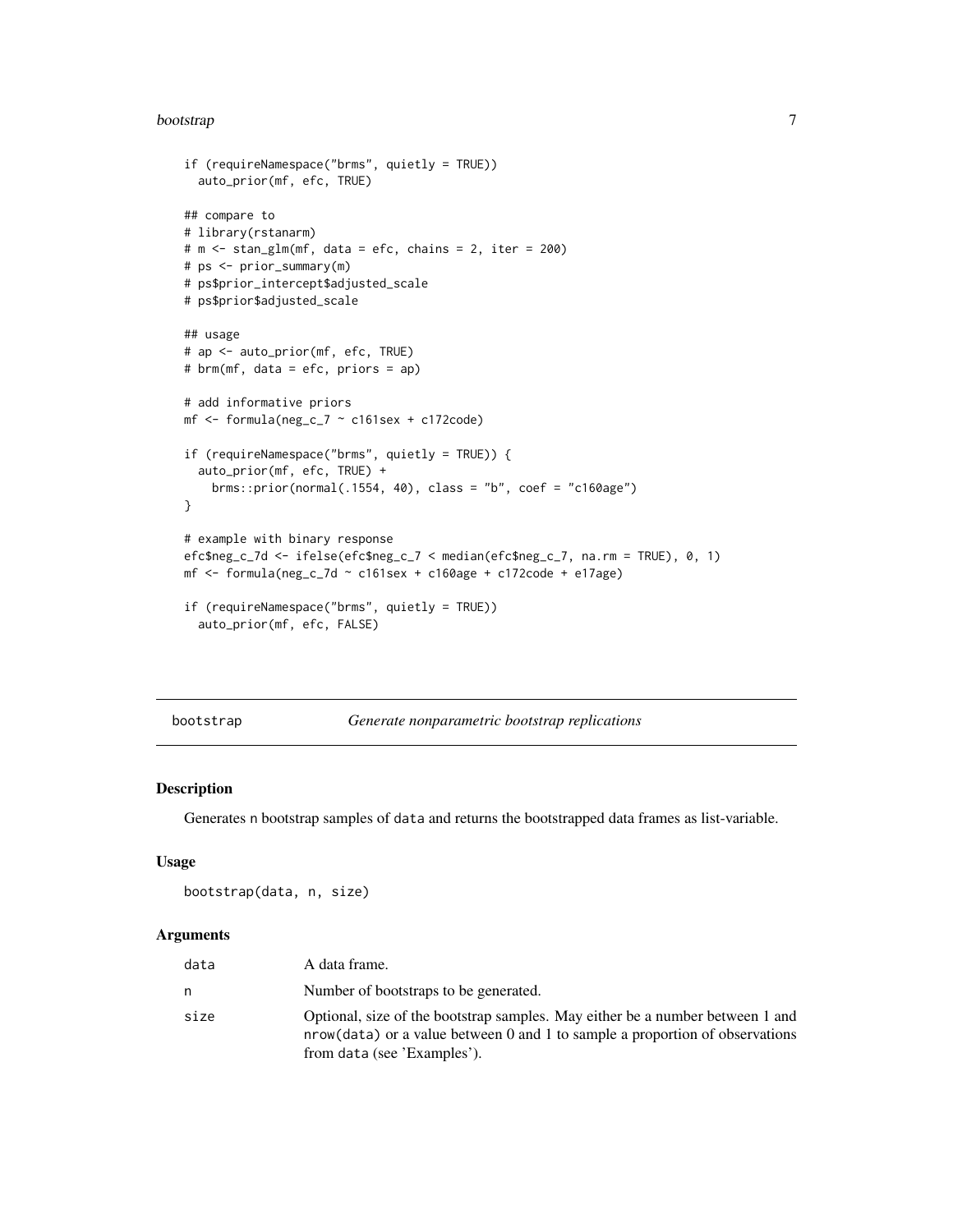# <span id="page-7-0"></span>Details

By default, each bootstrap sample has the same number of observations as data. To generate bootstrap samples without resampling same observations (i.e. sampling without replacement), use size to get bootstrapped data with a specific number of observations. However, specifying the size-argument is much less memory-efficient than the bootstrap with replacement. Hence, it is recommended to ignore the size-argument, if it is not really needed.

# Value

A data frame with one column: a list-variable strap, which contains resample-objects of class sj\_resample. These resample-objects are lists with three elements:

- 1. the original data frame, data
- 2. the rownmumbers id, i.e. rownumbers of data, indicating the resampled rows with replacement
- 3. the resample.id, indicating the index of the resample (i.e. the position of the sj\_resampleobject in the list strap)

#### Note

This function applies nonparametric bootstrapping, i.e. the function draws samples with replacement.

There is an as.data.frame- and a print-method to get or print the resampled data frames. See 'Examples'. The as.data.frame- method automatically applies whenever coercion is done because a data frame is required as input. See 'Examples' in [boot\\_ci](#page-8-1).

# See Also

[boot\\_ci](#page-8-1) to calculate confidence intervals from bootstrap samples.

```
data(efc)
bs <- bootstrap(efc, 5)
# now run models for each bootstrapped sample
lapply(bs$strap, function(x) lm(neg_c)^ \sim e42dep + c161sex, data = x))
# generate bootstrap samples with 600 observations for each sample
bs <- bootstrap(efc, 5, 600)
# generate bootstrap samples with 70% observations of the original sample size
bs <- bootstrap(efc, 5, .7)
# compute standard error for a simple vector from bootstraps
# use the `as.data.frame()`-method to get the resampled
# data frame
bs <- bootstrap(efc, 100)
bs$c12hour <- unlist(lapply(bs$strap, function(x) {
```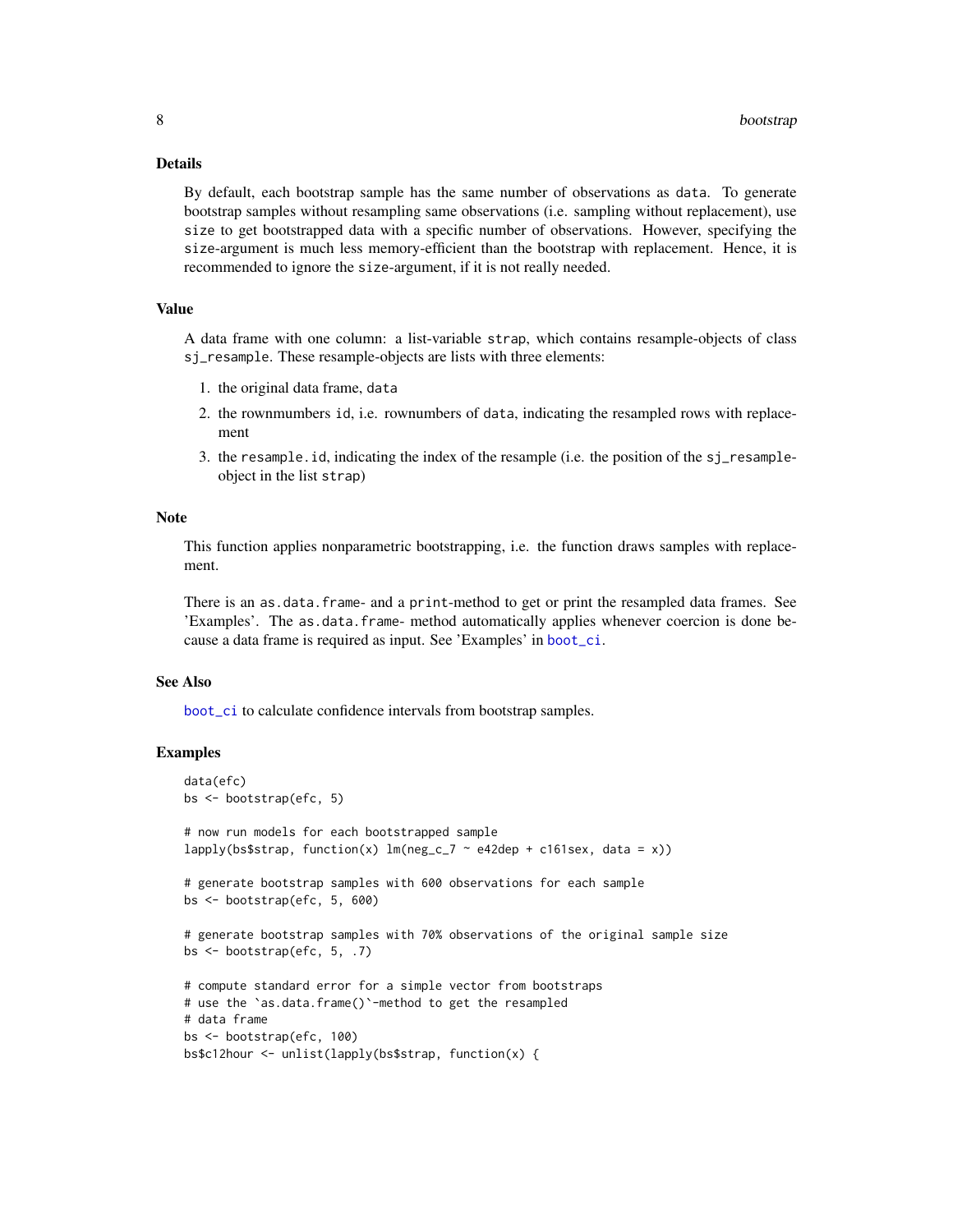#### <span id="page-8-0"></span>boot\_ci 9

```
mean(as.data.frame(x)$c12hour, na.rm = TRUE)
}))
# or as tidyverse-approach
library(dplyr)
library(purrr)
bs <- efc %>%
  bootstrap(100) %>%
  mutate(
    c12hour = map_dbl(strap, ~mean(as.data.frame(.x)$c12hour, na.rm = TRUE))
  \mathcal{L}# bootstrapped standard error
boot_se(bs, c12hour)
```
<span id="page-8-1"></span>boot\_ci *Standard error and confidence intervals for bootstrapped estimates*

# Description

Compute nonparametric bootstrap estimate, standard error, confidence intervals and p-value for a vector of bootstrap replicate estimates.

# Usage

```
boot_ci(data, ..., method = c("dist", "quantile"), ci.lvl = 0.95)
boot_se(data, ...)
boot_p(data, ...)
boot_est(data, ...)
```
# Arguments

| data      | A data frame that containts the vector with bootstrapped estimates, or directly<br>the vector (see 'Examples').                                                                                                                                                                                    |
|-----------|----------------------------------------------------------------------------------------------------------------------------------------------------------------------------------------------------------------------------------------------------------------------------------------------------|
| $\ddotsc$ | Optional, unquoted names of variables with bootstrapped estimates. Required,<br>if either data is a data frame (and no vector), and only selected variables from<br>data should be processed. You may also use functions like : or tidyselect's<br>select_helpers.                                 |
| method    | Character vector, indicating if confidence intervals should be based on boot-<br>strap standard error, multiplied by the value of the quantile function of the t-<br>distribution (default), or on sample quantiles of the bootstrapped values. See<br>'Details' in boot_ci(). May be abbreviated. |
| ci.lvl    | Numeric, the level of the confidence intervals.                                                                                                                                                                                                                                                    |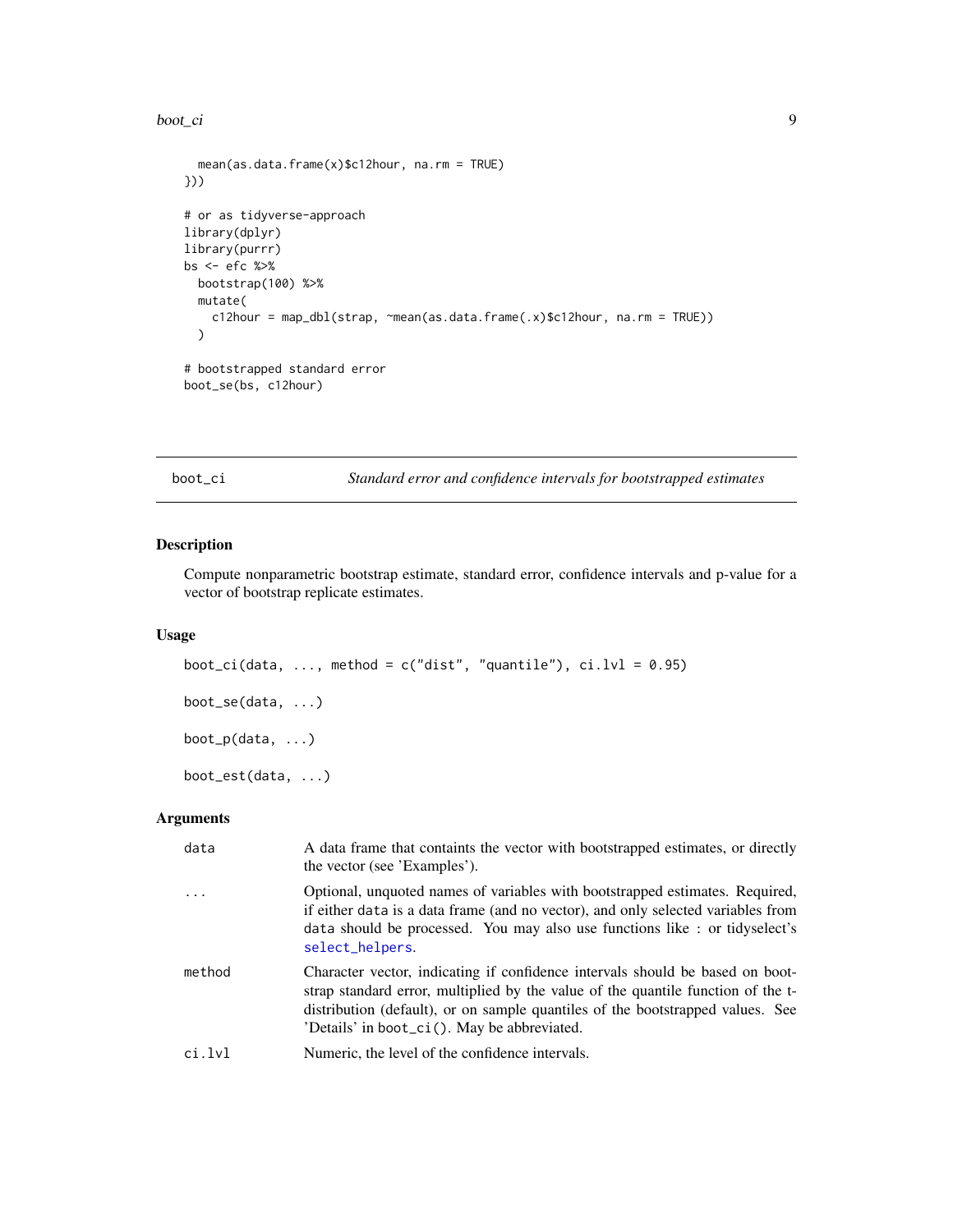# <span id="page-9-0"></span>Details

The methods require one or more vectors of bootstrap replicate estimates as input.

- boot\_est() returns the bootstrapped estimate, simply by computing the mean value of all bootstrap estimates.
- boot\_se() computes the nonparametric bootstrap standard error by calculating the standard deviation of the input vector.
- The mean value of the input vector and its standard error is used by boot\_ci() to calculate the lower and upper confidence interval, assuming a t-distribution of bootstrap estimate replicates (for method = "dist", the default, which is mean(x)  $+/-qt(.975, df = length(x) -1)$  $\star$  sd(x)); for method = "quantile", 95% sample quantiles are used to compute the confidence intervals (quantile(x, probs =  $c(.025, .975)$ )). Use ci.lvl to change the level for the confidence interval.
- P-values from boot\_p() are also based on t-statistics, assuming normal distribution.

# Value

A [tibble](#page-0-0) with either bootstrap estimate, standard error, the lower and upper confidence intervals or the p-value for all bootstrapped estimates.

#### References

Carpenter J, Bithell J. Bootstrap confdence intervals: when, which, what? A practical guide for medical statisticians. Statist. Med. 2000; 19:1141-1164

# See Also

[bootstrap](#page-6-1) to generate nonparametric bootstrap samples.

```
library(dplyr)
library(purrr)
data(efc)
bs <- bootstrap(efc, 100)
# now run models for each bootstrapped sample
bs$models <- map(bs$strap, \text{~m}(neg_c_7 \sim e42dep + c161sex, data = .x))
# extract coefficient "dependency" and "gender" from each model
bs$dependency <- map_dbl(bs$models, ~coef(.x)[2])
bs$gender <- map_dbl(bs$models, ~coef(.x)[3])
# get bootstrapped confidence intervals
boot_ci(bs$dependency)
# compare with model fit
fit \leq lm(neg_c_7 \sim e42dep + c161sex, data = efc)
confint(fit)[2, ]
```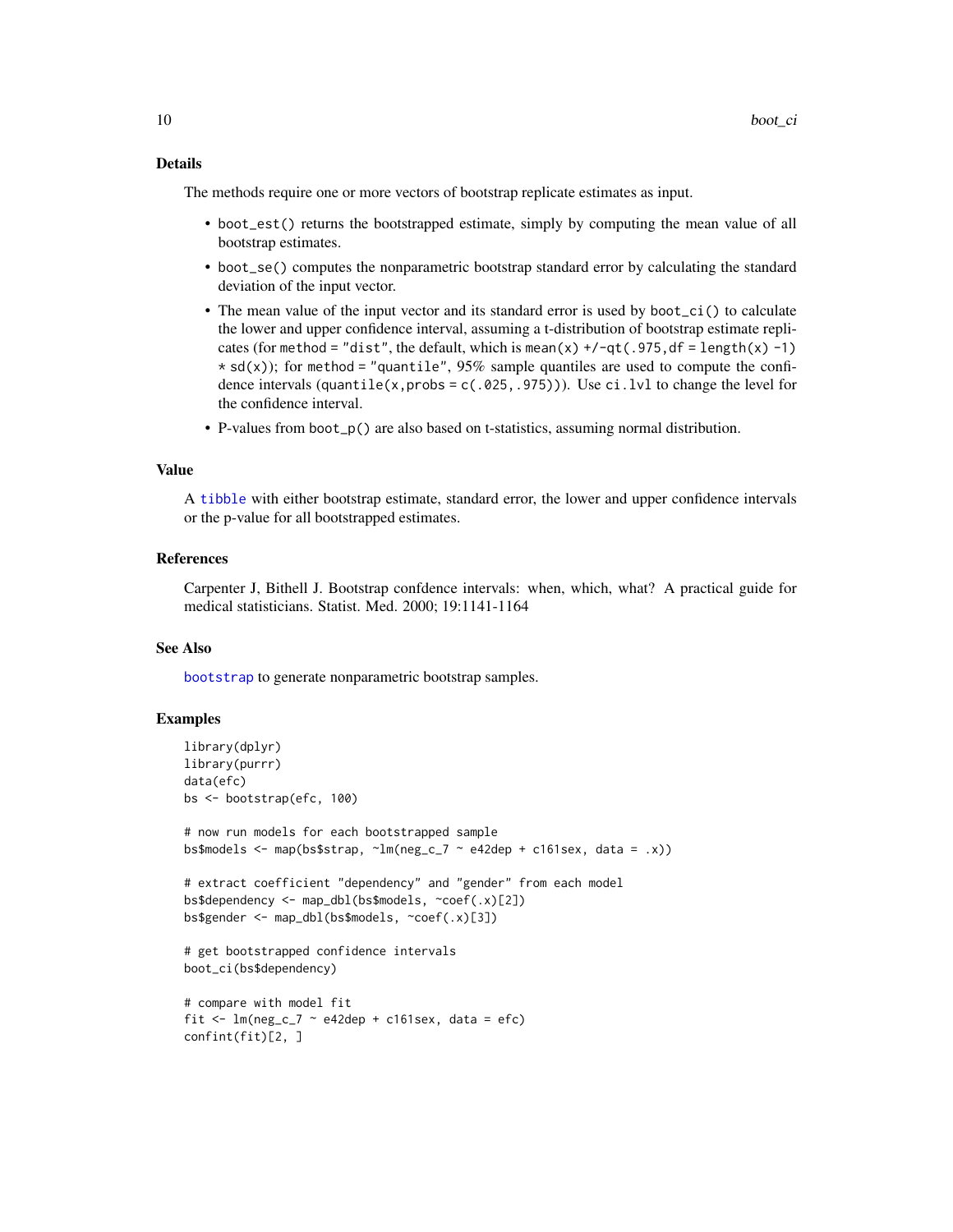#### $\text{boot\_ci}$  11

# alternative function calls.

```
boot_ci(bs$dependency)
boot_ci(bs, dependency)
boot_ci(bs, dependency, gender)
boot_ci(bs, dependency, gender, method = "q")
# compare coefficients
mean(bs$dependency)
boot_est(bs$dependency)
coef(fit)[2]
# bootstrap() and boot_ci() work fine within pipe-chains
efc %>%
  bootstrap(100) %>%
  mutate(
    models = map(strap, \text{Im}(\text{neg}_c \cdot 7 \sim \text{e42dep} + \text{c161sex}, \text{data} = .x)),dependency = map_dbl(models, \simcoef(.x)[2])
  ) %>%
  boot_ci(dependency)
# check p-value
boot_p(bs$gender)
summary(fit)$coefficients[3, ]
## Not run:
# 'spread_coef()' from the 'sjmisc'-package makes it easy to generate
# bootstrapped statistics like confidence intervals or p-values
library(dplyr)
library(sjmisc)
efc %>%
  # generate bootstrap replicates
  bootstrap(100) %>%
  # apply lm to all bootstrapped data sets
  mutate(
    models = map(strap, \text{Im(neg_c27 -  e42dep + c161sex + c172code, data = .x)})) %>%
  # spread model coefficient for all 100 models
  spread_coef(models) %>%
  # compute the CI for all bootstrapped model coefficients
  boot_ci(e42dep, c161sex, c172code)
# or...
efc %>%
  # generate bootstrap replicates
  bootstrap(100) %>%
  # apply lm to all bootstrapped data sets
  mutate(
    models = map(strap, \text{Im(neg_c27 -  e42dep + c161sex + c172code, data = .x)})) %>%
  # spread model coefficient for all 100 models
  spread_coef(models, append = FALSE) %>%
```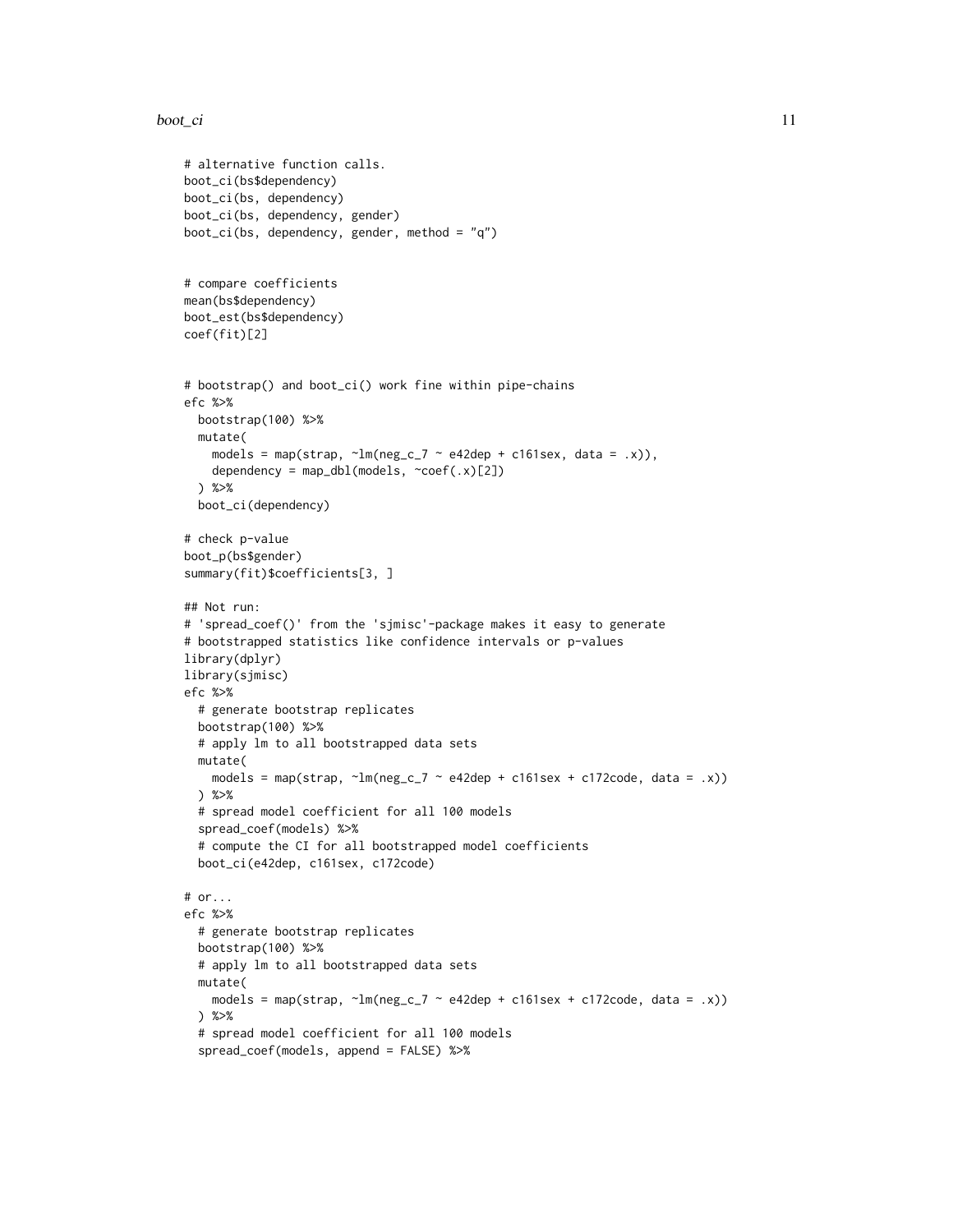```
# compute the CI for all bootstrapped model coefficients
 boot_ci()
## End(Not run)
```
## chisq\_gof *Compute model quality*

# Description

For logistic regression models, performs a Chi-squared goodness-of-fit-test.

#### Usage

 $chisq_gof(x, prob = NULL, weights = NULL)$ 

#### **Arguments**

| $\mathsf{x}$ | A numeric vector or a glm-object.                                                                                                                                                                                                                                          |
|--------------|----------------------------------------------------------------------------------------------------------------------------------------------------------------------------------------------------------------------------------------------------------------------------|
| prob         | Vector of probabilities (indicating the population probabilities) of the same length<br>as x's amount of categories / factor levels. Use $nrow(table(x))$ to determine<br>the amount of necessary values for prob. Only used, when x is a vector, and not<br>a glm-object. |
| weights      | Vector with weights, used to weight x.                                                                                                                                                                                                                                     |
| $\ddotsc$    | More fitted model objects, to compute multiple coefficients of variation at once.                                                                                                                                                                                          |

#### Details

For vectors, this function is a convenient function for the chisq.test(), performing goodness-offit test. For glm-objects, this function performs a goodness-of-fit test. A well-fitting model shows *no* significant difference between the model and the observed data, i.e. the reported p-values should be greater than 0.05.

# Value

For vectors, returns the object of the computed [chisq.test](#page-0-0). For glm-objects, an object of class chisq\_gof with following values: p.value, the p-value for the goodness-of-fit test; z.score, the standardized z-score for the goodness-of-fit test; rss, the residual sums of squares term and chisq, the pearson chi-squared statistic.

# References

Hosmer, D. W., & Lemeshow, S. (2000). Applied Logistic Regression. Hoboken, NJ, USA: John Wiley & Sons, Inc. doi: [10.1002/0471722146](https://doi.org/10.1002/0471722146)

<span id="page-11-0"></span>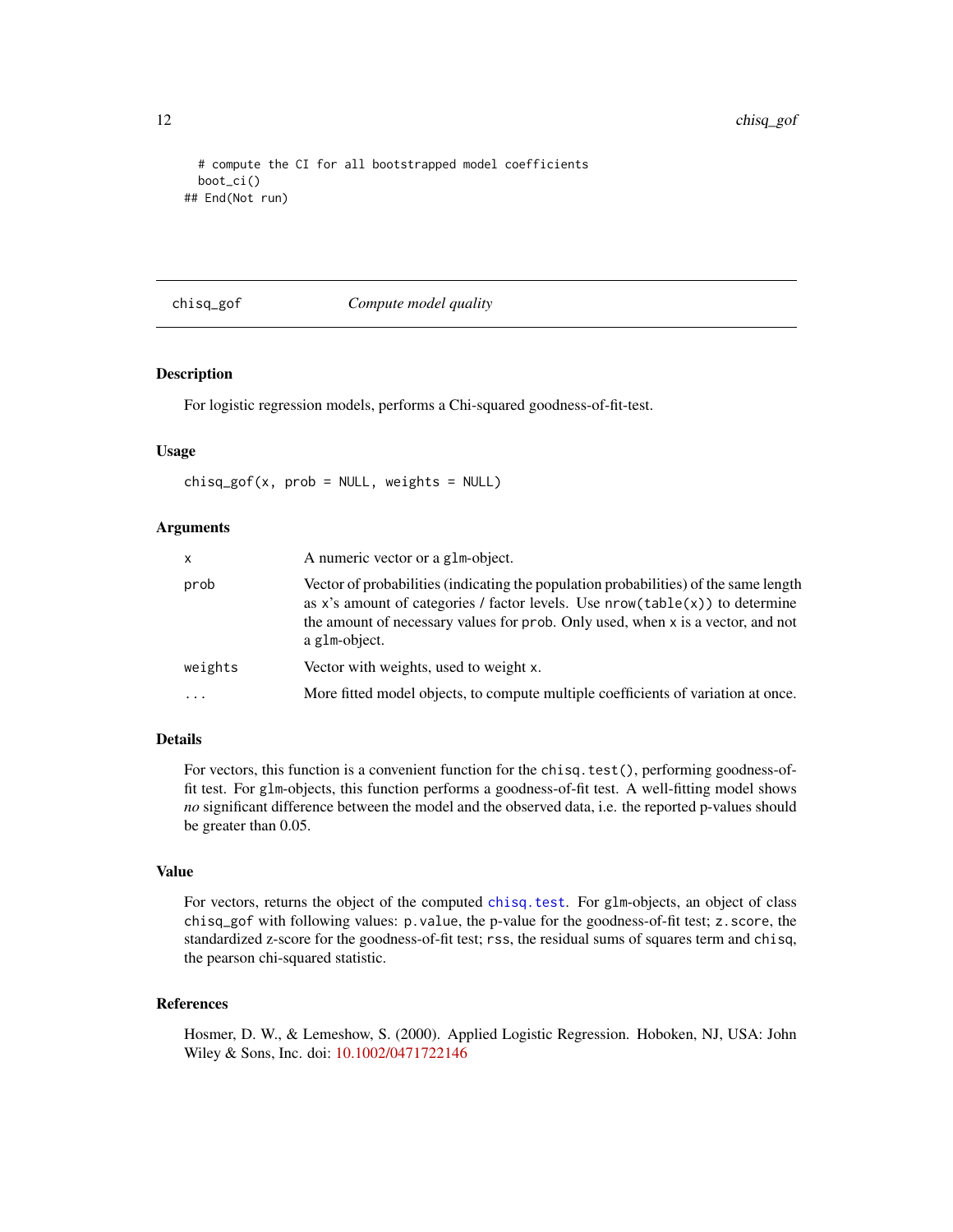#### <span id="page-12-0"></span>cramer and the contract of the contract of the contract of the contract of the contract of the contract of the contract of the contract of the contract of the contract of the contract of the contract of the contract of the

# Examples

```
data(efc)
efc$neg_c_7d <- ifelse(efc$neg_c_7 < median(efc$neg_c_7, na.rm = TRUE), 0, 1)
m \leq -g \ln(neg_c_7d ~ c161sex + barthtot + c172code,
  data = efc,family = binomial(link = "logit"))
# goodness-of-fit test for logistic regression
chisq_gof(m)
# goodness-of-fit test for vectors against probabilities
# differing from population
chisq_gof(efc$e42dep, c(0.3,0.2,0.22,0.28))
# equal to population
chisq_gof(efc$e42dep, prop.table(table(efc$e42dep)))
```
cramer *Measures of association for contingency tables*

# <span id="page-12-1"></span>Description

This function calculates various measure of association for contingency tables and returns the statistic and p-value. Supported measures are Cramer's V, Phi, Spearman's rho, Kendall's tau and Pearson's r.

# Usage

```
cramer(tab, ...)
## S3 method for class 'formula'
cramer(formula, data, ci.lvl = NULL, n = 1000,
  method = c("dist", "quantile"), ...)
phi(tab, \ldots)xtab_statistics(data, x1 = NULL, x2 = NULL, statistics = c("auto",
  "cramer", "phi", "spearman", "kendall", "pearson", "fisher"),
  weights = NULL, ...)
```
#### Arguments

tab A [table](#page-0-0) or [ftable](#page-0-0). Tables of class [xtabs](#page-0-0) and other will be coerced to ftable objects.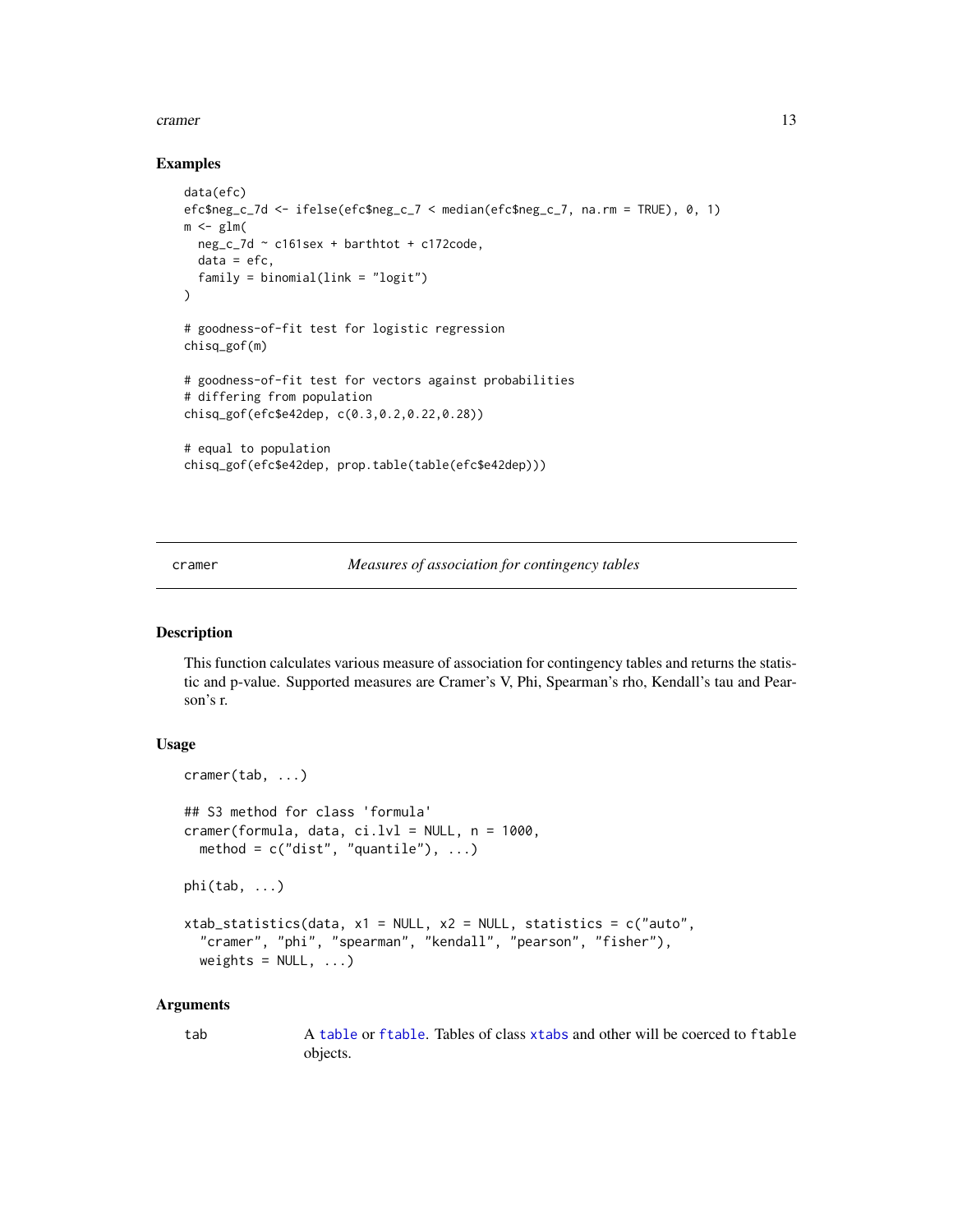<span id="page-13-0"></span>

| $\cdots$       | Other arguments, passed down to the statistic functions chisq. test, fisher. test<br>or cor. test.                                                                                                                                                                                                                                     |
|----------------|----------------------------------------------------------------------------------------------------------------------------------------------------------------------------------------------------------------------------------------------------------------------------------------------------------------------------------------|
| formula        | A formula of the form $\ln s \sim r$ hs where $\ln s$ is a numeric variable giving the data<br>values and rhs a factor giving the corresponding groups.                                                                                                                                                                                |
| data           | A data frame or a table object. If a table object, x1 and x2 will be ignored. For<br>Kendall's tau, Spearman's rho or Pearson's product moment correlation coeffi-<br>cient, data needs to be a data frame. If x1 and x2 are not specified, the first two<br>columns of the data frames are used as variables to compute the crosstab. |
| ci.lvl         | Scalar between 0 and 1. If not NULL, returns a data frame including lower and<br>upper confidence intervals.                                                                                                                                                                                                                           |
| n              | Number of bootstraps to be generated.                                                                                                                                                                                                                                                                                                  |
| method         | Character vector, indicating if confidence intervals should be based on boot-<br>strap standard error, multiplied by the value of the quantile function of the t-<br>distribution (default), or on sample quantiles of the bootstrapped values. See<br>'Details' in boot_ci(). May be abbreviated.                                     |
| x1             | Name of first variable that should be used to compute the contingency table. If<br>data is a table object, this argument will be irgnored.                                                                                                                                                                                             |
| x <sub>2</sub> | Name of second variable that should be used to compute the contingency table.<br>If data is a table object, this argument will be irgnored.                                                                                                                                                                                            |
| statistics     | Name of measure of association that should be computed. May be one of<br>"auto", "cramer", "phi", "spearman", "kendall", "pearson" or "fisher".<br>See 'Details'.                                                                                                                                                                      |
| weights        | Name of variable in x that indicated the vector of weights that will be applied to<br>weight all observations. Default is NULL, so no weights are used.                                                                                                                                                                                |

# Details

The p-value for Cramer's V and the Phi coefficient are based on chisq.test(). If any expected value of a table cell is smaller than 5, or smaller than 10 and the df is 1, then fisher.test() is used to compute the p-value, unless statistics = "fisher"; in this case, the use of fisher.test() is forced to compute the p-value. The test statistic is calculated with cramer() resp. phi().

Both test statistic and p-value for Spearman's rho, Kendall's tau and Pearson's r are calculated with cor.test().

When statistics = "auto", only Cramer's V or Phi are calculated, based on the dimension of the table (i.e. if the table has more than two rows or columns, Cramer's V is calculated, else Phi).

# Value

For phi(), the table's Phi value. For cramer(), the table's Cramer's V.

For xtab\_statistics(), a list with following components:

estimate the value of the estimated measure of association.

p.value the p-value for the test.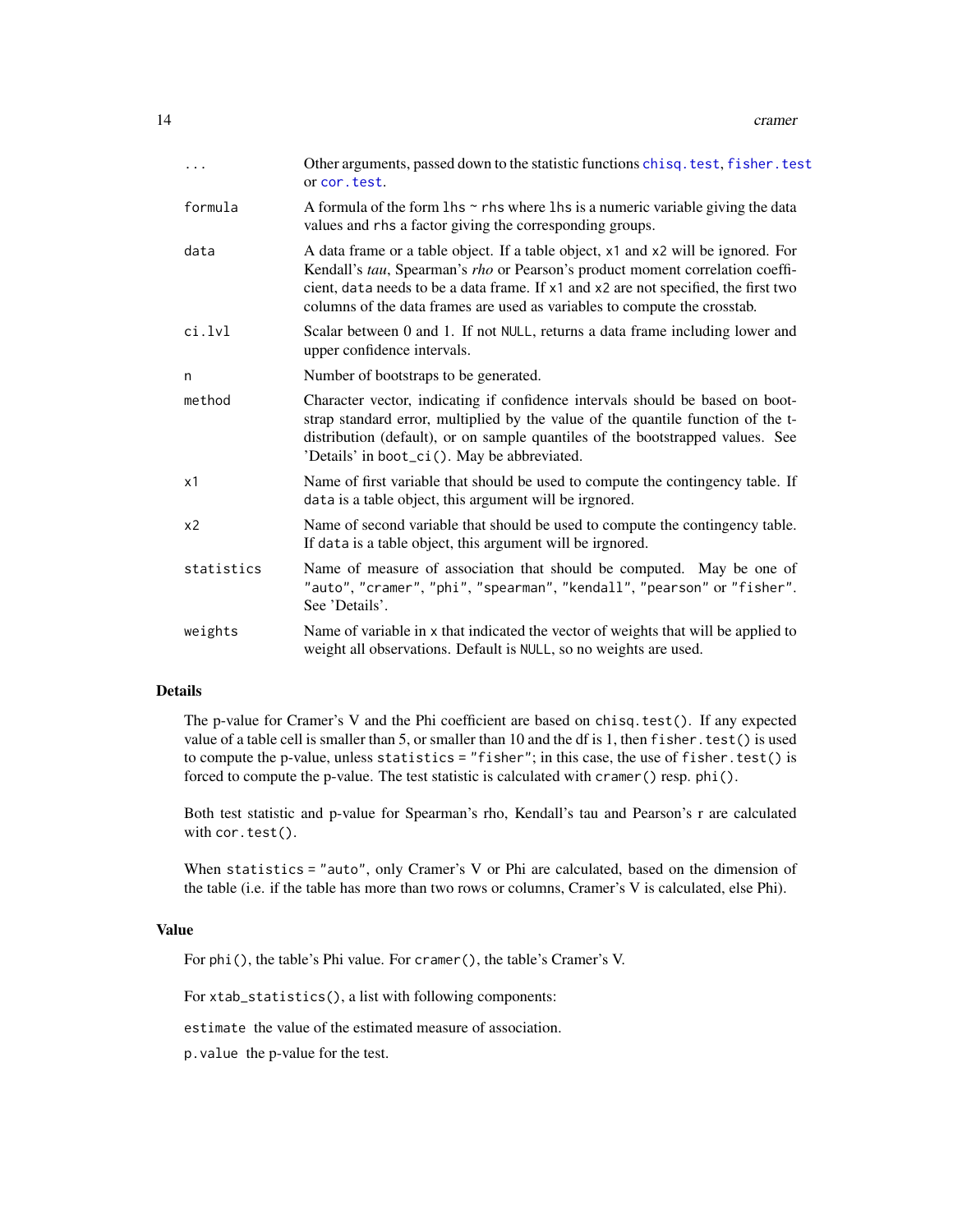#### cramer and the contract of the contract of the contract of the contract of the contract of the contract of the contract of the contract of the contract of the contract of the contract of the contract of the contract of the

statistic the value of the test statistic.

stat.name the name of the test statistic.

stat.html if applicable, the name of the test statistic, in HTML-format.

df the degrees of freedom for the contingency table.

method character string indicating the name of the measure of association.

method.html if applicable, the name of the measure of association, in HTML-format.

method.short the short form of association measure, equals the statistics-argument.

fisher logical, if Fisher's exact test was used to calculate the p-value.

```
# Phi coefficient for 2x2 tables
tab <- table(sample(1:2, 30, TRUE), sample(1:2, 30, TRUE))
phi(tab)
# Cramer's V for nominal variables with more than 2 categories
tab <- table(sample(1:2, 30, TRUE), sample(1:3, 30, TRUE))
cramer(tab)
# formula notation
data(efc)
cramer(e16sex ~ c161sex, data = efc)# bootstrapped confidence intervals
cramer(e16sex \sim c161sex, data = efc, ci.lvl = .95, n = 100)
# 2x2 table, compute Phi automatically
xtab_statistics(efc, e16sex, c161sex)
# more dimensions than 2x2, compute Cramer's V automatically
xtab_statistics(efc, c172code, c161sex)
# ordinal data, use Kendall's tau
xtab_statistics(efc, e42dep, quol_5, statistics = "kendall")
# calcilate Spearman's rho, with continuity correction
xtab_statistics(efc,
 e42dep,
 quol_5,
 statistics = "spearman",
 exact = FALSE,
 continuity = TRUE
)
```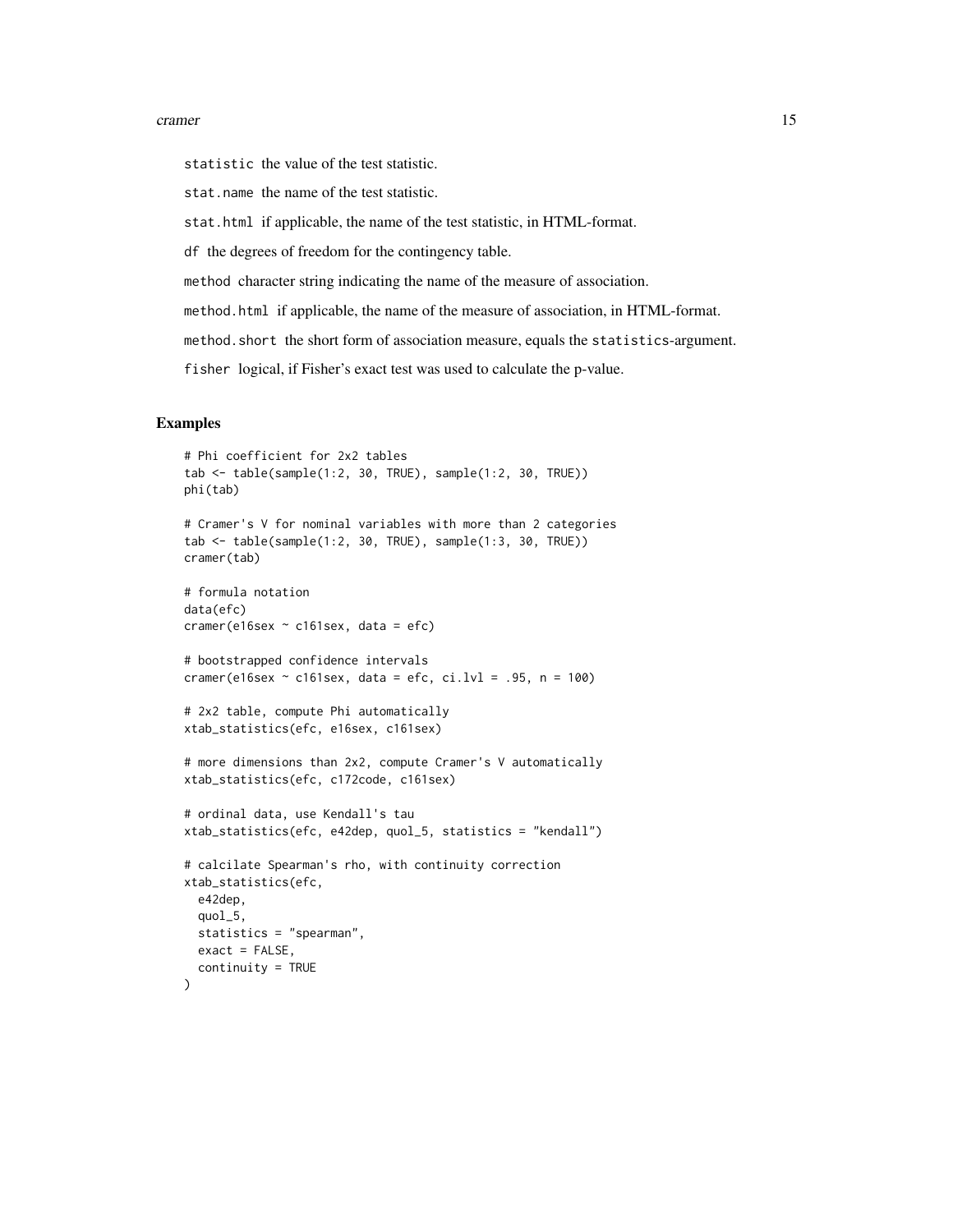Compute the coefficient of variation.

#### Usage

 $cv(x, \ldots)$ 

# Arguments

|          | Fitted linear model of class 1m, merMod (lme4) or 1me (nlme).                     |
|----------|-----------------------------------------------------------------------------------|
| $\cdots$ | More fitted model objects, to compute multiple coefficients of variation at once. |

# Details

The advantage of the cv is that it is unitless. This allows coefficient of variation to be compared to each other in ways that other measures, like standard deviations or root mean squared residuals, cannot be.

"It is interesting to note the differences between a model's CV and R-squared values. Both are unitless measures that are indicative of model fit, but they define model fit in two different ways: CV evaluates the relative closeness of the predictions to the actual values while R-squared evaluates how much of the variability in the actual values is explained by the model." [\(source: UCLA-FAQ\)](http://www.ats.ucla.edu/stat/mult_pkg/faq/general/coefficient_of_variation.htm)

# Value

Numeric, the coefficient of variation.

```
data(efc)
fit \leq lm(barthtot \sim c160age + c12hour, data = efc)
cv(fit)
```
<span id="page-15-0"></span>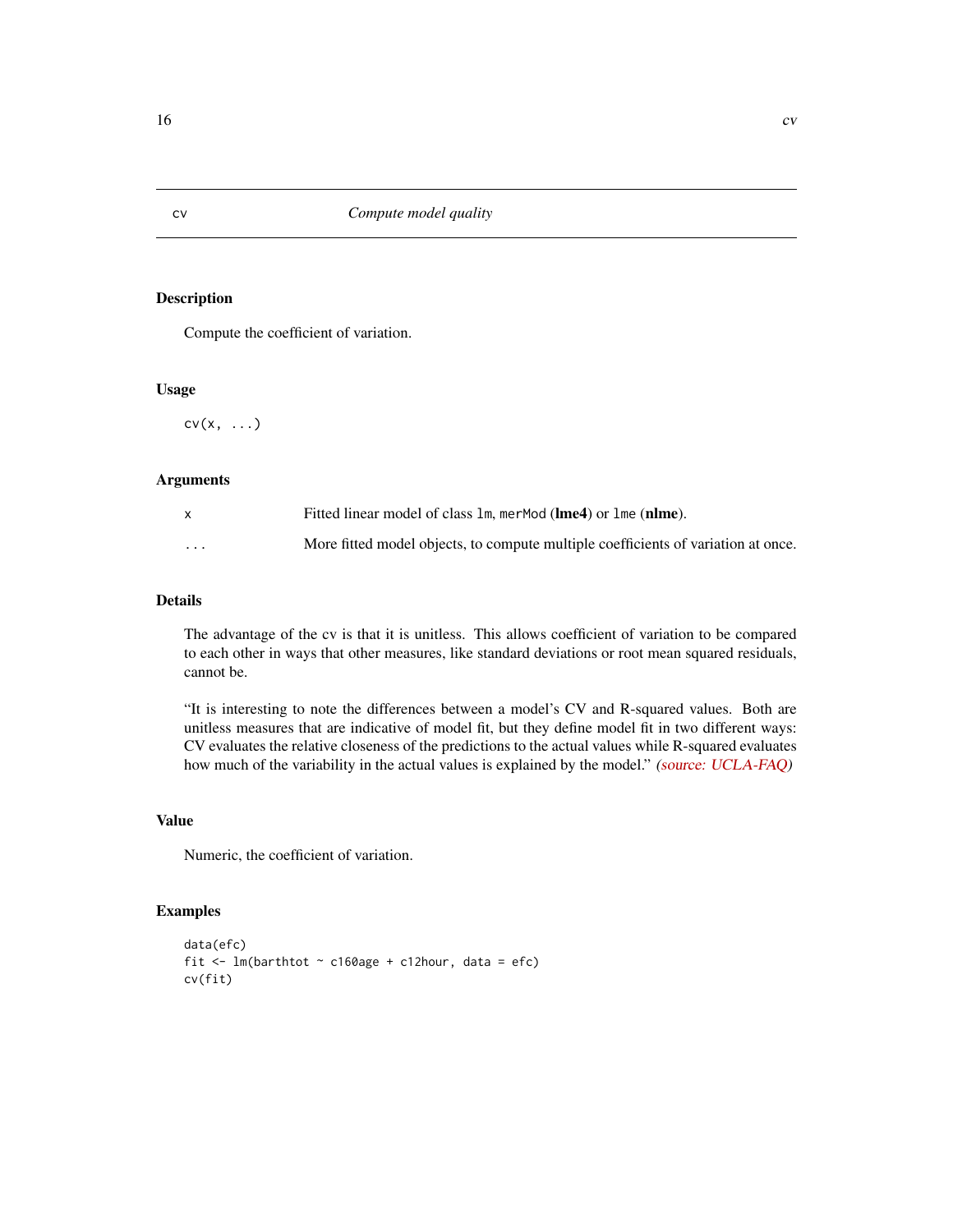<span id="page-16-0"></span>cv\_error() computes the root mean squared error from a model fitted to kfold cross-validated testtraining-data. cv\_compare() does the same, for multiple formulas at once (by calling cv\_error() for each formula).

#### Usage

```
cv_error(data, formula, k = 5)
```

```
cv_{\text{1}}compare(data, formulas, k = 5)
```
# Arguments

| data     | A data frame.                                                            |
|----------|--------------------------------------------------------------------------|
| formula  | The formula to fit the linear model for the test and training data.      |
| k        | The number of folds for the kfold-crossvalidation.                       |
| formulas | A list of formulas, to fit linear models for the test and training data. |

# Details

cv\_error() first generates cross-validated test-training pairs, using [crossv\\_kfold](#page-0-0) and then fits a linear model, which is described in formula, to the training data. Then, predictions for the test data are computed, based on the trained models. The *training error* is the mean value of the [rmse](#page-0-0) for all *trained* models; the *test error* is the rmse based on all residuals from the test data.

# Value

A data frame with the root mean squared errors for the training and test data.

```
data(efc)
cv_error(efc, neg_c_7 ~ barthtot + c161sex)
cv_compare(efc, formulas = list(
 neg_c_7 ~ barthtot + c161sex,
  neg_c_7 ~ barthtot + c161sex + e42dep,
  neg_c_7 ~ barthtot + c12hour
))
```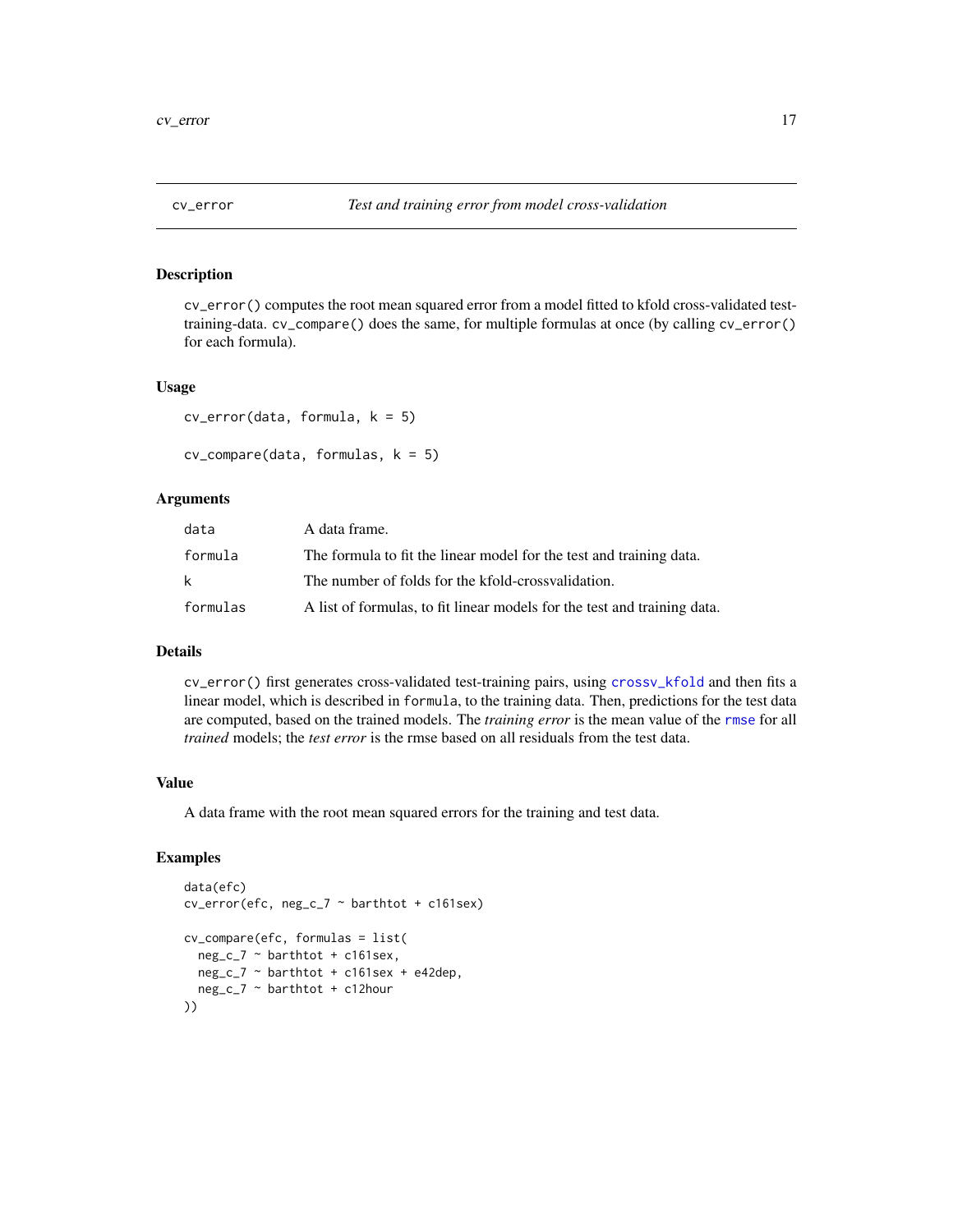<span id="page-17-1"></span><span id="page-17-0"></span>

Compute the design effect (also called *Variance Inflation Factor*) for mixed models with two-level design.

#### Usage

design\_effect(n,  $icc = 0.05$ )

# Arguments

| n.  | Average number of observations per grouping cluster (i.e. level-2 unit). |
|-----|--------------------------------------------------------------------------|
| icc | Assumed intraclass correlation coefficient for multilevel-model.         |

# Details

The formula for the design effect is simply  $(1 + (n - 1) \times i\text{cc})$ .

# Value

The design effect (Variance Inflation Factor) for the two-level model.

# References

Bland JM. 2000. Sample size in guidelines trials. Fam Pract. (17), 17-20.

Hsieh FY, Lavori PW, Cohen HJ, Feussner JR. 2003. An Overview of Variance Inflation Factors for Sample-Size Calculation. Evaluation and the Health Professions 26: 239-257. doi: [10.1177/](https://doi.org/10.1177/0163278703255230) [0163278703255230](https://doi.org/10.1177/0163278703255230)

Snijders TAB. 2005. Power and Sample Size in Multilevel Linear Models. In: Everitt BS, Howell DC (Hrsg.). Encyclopedia of Statistics in Behavioral Science. Chichester, UK: John Wiley and Sons, Ltd. doi: [10.1002/0470013192.bsa492](https://doi.org/10.1002/0470013192.bsa492)

Thompson DM, Fernald DH, Mold JW. 2012. Intraclass Correlation Coefficients Typical of Cluster-Randomized Studies: Estimates From the Robert Wood Johnson Prescription for Health Projects. The Annals of Family Medicine;10(3):235-40. doi: [10.1370/afm.1347](https://doi.org/10.1370/afm.1347)

```
# Design effect for two-level model with 30 observations per
# cluster group (level-2 unit) and an assumed intraclass
# correlation coefficient of 0.05.
design_effect(n = 30)
```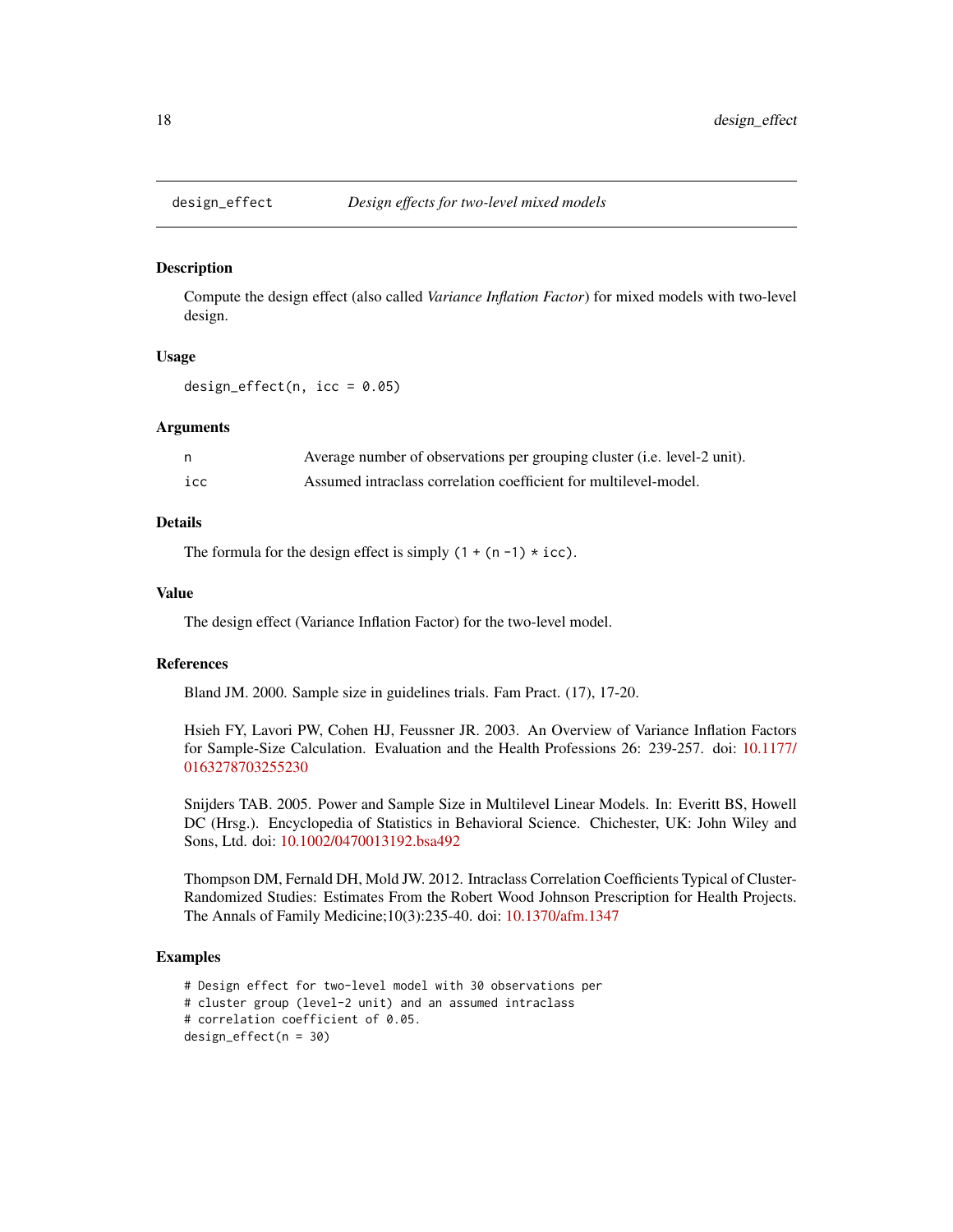```
# Design effect for two-level model with 24 observation per cluster
# group and an assumed intraclass correlation coefficient of 0.2.
design_effect(n = 24, icc = 0.2)
```
efc *Sample dataset from the EUROFAMCARE project*

# Description

German data set from the European study on family care of older people.

# References

Lamura G, Döhner H, Kofahl C, editors. Family carers of older people in Europe: a six-country comparative study. Münster: LIT, 2008.

find\_beta *Determining distribution parameters*

# Description

find\_beta(), find\_normal() and find\_cauchy() find the shape, mean and standard deviation resp. the location and scale parameters to describe the beta, normal or cauchy distribution, based on two percentiles. find\_beta2() finds the shape parameters for a Beta distribution, based on a probability value and its standard error or confidence intervals.

# Usage

```
find_beta(x1, p1, x2, p2)find_beta2(x, se, ci, n)
find_cauchy(x1, p1, x2, p2)
find_normal(x1, p1, x2, p2)
```
# Arguments

| x1             | Value for the first percentile.       |
|----------------|---------------------------------------|
| p1             | Probability of the first percentile.  |
| x2             | Value for the second percentile.      |
| p <sub>2</sub> | Probability of the second percentile. |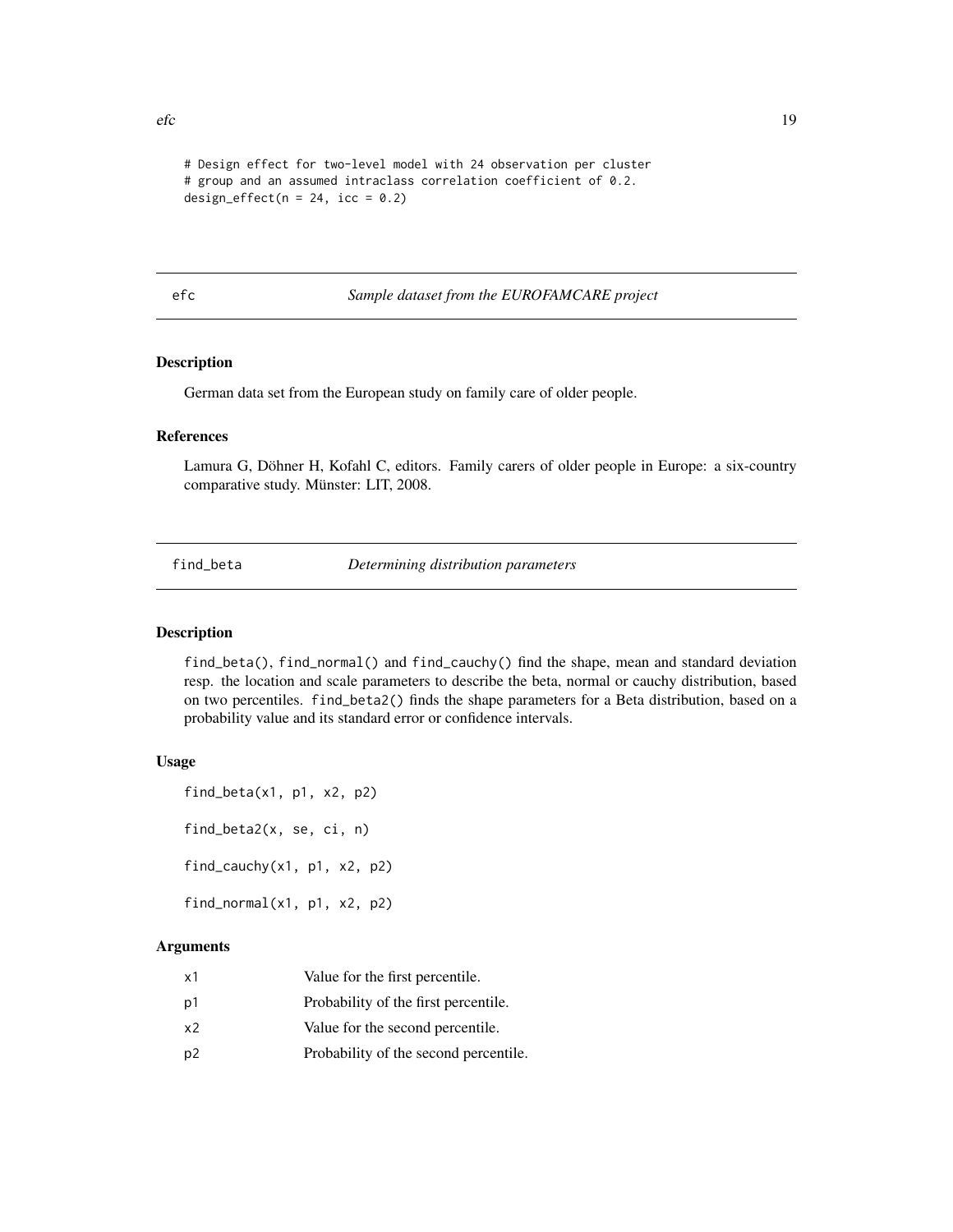| X  | Numeric, a probability value between 0 and 1. Typically indicates a prevalence                                                                                   |
|----|------------------------------------------------------------------------------------------------------------------------------------------------------------------|
|    | rate of an outcome of interest; Or an integer value with the number of observed<br>events. In this case, specify n to indicate the toral number of observations. |
| se | The standard error of x. Either se or ci must be specified.                                                                                                      |
| сi | The upper limit of the confidence interval of x. Either se or c i must be specified.                                                                             |
| n  | Numeric, number of total observations. Needs to be specified, if $x$ is an integer<br>(number of observed events), and no probability. See 'Examples'.           |

# Details

These functions can be used to find parameter for various distributions, to define prior probabilities for Bayesian analyses. x1, p1, x2 and p2 are parameters that describe two quantiles. Given this knowledge, the distribution parameters are returned.

Use find\_beta2(), if the known parameters are, e.g. a prevalence rate or similar probability, and its standard deviation or confidence interval. In this case. x should be a probability, for example a prevalence rate of a certain event. se then needs to be the standard error for this probability. Alternatively, ci can be specified, which should indicate the upper limit of the confidence interval od the probability (prevalence rate) x. If the number of events out of a total number of trials is known (e.g. 12 heads out of 30 coin tosses), x can also be the number of observed events, while n indicates the total amount of trials (in the above example, the function call would be: find beta $2(x = 12, n$  $= 30$ )).

# Value

A list of length two, with the two distribution parameters than can be used to define the distribution, which (best) describes the shape for the given input parameters.

# References

Cook JD. Determining distribution parameters from quantiles. 2010: Department of Biostatistics, Texas [\(PDF\)](https://www.johndcook.com/quantiles_parameters.pdf)

```
# example from blogpost:
# https://www.johndcook.com/blog/2010/01/31/parameters-from-percentiles/
# 10% of patients respond within 30 days of treatment
# and 80% respond within 90 days of treatment
find_normal(x1 = 30, p1 = .1, x2 = 90, p2 = .8)
find_cauchy(x1 = 30, p1 = .1, x2 = 90, p2 = .8)
parms \le find_normal(x1 = 30, p1 = .1, x2 = 90, p2 = .8)
curve(
 dnorm(x, mean = parms$mean, sd = parms$sd),from = 0, to = 200)
parms \le find_cauchy(x1 = 30, p1 = .1, x2 = 90, p2 = .8)
curve(
```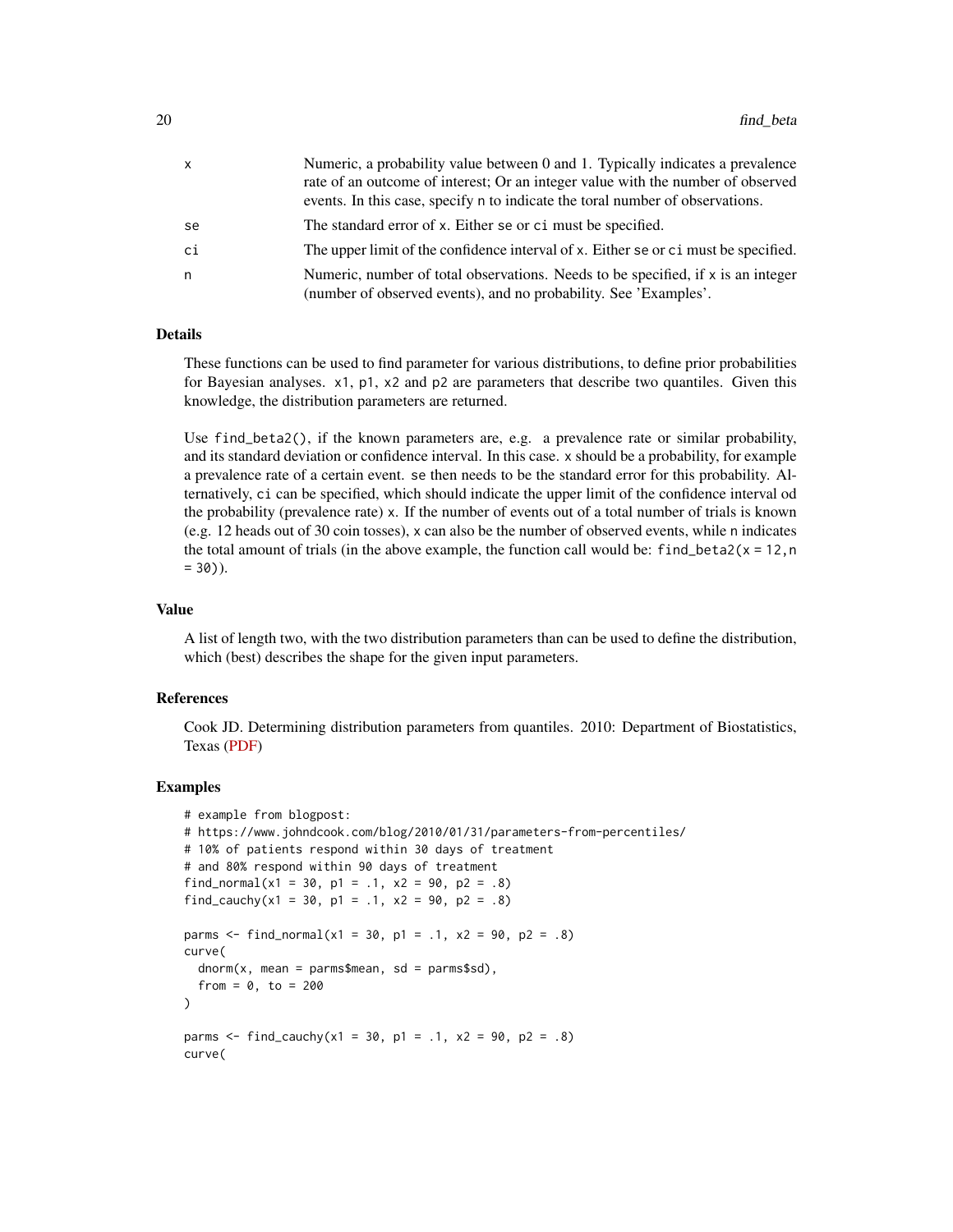```
dcauchy(x, location = parms$location, scale = parms$scale),from = 0, to = 200)
find_beta2(x = .25, ci = .5)
shapes \le find_beta2(x = .25, ci = .5)
curve(dbeta(x, shapes[[1]], shapes[[2]]))
# find Beta distribution for 3 events out of 20 observations
find_beta2(x = 3, n = 20)
shapes \le find_beta2(x = 3, n = 20)
curve(dbeta(x, shapes[[1]], shapes[[2]]))
```
fish *Sample dataset*

# Description

Sample data from the UCLA idre website.

#### References

https://stats.idre.ucla.edu/r/dae/zip/

gmd *Gini's Mean Difference*

# Description

gmd() computes Gini's mean difference for a numeric vector or for all numeric vectors in a data frame.

#### Usage

 $\text{gmd}(x, \ldots)$ 

#### Arguments

| x.                      | A vector or data frame.                                                                                                                                               |
|-------------------------|-----------------------------------------------------------------------------------------------------------------------------------------------------------------------|
| $\cdot$ $\cdot$ $\cdot$ | Optional, unquoted names of variables that should be selected for further pro-<br>cessing. Required, if x is a data frame (and no vector) and only selected variables |
|                         | from x should be processed. You may also use functions like: or tidyselect's                                                                                          |
|                         | select_helpers.                                                                                                                                                       |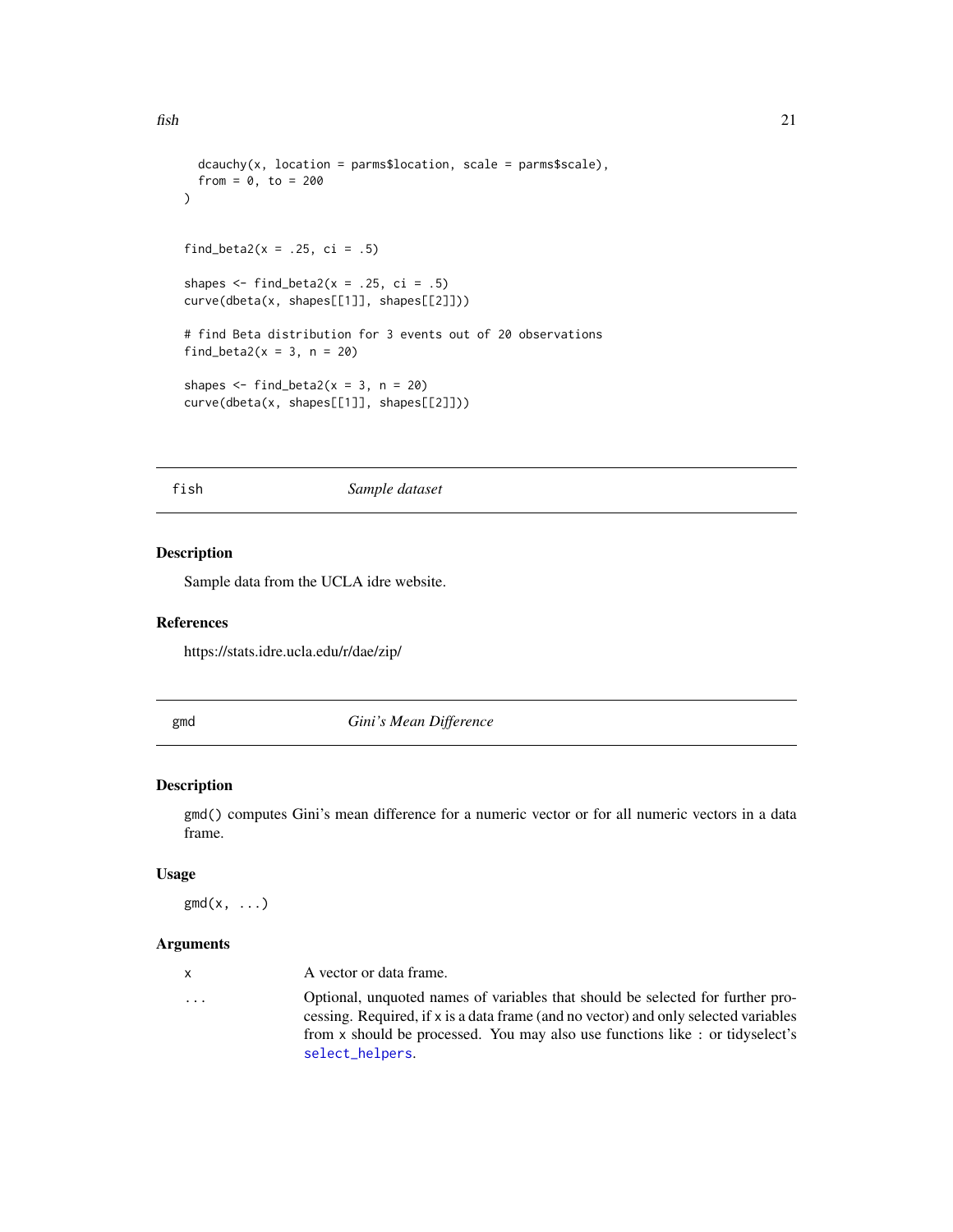# <span id="page-21-0"></span>Value

For numeric vectors, Gini's mean difference. For non-numeric vectors or vectors of length < 2, returns NA.

# Note

Gini's mean difference is defined as the mean absolute difference between any two distinct elements of a vector. Missing values from x are silently removed.

#### References

David HA. Gini's mean difference rediscovered. Biometrika 1968(55): 573-575

# Examples

data(efc) gmd(efc\$e17age) gmd(efc, e17age, c160age, c12hour)

grpmean *Summary of mean values by group*

# Description

Computes mean, sd and se for each sub-group (indicated by grp) of dv.

# Usage

```
grpmean(x, dv, grp, weights = NULL, digits = 2, out = c("txt","viewer", "browser"), encoding = "UTF-8", file = NULL)
```
#### Arguments

| $\mathsf{x}$ | A (grouped) data frame.                                                                                                                                                                                                                                                                                  |
|--------------|----------------------------------------------------------------------------------------------------------------------------------------------------------------------------------------------------------------------------------------------------------------------------------------------------------|
| dv           | Name of the dependent variable, for which the mean value, grouped by grp, is<br>computed.                                                                                                                                                                                                                |
| grp          | Factor with the cross-classifying variable, where dv is grouped into the cate-<br>gories represented by grp. Numeric vectors are coerced to factors.                                                                                                                                                     |
| weights      | Name of variable in x that indicated the vector of weights that will be applied to<br>weight all observations. Default is NULL, so no weights are used.                                                                                                                                                  |
| digits       | Numeric, amount of digits after decimal point when rounding estimates and<br>values.                                                                                                                                                                                                                     |
| out          | Character vector, indicating whether the results should be printed to console<br>(out = " $txt"$ ) or as HTML-table in the viewer-pane (out = "viewer") or browser<br>(out = "browser"), of if the results should be plotted (out = "plot", only ap-<br>plies to certain functions). May be abbreviated. |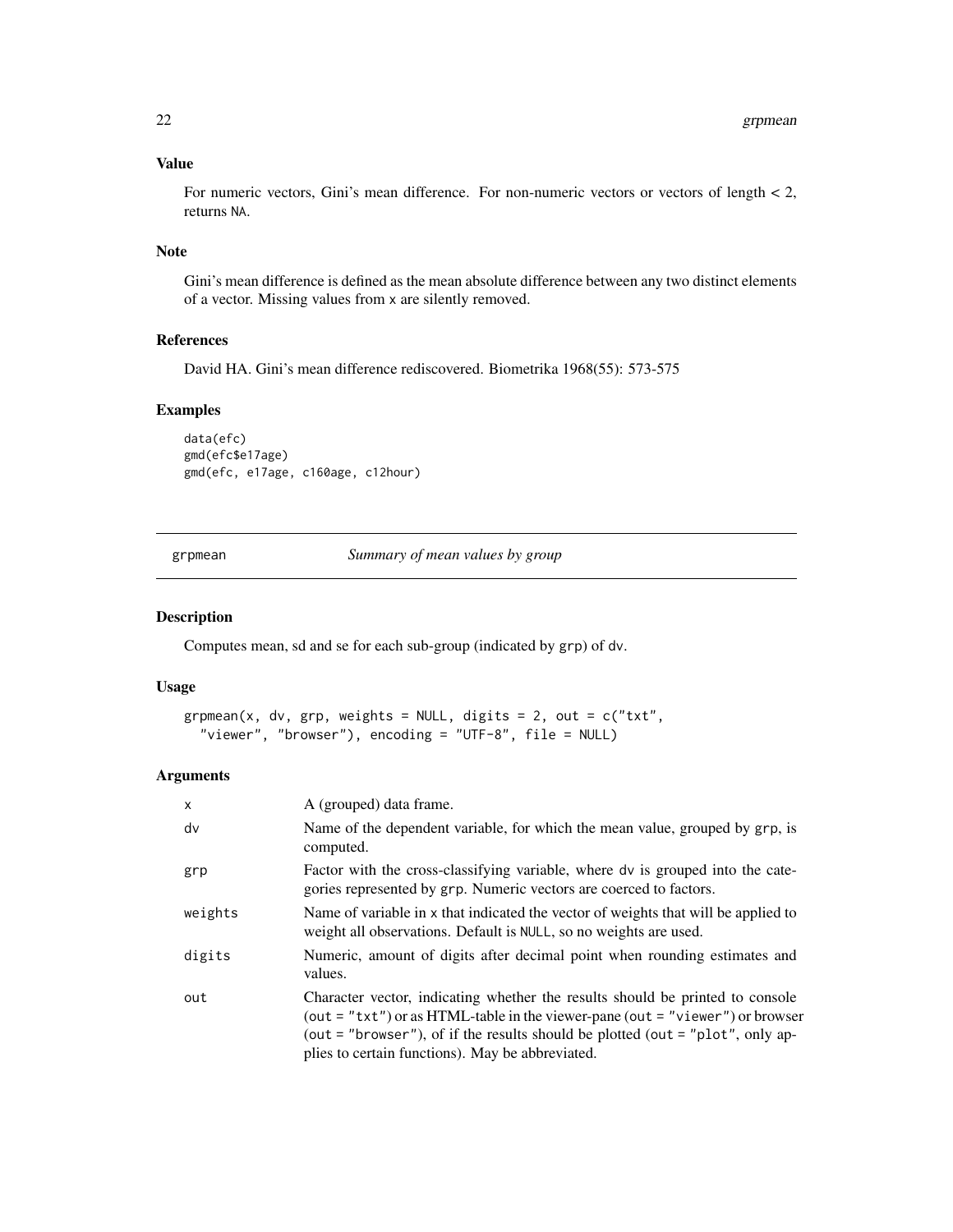# <span id="page-22-0"></span>inequ\_trend 23

| encoding | Character vector, indicating the charset encoding used for variable and value<br>labels. Default is "UTF-8". Only used when out is not "txt". |
|----------|-----------------------------------------------------------------------------------------------------------------------------------------------|
| file     | Destination file, if the output should be saved as file. Only used when out is not<br>$"$ txt"                                                |

#### Details

This function performs a One-Way-Anova with dv as dependent and grp as independent variable, by calling  $lm$ (count  $\sim$  as. factor(grp)). Then [contrast](#page-0-0) is called to get p-values for each subgroup. P-values indicate whether each group-mean is significantly different from the total mean.

#### Value

For non-grouped data frames, grpmean() returns a data frame with following columns: term, mean, N, std.dev, std.error and p.value. For grouped data frames, returns a list of such data frames.

## Examples

```
data(efc)
grpmean(efc, c12hour, e42dep)
data(iris)
grpmean(iris, Sepal.Width, Species)
# also works for grouped data frames
library(dplyr)
efc %>%
 group_by(c172code) %>%
 grpmean(c12hour, e42dep)
# weighting
efc$weight <- abs(rnorm(n = nrow(efc), mean = 1, sd = .5))
grpmean(efc, c12hour, e42dep, weights = weight)
```
inequ\_trend *Compute trends in status inequalities*

# Description

This method computes the proportional change of absolute (rate differences) and relative (rate ratios) inequalities of prevalence rates for two different status groups, as proposed by Mackenbach et al. (2015).

#### Usage

inequ\_trend(data, prev.low, prev.hi)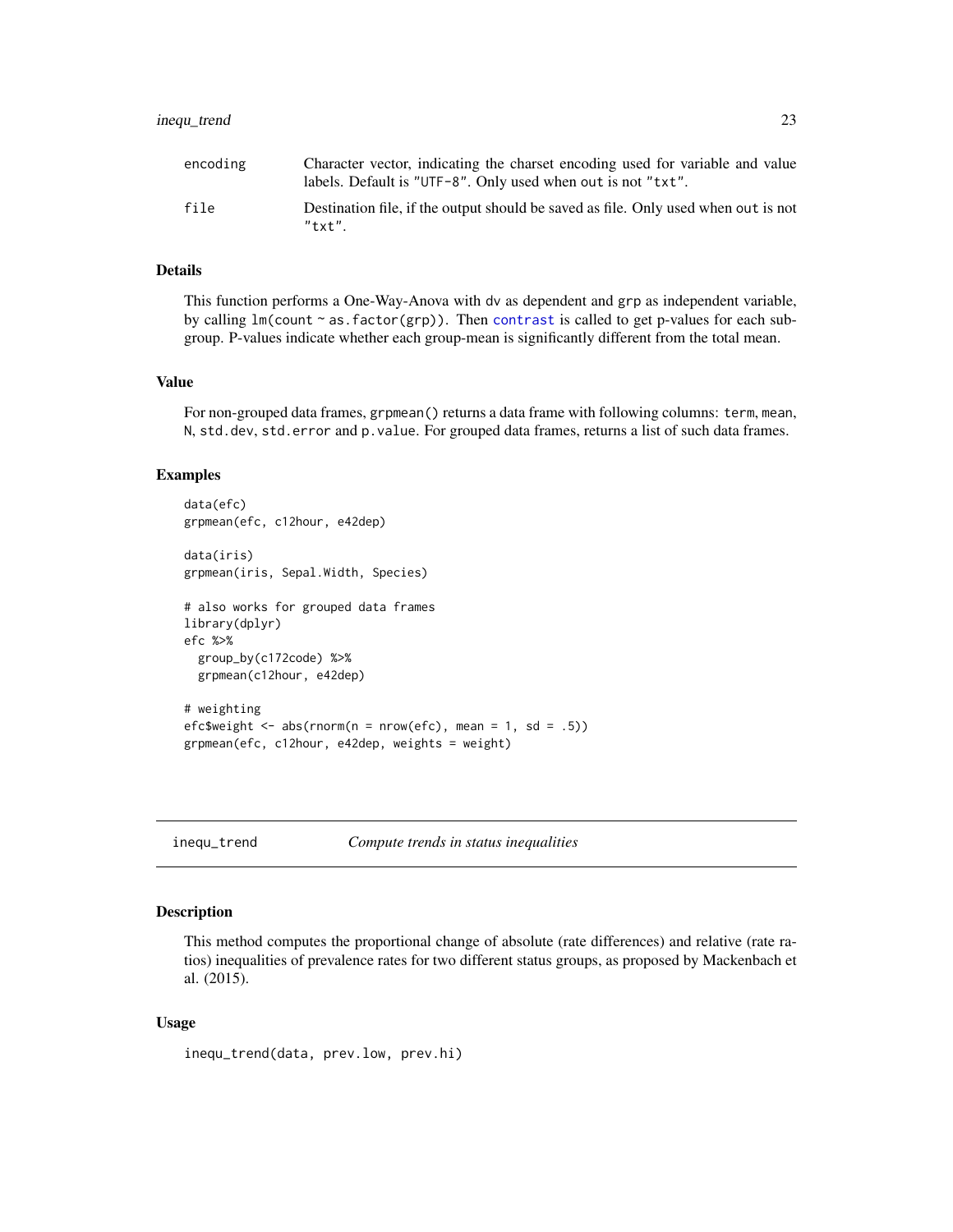## Arguments

| data     | A data frame that contains the variables with prevalence rates for both low and<br>high status groups (see 'Examples'). |
|----------|-------------------------------------------------------------------------------------------------------------------------|
| prev.low | The name of the variable with the prevalence rates for the low status groups.                                           |
| prev.hi  | The name of the variable with the prevalence rates for the hi status groups.                                            |

# Details

Given the time trend of prevalence rates of an outcome for two status groups (e.g. the mortality rates for people with lower and higher socioeconomic status over 40 years), this function computes the proportional change of absolute and relative inequalities, expressed in changes in rate differences and rate ratios. The function implements the algorithm proposed by *Mackenbach et al. 2015*.

#### Value

A data frame with the prevalence rates as well as the values for the proportional change in absolute (rd) and relative (rr) ineqqualities.

# References

Mackenbach JP, Martikainen P, Menvielle G, de Gelder R. 2015. The Arithmetic of Reducing Relative and Absolute Inequalities in Health: A Theoretical Analysis Illustrated with European Mortality Data. Journal of Epidemiology and Community Health 70(7): 730-36. doi: [10.1136/](https://doi.org/10.1136/jech-2015-207018) [jech2015207018](https://doi.org/10.1136/jech-2015-207018)

# Examples

# This example reproduces Fig. 1 of Mackenbach et al. 2015, p.5

```
# 40 simulated time points, with an initial rate ratio of 2 and
# a rate difference of 100 (i.e. low status group starts with a
# prevalence rate of 200, the high status group with 100)
```
# annual decline of prevalence is 1% for the low, and 3% for the # high status group

```
n < -40time \leq seq(1, n, by = 1)
\log <- rep(200, times = n)
for (i in 2:n) \text{lo}[i] \leq \text{lo}[i - 1] * .99hi \leq rep(100, times = n)
for (i in 2:n) hi[i] <- hi[i - 1] * .97
prev.data <- data.frame(lo, hi)
# print values
inequ_trend(prev.data, lo, hi)
# plot trends - here we see that the relative inequalities
```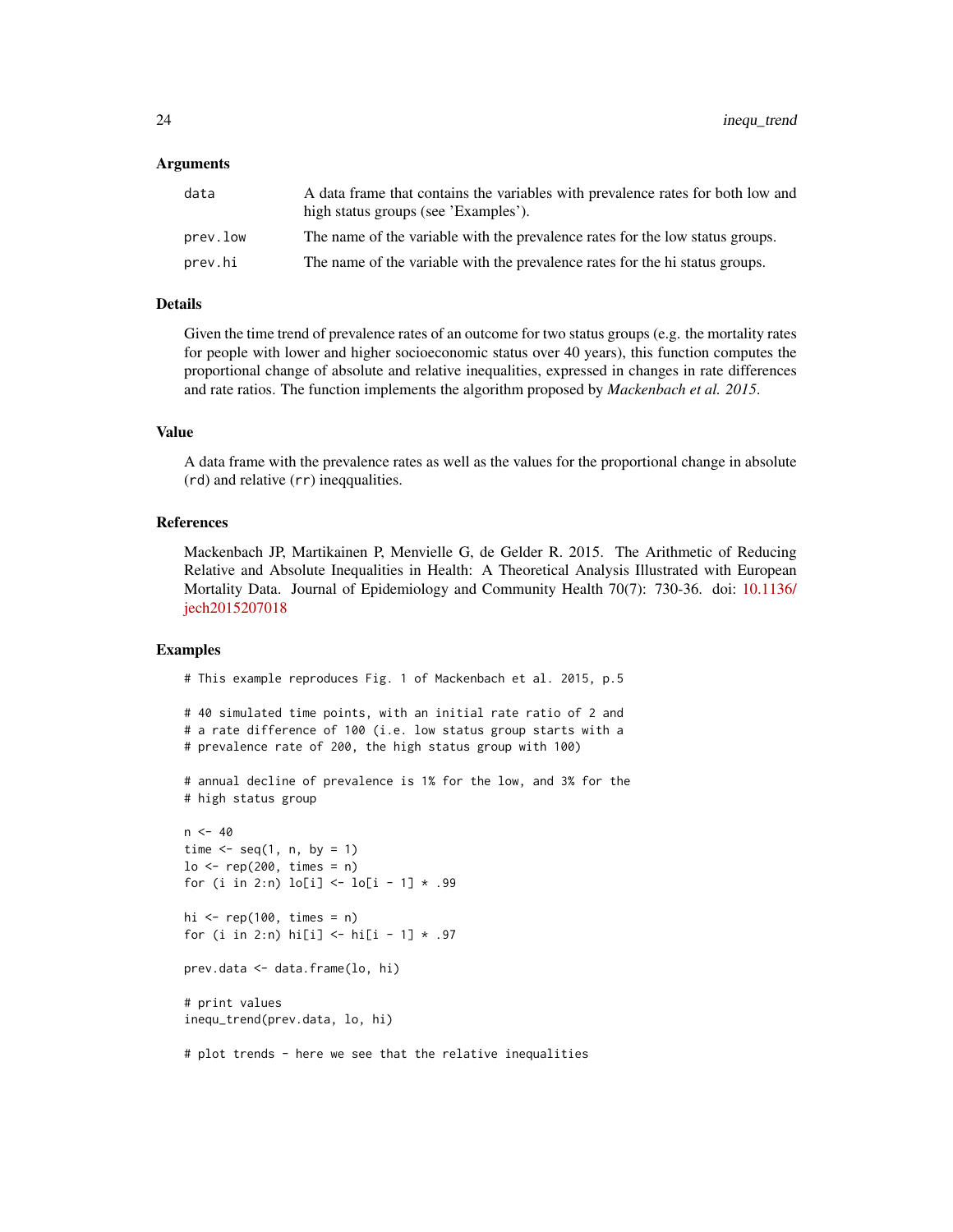#### <span id="page-24-0"></span>is\_prime 25

```
# are increasing over time, while the absolute inequalities
# are first increasing as well, but later are decreasing
# (while rel. inequ. are still increasing)
plot(inequ_trend(prev.data, lo, hi))
```
is\_prime *Find prime numbers*

# Description

This functions checks whether a number is, or numbers in a vector are prime numbers.

#### Usage

is\_prime(x)

# Arguments

x An integer, or a vector of integers.

# Value

TRUE for each prime number in x, FALSE otherwise.

# Examples

```
is_prime(89)
is_prime(15)
is_prime(c(1, 2, 3, 4, 5, 6, 7, 8, 9, 10))
```
mean\_n *Row means with min amount of valid values*

# Description

This function is similar to the SPSS MEAN.n function and computes row means from a data.frame or matrix if at least n values of a row are valid (and not NA).

# Usage

 $mean_n(data, n, digits = 2)$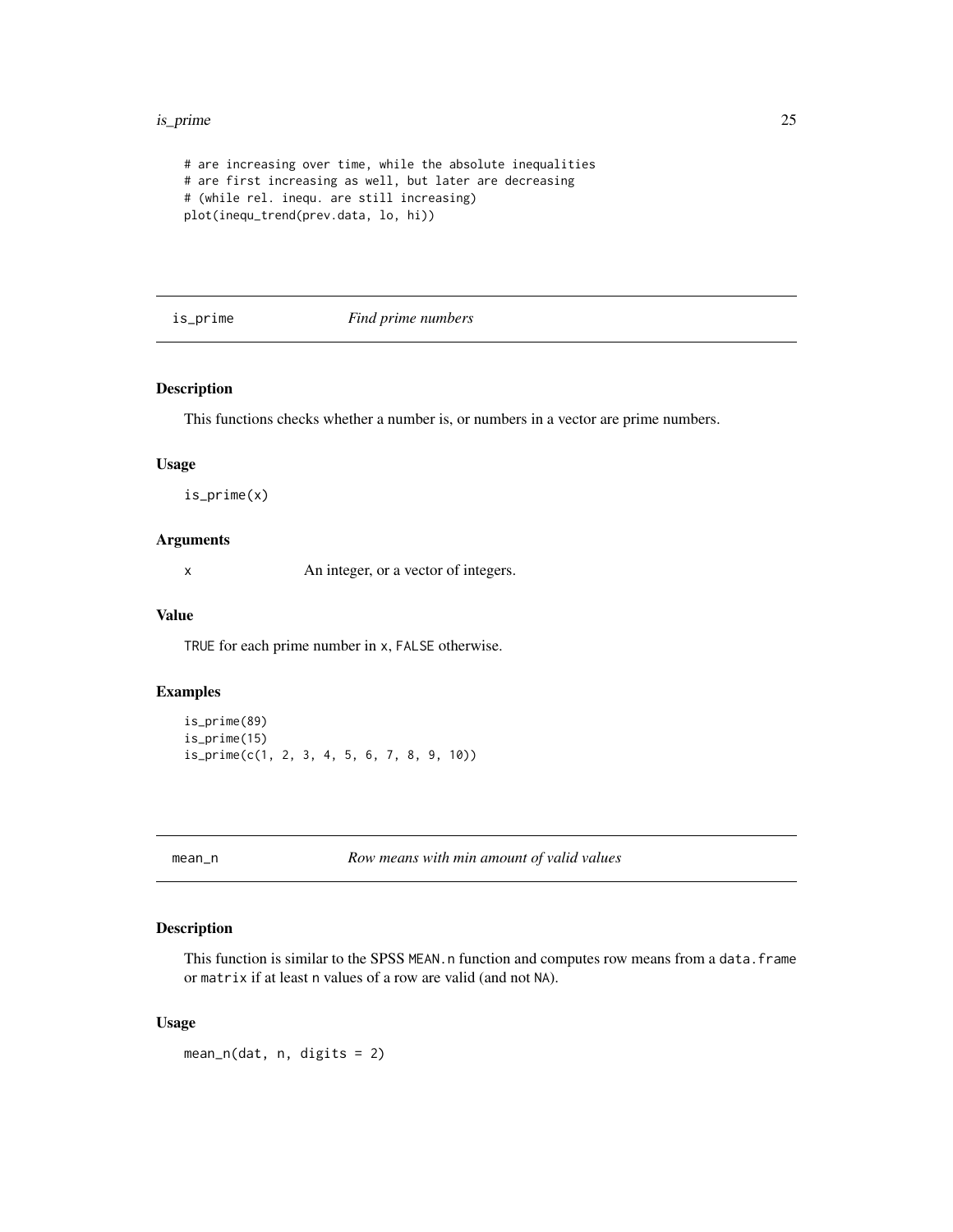# **Arguments**

| dat    | A data frame with at least two columns, where row means are applied.                                                                      |
|--------|-------------------------------------------------------------------------------------------------------------------------------------------|
| n      | May either be                                                                                                                             |
|        | • a numeric value that indicates the amount of valid values per row to calcu-<br>late the row mean;                                       |
|        | • or a value between 0 and 1, indicating a proportion of valid values per row<br>to calculate the row mean (see 'Details').               |
|        | If a row's sum of valid values is less than n, NA will be returned as row mean<br>value.                                                  |
| digits | Numeric value indicating the number of decimal places to be used for rounding<br>mean value. Negative values are allowed (see 'Details'). |

#### Details

Rounding to a negative number of digits means rounding to a power of ten, so for example mean\_n(df, 3, digits  $= -2$ ) rounds to the nearest hundred.

For n, must be a numeric value from 0 to ncol(dat). If a *row* in dat has at least n non-missing values, the row mean is returned. If n is a non-integer value from 0 to 1, n is considered to indicate the proportion of necessary non-missing values per row. E.g., if  $n = 0.75$ , a row must have at least ncol(dat) \* n non-missing values for the row mean to be calculated. See 'Examples'.

#### Value

A vector with row mean values of df for those rows with at least n valid values. Else, NA is returned.

#### References

# [r4stats.com](http://r4stats.com/2014/09/03/adding-the-spss-mean-n-function-to-r/)

```
dat \leq data.frame(c1 = c(1,2,NA,4),
                  c2 = c(NA, 2, NA, 5),
                  c3 = c(NA, 4, NA, NA),c4 = c(2,3,7,8)# needs at least 4 non-missing values per row
mean_n(dat, 4) # 1 valid return value
# needs at least 3 non-missing values per row
mean_n(dat, 3) # 2 valid return values
# needs at least 2 non-missing values per row
mean_n(dat, 2)
# needs at least 1 non-missing value per row
mean_n(dat, 1) # all means are shown
```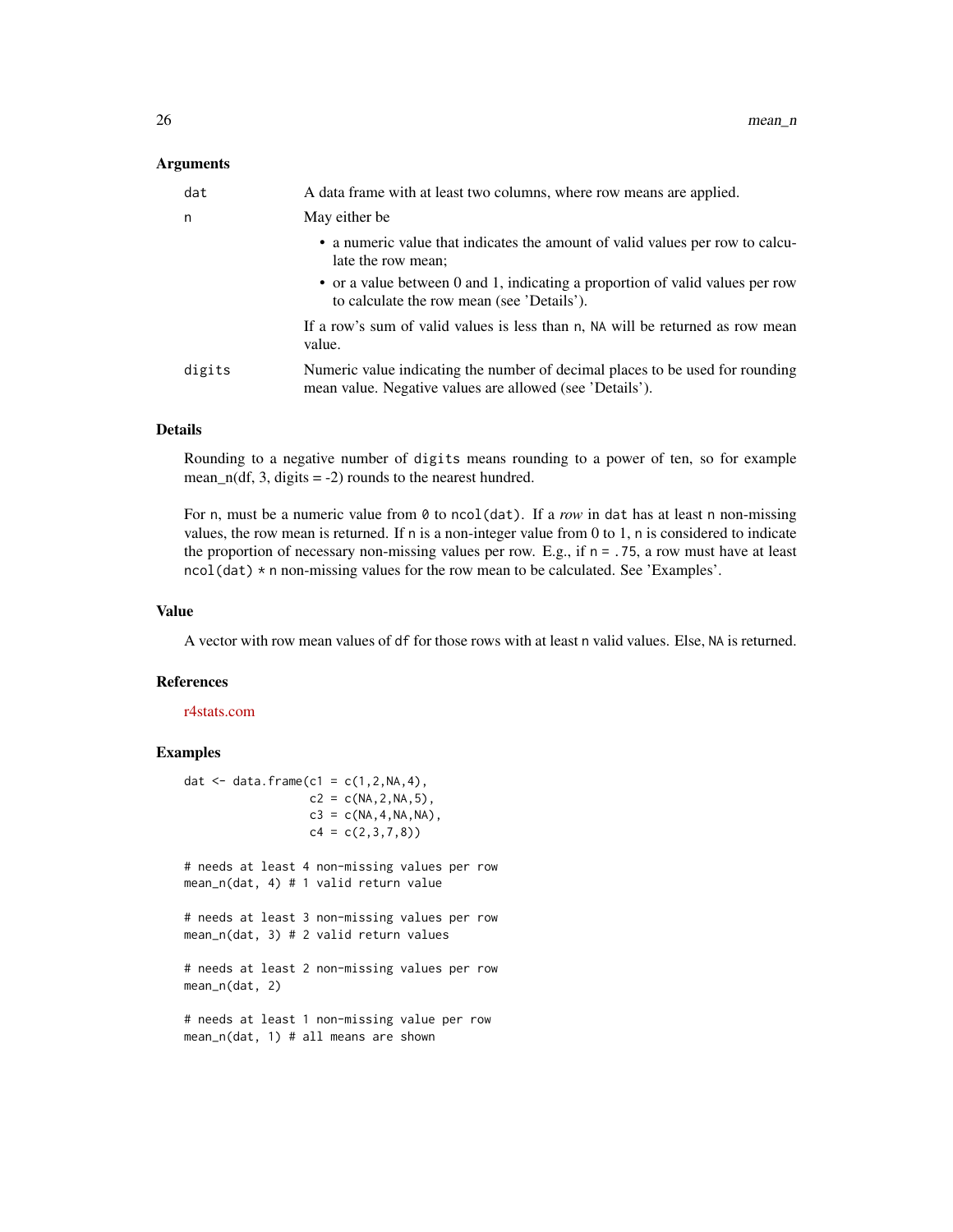#### <span id="page-26-0"></span>mediation 27

```
# needs at least 50% of non-missing values per row
mean_n(dat, .5) # 3 valid return values
# needs at least 75% of non-missing values per row
mean_n(dat, .75) # 2 valid return values
```

```
mediation Summary of Bayesian multivariate-response mediation-models
```
#### Description

mediation() is a short summary for multivariate-response mediation-models.

#### Usage

```
mediation(x, ...)
## S3 method for class 'brmsfit'
mediation(x, treatment, mediator, prob = 0.9,
  typical = "median", \ldots)
```
#### Arguments

| X         | A stanreg, stanfit, or brmsfit object.                                                                                                                                                                               |
|-----------|----------------------------------------------------------------------------------------------------------------------------------------------------------------------------------------------------------------------|
| .         | Not used.                                                                                                                                                                                                            |
| treatment | Character, name of the treatment variable (or direct effect) in a (multivariate<br>response) mediator-model. If missing, mediation () tries to find the treatment<br>variable automatically, however, this may fail. |
| mediator  | Character, name of the mediator variable in a (multivariate response) mediator-<br>model. If missing, mediation() tries to find the treatment variable automati-<br>cally, however, this may fail.                   |
| prob      | Vector of scalars between 0 and 1, indicating the mass within the credible inter-<br>val that is to be estimated.                                                                                                    |
| typical   | The typical value that will represent the Bayesian point estimate. By default,<br>the posterior median is returned. See typical value for possible values for<br>this argument.                                      |

#### Details

mediation() returns a data frame with information on the *direct effect* (mean value of posterior samples from treatment of the outcome model), *mediator effect* (mean value of posterior samples from mediator of the outcome model), *indirect effect* (mean value of the multiplication of the posterior samples from mediator of the outcome model and the posterior samples from treatment of the mediation model) and the total effect (mean value of sums of posterior samples used for the direct and indirect effect). The *proportion mediated* is the indirect effect divided by the total effect.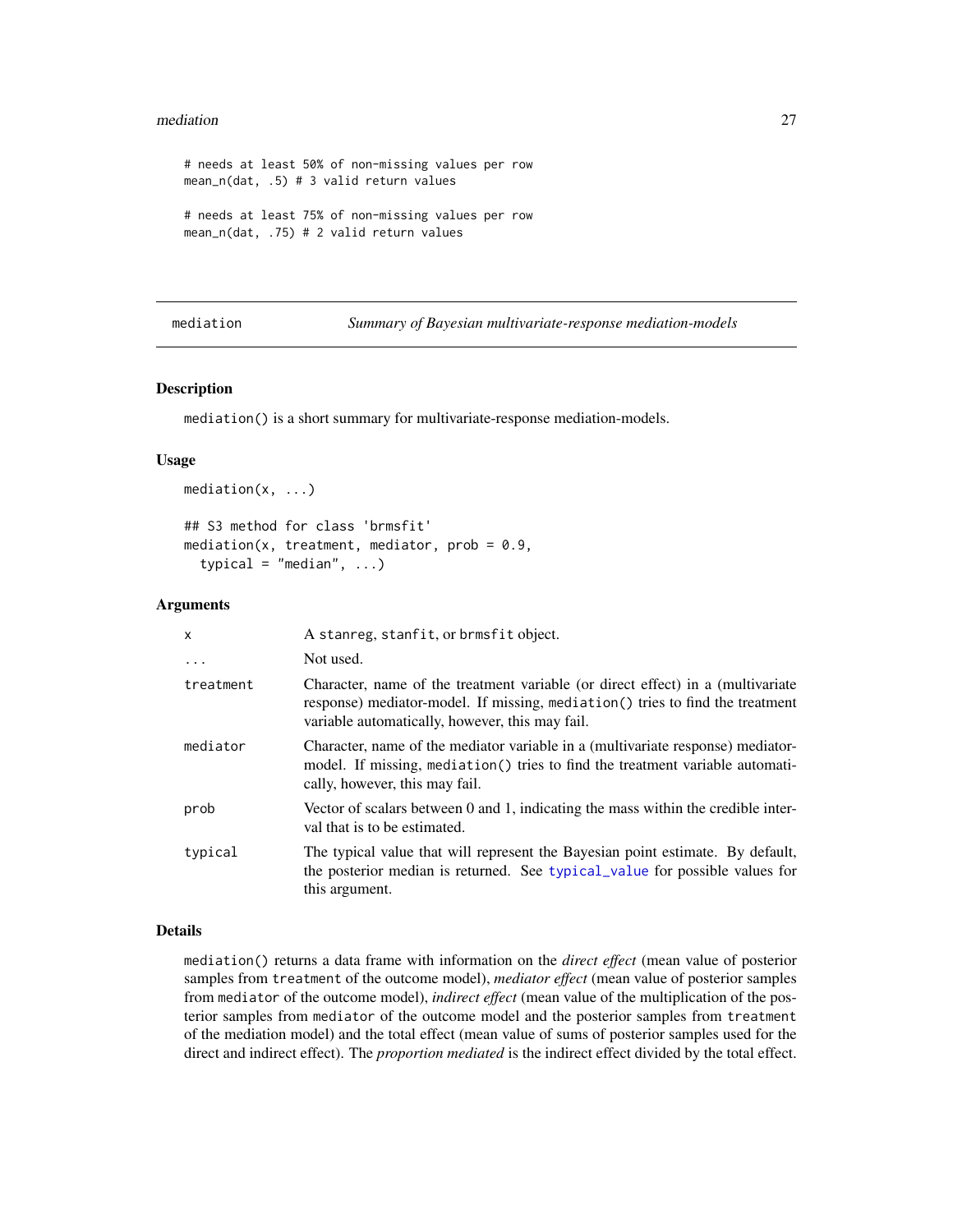<span id="page-27-0"></span>For all values, the 90% HDIs are calculated by default. Use prob to calculate a different interval.

The arguments treatment and mediator do not necessarily need to be specified. If missing, mediation() tries to find the treatment and mediator variable automatically. If this does not work, specify these variables.

#### Value

A data frame with direct, indirect, mediator and total effect of a multivariate-response mediationmodel, as well as the proportion mediated. The effect sizes are mean values of the posterior samples.

mwu *Mann-Whitney-U-Test*

#### Description

This function performs a Mann-Whitney-U-Test (or Wilcoxon rank sum test, see [wilcox.test](#page-0-0) and [wilcox\\_test](#page-0-0)) for x, for each group indicated by grp. If grp has more than two categories, a comparison between each combination of two groups is performed.

The function reports U, p and Z-values as well as effect size r and group-rank-means.

## Usage

mwu(data, x, grp, distribution = "asymptotic", out = c("txt", "viewer", "browser"), encoding = "UTF-8",  $file = NULL$ )

#### Arguments

| data         | A data frame.                                                                                                                                                                                                                                                                                            |
|--------------|----------------------------------------------------------------------------------------------------------------------------------------------------------------------------------------------------------------------------------------------------------------------------------------------------------|
| $\mathsf{x}$ | Bare (unquoted) variable name, or a character vector with the variable name.                                                                                                                                                                                                                             |
| grp          | Bare (unquoted) name of the cross-classifying variable, where x is grouped into<br>the categories represented by grp, or a character vector with the variable name.                                                                                                                                      |
| distribution | Indicates how the null distribution of the test statistic should be computed. May<br>be one of "exact", "approximate" or "asymptotic" (default). See wilcox_test<br>for details.                                                                                                                         |
| out          | Character vector, indicating whether the results should be printed to console<br>(out = "txt") or as HTML-table in the viewer-pane (out = "viewer") or browser<br>(out = "browser"), of if the results should be plotted (out = " $plot$ ", only ap-<br>plies to certain functions). May be abbreviated. |
| encoding     | Character vector, indicating the charset encoding used for variable and value<br>labels. Default is "UTF-8". Only used when out is not "txt".                                                                                                                                                            |
| file         | Destination file, if the output should be saved as file. Only used when out is not<br>"txt".                                                                                                                                                                                                             |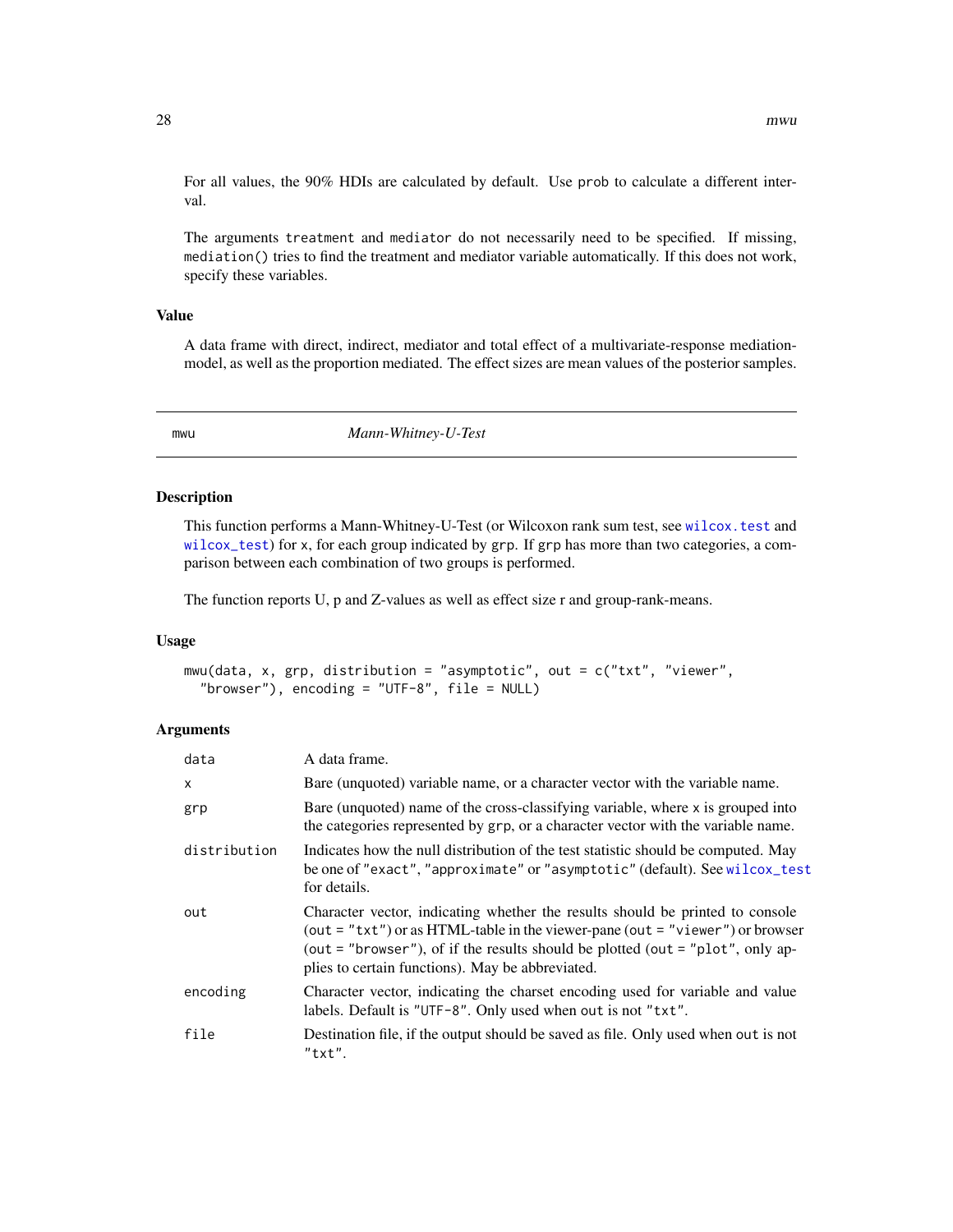# <span id="page-28-0"></span>Value

(Invisibly) returns a data frame with U, p and Z-values for each group-comparison as well as effectsize r; additionally, group-labels and groups' n's are also included.

# Note

This function calls the [wilcox\\_test](#page-0-0) with formula. If grp has more than two groups, additionally a Kruskal-Wallis-Test (see [kruskal.test](#page-0-0)) is performed.

Interpretation of effect sizes, as a rule-of-thumb:

- small effect  $\geq$  = 0.1
- medium effect  $\geq 0.3$
- large effect  $> = 0.5$

# Examples

```
data(efc)
# Mann-Whitney-U-Tests for elder's age by elder's dependency.
mwu(efc, e17age, e42dep)
```

| nhanes_sample | Sample dataset from the National Health and Nutrition Examination |  |  |
|---------------|-------------------------------------------------------------------|--|--|
|               | <i>Survey</i>                                                     |  |  |

# Description

Selected variables from the National Health and Nutrition Examination Survey that are used in the example from Lumley (2010), Appendix E. See [svyglm.nb](#page-40-1) for examples.

# References

Lumley T (2010). Complex Surveys: a guide to analysis using R. Wiley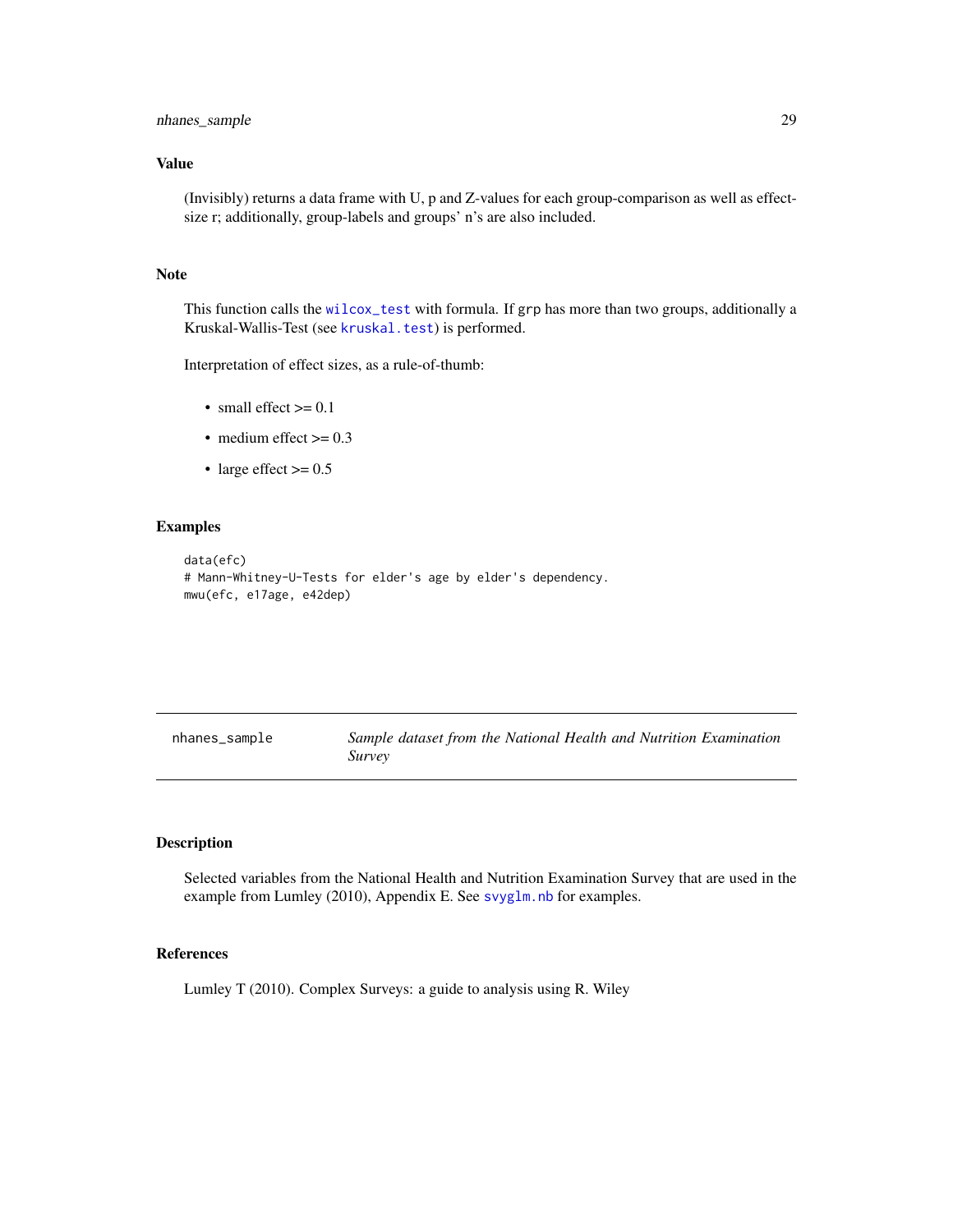<span id="page-29-0"></span>

odds\_to\_rr() converts odds ratios from a logistic regression model (including mixed models) into relative risks; or\_to\_rr() converts a single odds ratio estimate into a relative risk estimate.

#### Usage

odds\_to\_rr(fit)

or\_to\_rr(or, p0)

#### **Arguments**

| fit | A fitted binomial generalized linear (mixed) model with logit-link function (lo-<br>gistic (multilevel) regression model).                                                                                                           |
|-----|--------------------------------------------------------------------------------------------------------------------------------------------------------------------------------------------------------------------------------------|
| or  | Numeric, an odds ratio estimate.                                                                                                                                                                                                     |
| p0  | Numeric, the risk of having a positive outcome in the control or unexposed group<br>(reference group), i.e. the number of outcome or "successes" in the control<br>divided by the total number of observations in the control group. |

# Details

This function extracts the odds ratios (exponentiated model coefficients) from logistic regressions (fitted with glm or glmer) and their related confidence intervals, and transforms these values into relative risks (and their related confidence intervals).

The formula for transformation is based on Zhang and Yu (1998), Wang (2013) and Grant (2014): RR <-OR /  $(1 - PØ + (PØ \times OR))$ , where OR is the odds ratio and PØ indicates the proportion of the incidence in the outcome variable for the control group (reference group).

#### Value

A data frame with relative risks and lower/upper confidence interval for the relative risks estimates; for or\_to\_rr(), the risk ratio estimate.

#### References

Grant RL. 2014. Converting an odds ratio to a range of plausible relative risks for better communication of research findings. BMJ 348:f7450. doi: [10.1136/bmj.f7450](https://doi.org/10.1136/bmj.f7450)

Wang Z. 2013. Converting Odds Ratio to Relative Risk in Cohort Studies with Partial Data Information. J Stat Soft 2013;55. doi: [10.18637/jss.v055.i05](https://doi.org/10.18637/jss.v055.i05)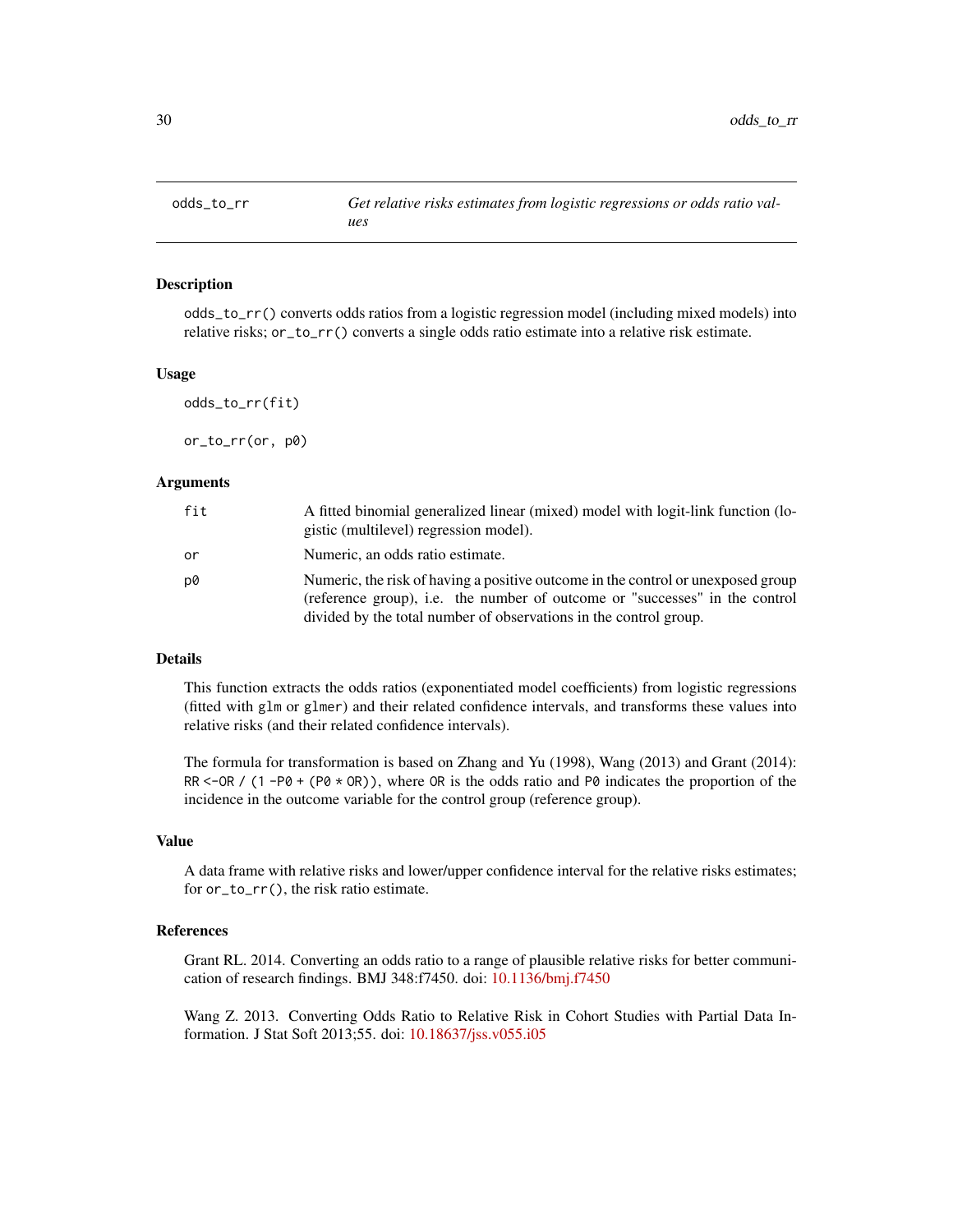#### <span id="page-30-0"></span>overdisp 31

Zhang J, Yu KF. 1998. What's the Relative Risk? A Method of Correcting the Odds Ratio in Cohort Studies of Common Outcomes. JAMA; 280(19): 1690-1. doi: [10.1001/jama.280.19.1690](https://doi.org/10.1001/jama.280.19.1690)

# Examples

```
library(sjmisc)
library(lme4)
# create binary response
sleepstudy$Reaction.dicho <- dicho(sleepstudy$Reaction, dich.by = "median")
# fit model
fit <- glmer(Reaction.dicho ~ Days + (Days | Subject),
             data = sleepstudy, family = binomial("logit"))
# convert to relative risks
odds_to_rr(fit)
data(efc)
# create binary response
y <- ifelse(efc$neg_c_7 < median(na.omit(efc$neg_c_7)), 0, 1)
```

```
# create data frame for fitted model
mydf <- data.frame(
  y = as.factor(y),
  sex = to_factor(efc$c161sex),
  dep = to_factor(efc$e42dep),
  barthel = efc$barthtot,
  education = to_factor(efc$c172code)
)
# fit model
fit \leq glm(y \sim., data = mydf, family = binomial(link = "logit"))
# convert to relative risks
odds_to_rr(fit)
# replicate OR/RR for coefficient "sex" from above regression
# p0 \sim .44, or \sim 1.914prop.table(table(mydf$y, mydf$sex))
or_to_rr(1.914, 0.1055 / (.1324 + .1055))
```
overdisp *Deprecated functions*

# Description

A list of deprecated functions.

#### Usage

```
overdisp(x, \ldots)
```
zero\_count(x, ...)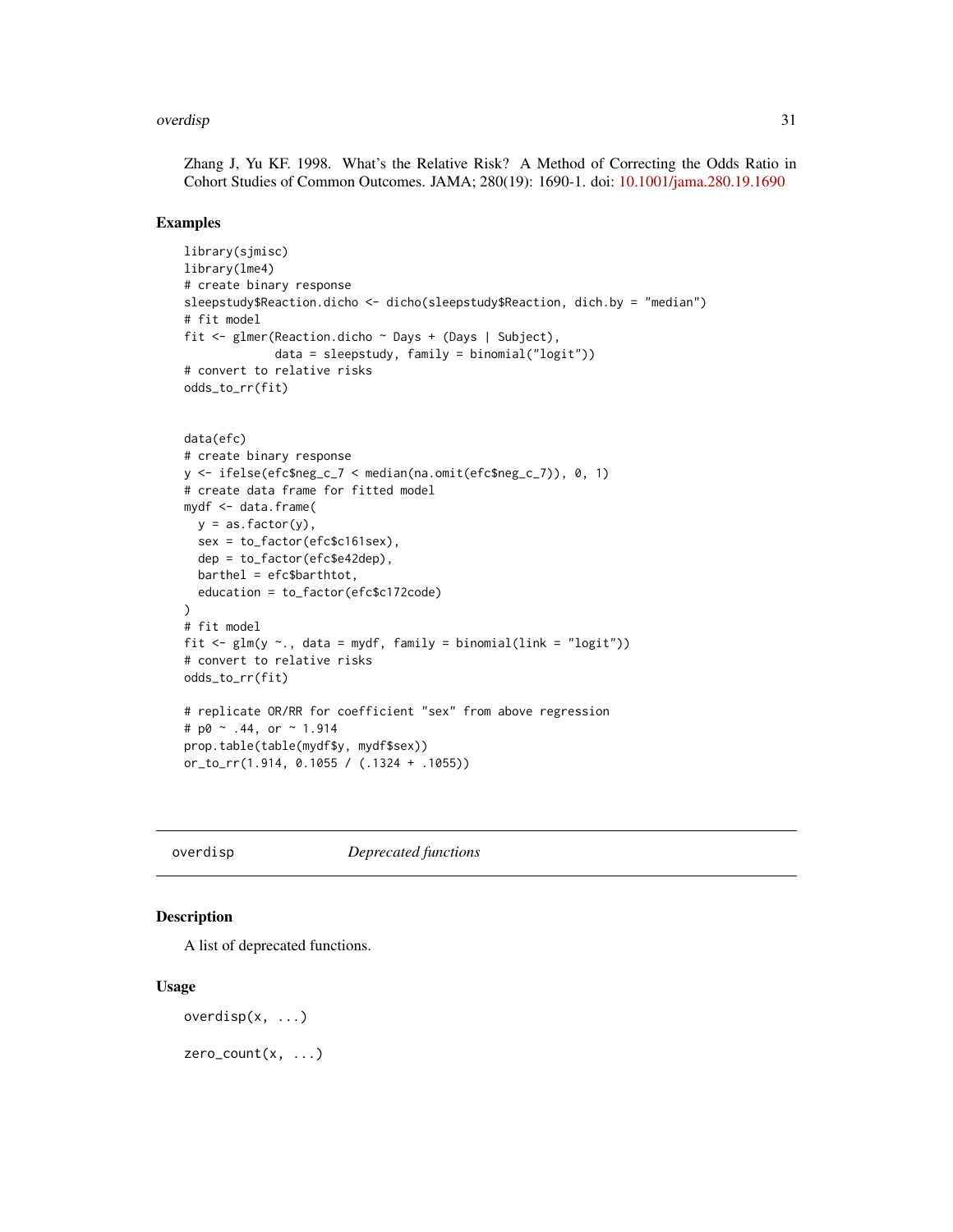```
pca(x, \ldots)pca_rotate(x, ...)
r2(x)icc(x)p_value(x, ...)se(x, \ldots)
```
# Arguments

| X        | An object.          |
|----------|---------------------|
| $\cdots$ | Currently not used. |

# Value

Nothing.

prop *Proportions of values in a vector*

# Description

prop() calculates the proportion of a value or category in a variable. props() does the same, but allows for multiple logical conditions in one statement. It is similar to mean() with logical predicates, however, both prop() and props() work with grouped data frames.

# Usage

```
prop(data, ..., weights = NULL, na.rm = TRUE, digits = 4)props(data, ..., na.rm = TRUE, digits = 4)
```
# Arguments

| data     | A data frame. May also be a grouped data frame (see 'Examples').                                                                                                                                            |
|----------|-------------------------------------------------------------------------------------------------------------------------------------------------------------------------------------------------------------|
| $\ddots$ | One or more value pairs of comparisons (logical predicates). Put variable names<br>the left-hand-side and values to match on the right hand side. Expressions may<br>be quoted or unquoted. See 'Examples'. |
| weights  | Vector of weights that will be applied to weight all observations. Must be a<br>vector of same length as the input vector. Default is NULL, so no weights are<br>used.                                      |

<span id="page-31-0"></span>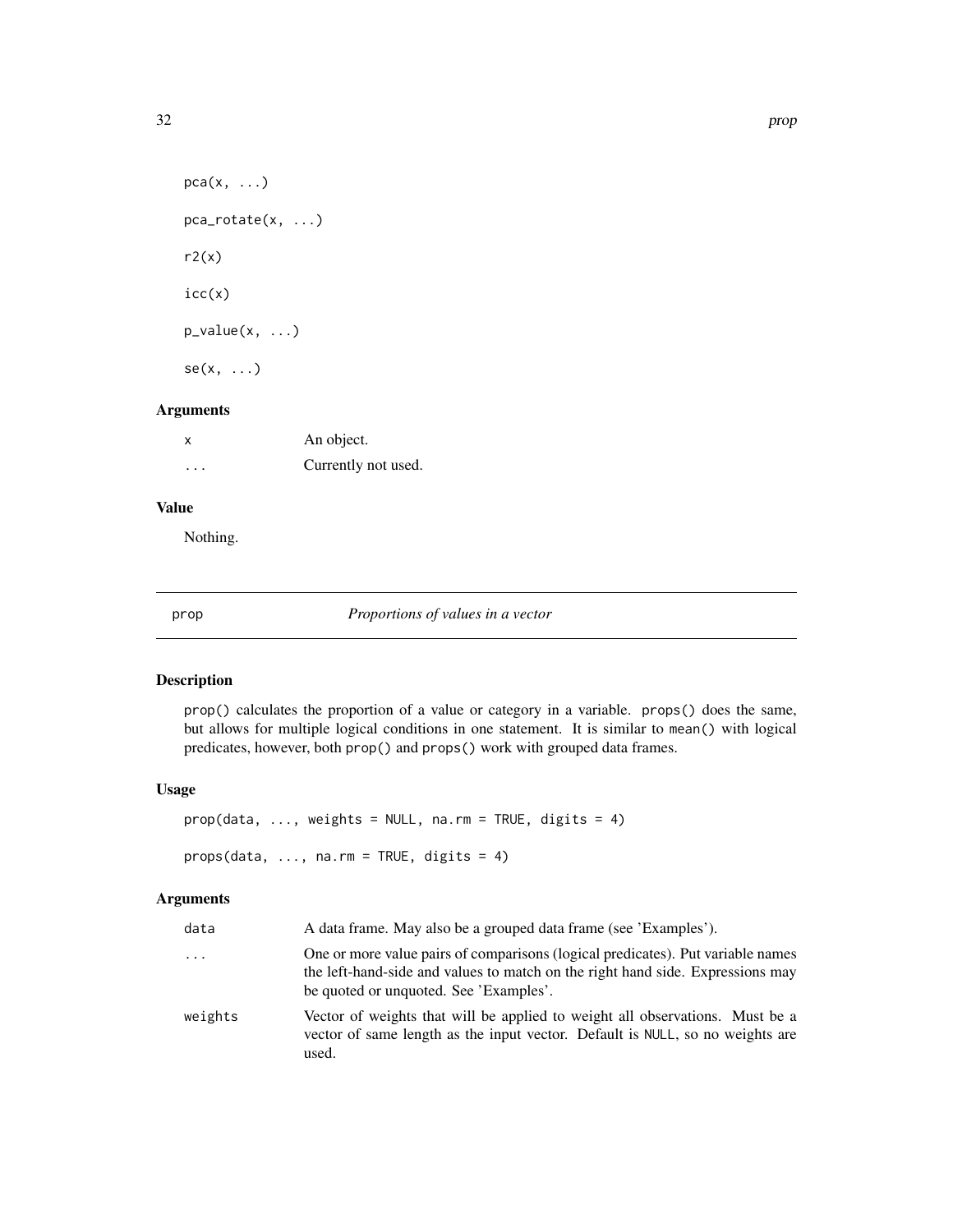#### Details

prop() only allows one logical statement per comparison, while props() allows multiple logical statements per comparison. However, prop() supports weighting of variables before calculating proportions, and comparisons may also be quoted. Hence, prop() also processes comparisons, which are passed as character vector (see 'Examples').

# Value

For one condition, a numeric value with the proportion of the values inside a vector. For more than one condition, a tibble with one column of conditions and one column with proportions. For grouped data frames, returns a tibble with one column per group with grouping categories, followed by one column with proportions per condition.

```
data(efc)
# proportion of value 1 in e42dep
prop(efc, e42dep == 1)# expression may also be completely quoted
prop(efc, "e42dep == 1")# use "props()" for multiple logical statements
props(efc, e17age > 70 & e17age < 80)
# proportion of value 1 in e42dep, and all values greater
# than 2 in e42dep, including missing values. will return a tibble
prop(efc, e42dep == 1, e42dep > 2, na.rm = FALSE)# for factors or character vectors, use quoted or unquoted values
library(sjmisc)
# convert numeric to factor, using labels as factor levels
efc$e16sex <- to_label(efc$e16sex)
efc$n4pstu <- to_label(efc$n4pstu)
# get proportion of female older persons
prop(efc, e16sex == female)
# get proportion of male older persons
prop(efc, e16sex == "male")
# "props()" needs quotes around non-numeric factor levels
props(efc,
 e17age > 70 & e17age < 80,
```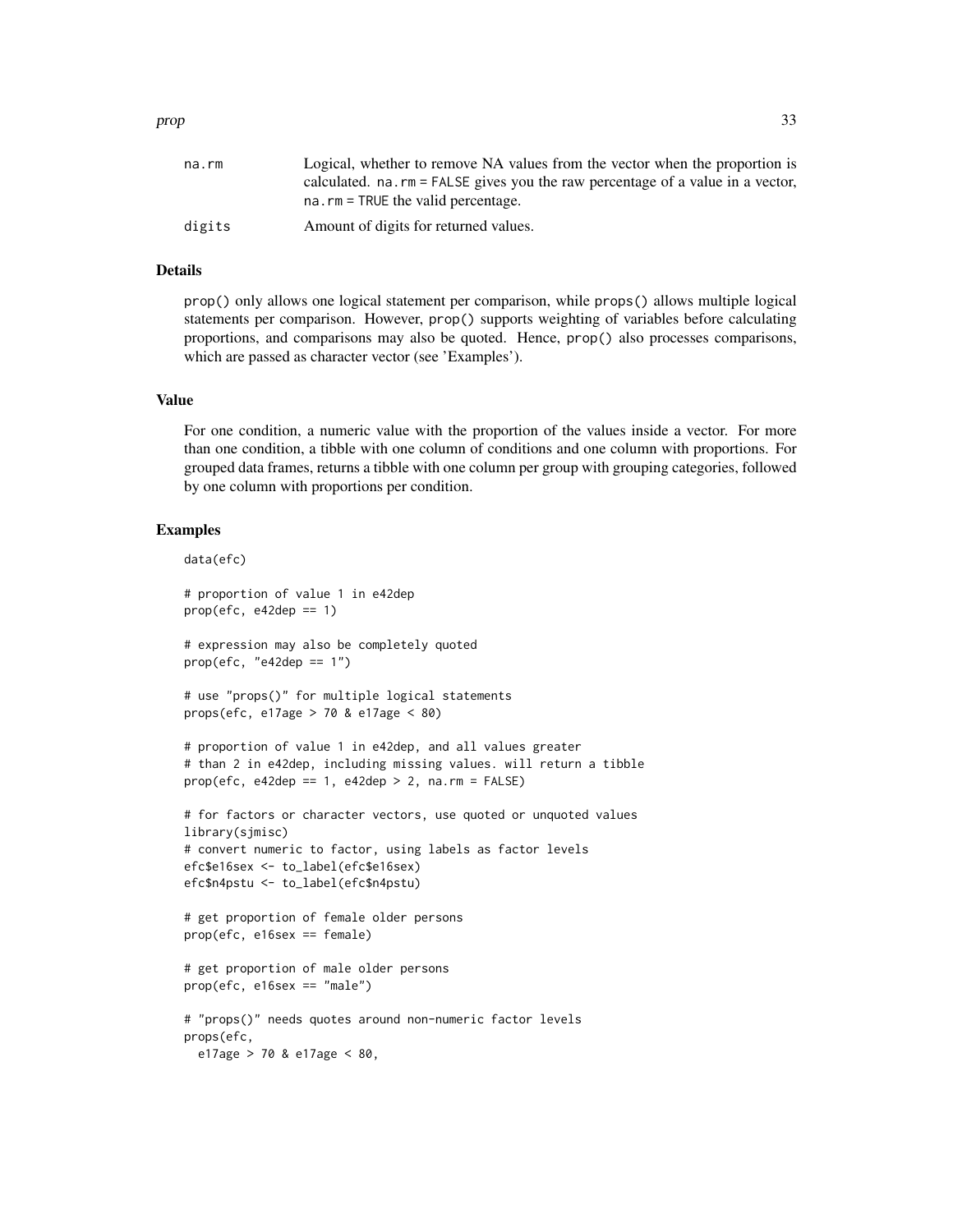<span id="page-33-0"></span>34 robust

```
n4pstu == 'Care Level 1' | n4pstu == 'Care Level 3'
)
# also works with pipe-chains
library(dplyr)
efc %>% prop(e17age > 70)
efc %>% prop(e17age > 70, e16sex == 1)
# and with group_by
efc %>%
  group_by(e16sex) %>%
  prop(e42dep > 2)efc %>%
  select(e42dep, c161sex, c172code, e16sex) %>%
  group_by(c161sex, c172code) %>%
  prop(e42dep > 2, e16sex == 1)
# same for "props()"
efc %>%
  select(e42dep, c161sex, c172code, c12hour, n4pstu) %>%
  group_by(c161sex, c172code) %>%
  props(
    e42dep > 2,
   c12hour > 20 & c12hour < 40,
    n4pstu == 'Care Level 1' | n4pstu == 'Care Level 3'
  )
```
robust *Robust standard errors for regression models*

# Description

robust() computes robust standard error for regression models. This method calls one of the vcov\*()-functions from the **sandwich**-package for robust covariance matrix estimators. Results are returned as tidy data frame.

svy() is intended to compute standard errors for survey designs (complex samples) fitted with regular 1m or g1m functions, as alternative to the **survey**-package. It simulates sampling weights by adjusting the residual degrees of freedom based on the precision weights used to fit x, and then calls robust() with the adjusted model.

Usage

```
robust(x, vcov.fun = "vcovHC", vcov.type = c("HC3", "const", "HC","HC0", "HC1", "HC2", "HC4", "HC4m", "HC5"), vcov.args = NULL,
  conf.int = FALSE, exponentiate = FALSE)
```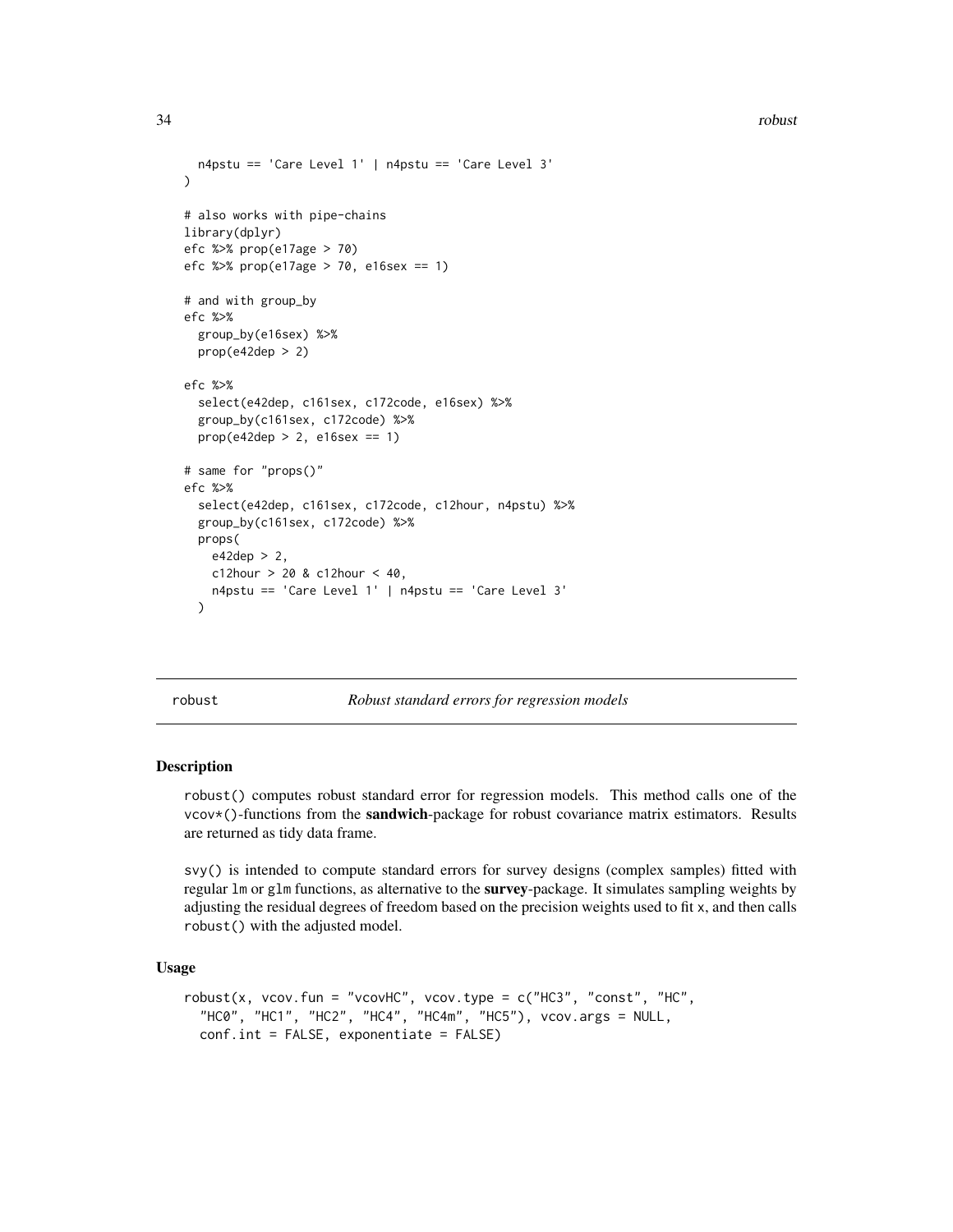#### <span id="page-34-0"></span>robust 35

```
svy(x, vcov.fun = "vcovHC", vcov.type = c("HCl", "const", "HC", "HCl", ""HC3", "HC2", "HC4", "HC4m", "HC5"), vcov.args = NULL,
 conf.int = FALSE, exponentiate = FALSE)
```
# Arguments

| X            | A fitted model of any class that is supported by the $vcov*()$ -functions from the<br>sandwich package. For $svy()$ , x must be $lm$ object, fitted with weights. |
|--------------|-------------------------------------------------------------------------------------------------------------------------------------------------------------------|
| vcov.fun     | String, indicating the name of the $\vee \vee \vee \vee$ -function from the <b>sandwich</b> -package,<br>e.g. $vcov$ . fun = " $vcovCL$ ".                        |
| vcov.type    | Character vector, specifying the estimation type for the robust covariance matrix<br>estimation (see vcovHC for details).                                         |
| vcov.args    | List of named vectors, used as additional arguments that are passed down to<br>vcov.fun.                                                                          |
| conf.int     | Logical, TRUE if confidence intervals based on robust standard errors should be<br>included.                                                                      |
| exponentiate | Logical, whether to exponentiate the coefficient estimates and confidence inter-<br>vals (typical for logistic regression).                                       |

# Value

A summary of the model, including estimates, robust standard error, p-value and - optionally - the confidence intervals.

# Note

svy() simply calls robust(), but first adjusts the residual degrees of freedom based on the model weights. Hence, for svy(), x should be fitted with weights. This simulates *sampling weights* like in survey designs, though lm and glm implement *precision weights*. The results from svy() are usually more accurate than simple weighted standard errors for complex samples. However, results from the survey package are still more exactly, especially regarding the estimates.

vcov.type for svy() defaults to "HC1", because standard errors with this estimation type come closest to the standard errors from the survey-package.

Currently, svy() only works for objects of class lm.

```
data(efc)
fit \le lm(barthtot \sim c160age + c12hour + c161sex + c172code, data = efc)
summary(fit)
robust(fit)
confint(fit)
robust(fit, conf.int = TRUE)
robust(fit, vcov.type = "HC1", conf.int = TRUE) # "HC1" should be Stata default
library(sjmisc)
```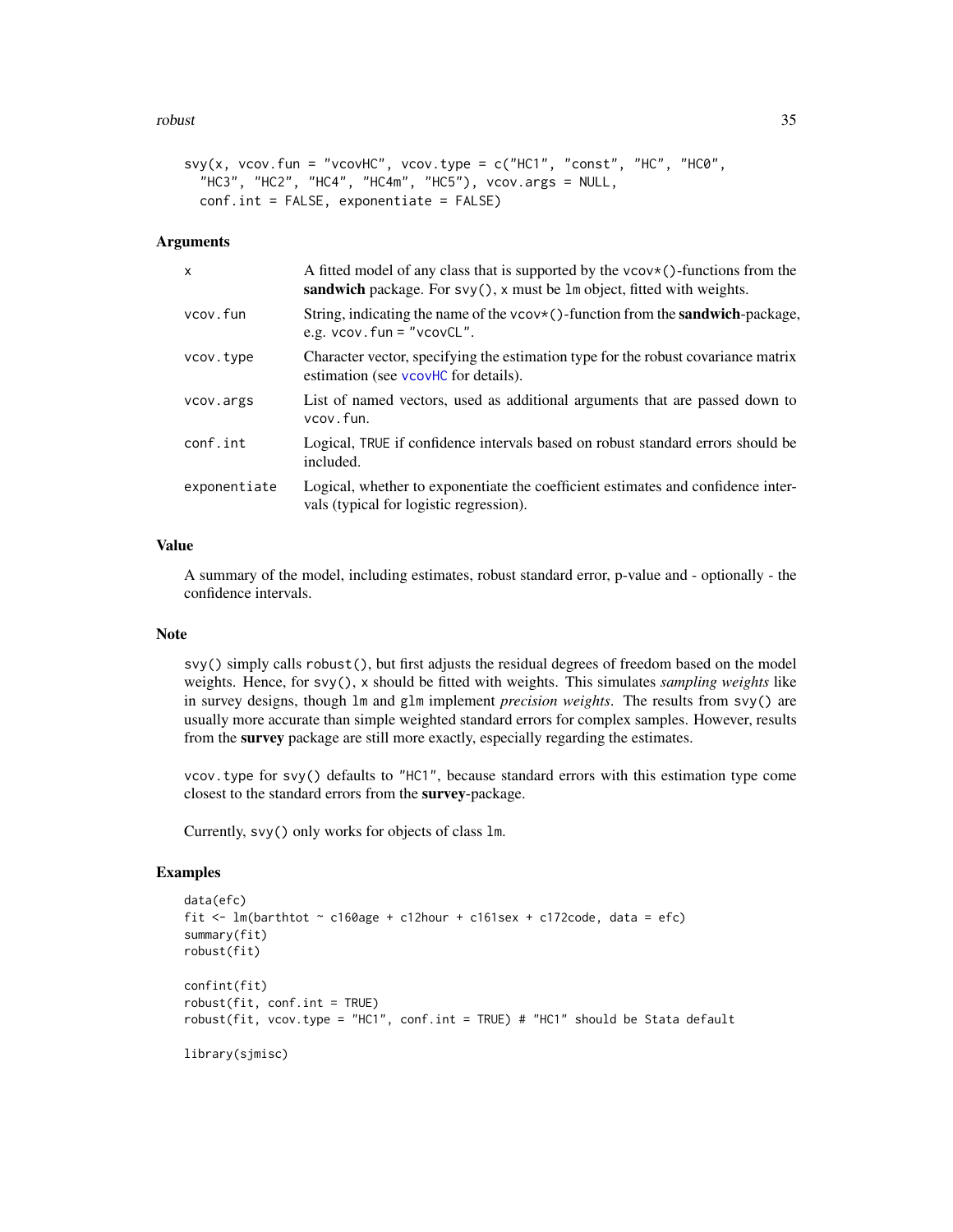```
# dichtomozize service usage by "service usage yes/no"
efc$services <- sjmisc::dicho(efc$tot_sc_e, dich.by = 0)
fit <- glm(services ~ neg_c_7 + c161sex + e42dep,
          data = efc, family = binomial(link = "logit"))robust(fit)
robust(fit, conf.int = TRUE, exponentiate = TRUE)
```
samplesize\_mixed *Sample size for linear mixed models*

# Description

Compute an approximated sample size for linear mixed models (two-level-designs), based on powercalculation for standard design and adjusted for design effect for 2-level-designs.

# Usage

```
samplesize_mixed(eff.size, df.n = NULL, power = 0.8,
 sig. level = 0.05, k, n, icc = 0.05smpsize_lmm(eff.size, df.n = NULL, power = 0.8, sig. level = 0.05, k,n, icc = 0.05)
```
# Arguments

| eff.size  | Effect size.                                                                                 |
|-----------|----------------------------------------------------------------------------------------------|
| df.n      | Optional argument for the degrees of freedom for numerator. See 'Details'.                   |
| power     | Power of test (1 minus Type II error probability).                                           |
| sig.level | Significance level (Type I error probability).                                               |
| k         | Number of cluster groups (level-2-unit) in multilevel-design.                                |
| n         | Optional, number of observations per cluster groups (level-2-unit) in multilevel-<br>design. |
| icc       | Expected intraclass correlation coefficient for multilevel-model.                            |

#### Details

The sample size calculation is based on a power-calculation for the standard design. If df.n is not specified, a power-calculation for an unpaired two-sample t-test will be computed (using [pwr.t.test](#page-0-0) of the **[pwr](https://CRAN.R-project.org/package=pwr)**-package). If df.n is given, a power-calculation for general linear models will be computed (using [pwr.f2.test](#page-0-0) of the **pwr**-package). The sample size of the standard design is then adjusted for the design effect of two-level-designs (see [design\\_effect](#page-17-1)). Thus, the sample size calculation is appropriate in particular for two-level-designs (see Snijders 2005). Models that additionally include repeated measures (three-level-designs) may work as well, however, the computed sample size may be less accurate.

<span id="page-35-0"></span>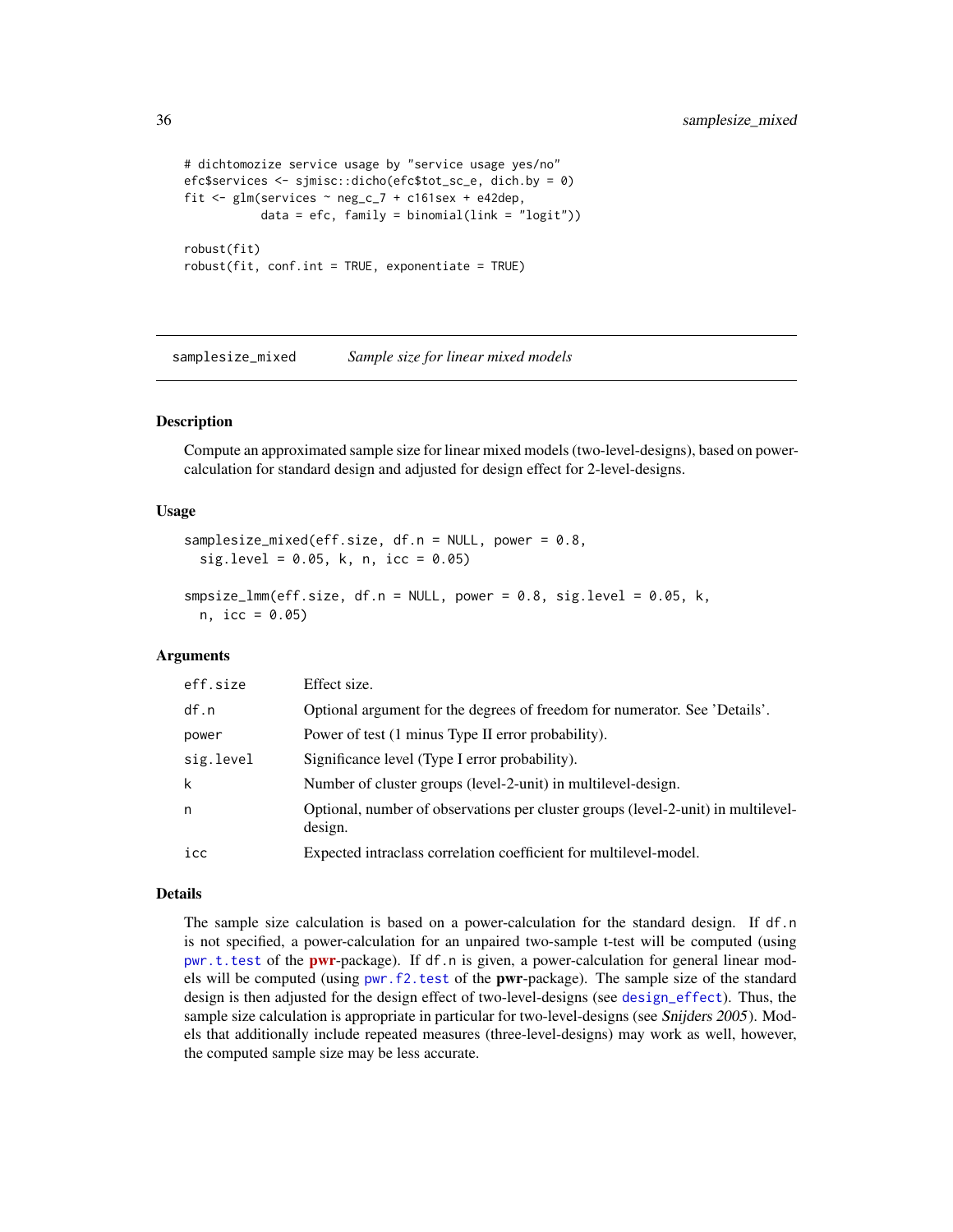# <span id="page-36-0"></span>scale\_weights 37

#### Value

A list with two values: The number of subjects per cluster, and the total sample size for the linear mixed model.

#### References

Cohen J. 1988. Statistical power analysis for the behavioral sciences (2nd ed.). Hillsdale,NJ: Lawrence Erlbaum.

Hsieh FY, Lavori PW, Cohen HJ, Feussner JR. 2003. An Overview of Variance Inflation Factors for Sample-Size Calculation. Evaluation and the Health Professions 26: 239-257. doi: [10.1177/](https://doi.org/10.1177/0163278703255230) [0163278703255230](https://doi.org/10.1177/0163278703255230)

Snijders TAB. 2005. Power and Sample Size in Multilevel Linear Models. In: Everitt BS, Howell DC (Hrsg.). Encyclopedia of Statistics in Behavioral Science. Chichester, UK: John Wiley and Sons, Ltd. doi: [10.1002/0470013192.bsa492](https://doi.org/10.1002/0470013192.bsa492)

# Examples

```
# Sample size for multilevel model with 30 cluster groups and a small to
# medium effect size (Cohen's d) of 0.3. 27 subjects per cluster and
# hence a total sample size of about 802 observations is needed.
samplesize_mixed(eff.size = .3, k = 30)
```

```
# Sample size for multilevel model with 20 cluster groups and a medium
# to large effect size for linear models of 0.2. Five subjects per cluster and
# hence a total sample size of about 107 observations is needed.
samplesize_mixed(eff.size = .2, df.n = 5, k = 20, power = .9)
```
scale\_weights *Rescale design weights for multilevel analysis*

### **Description**

Most functions to fit multilevel and mixed effects models only allow to specify frequency weights, but not design (i.e. sampling or probability) weights, which should be used when analyzing complex samples and survey data. scale\_weights() implements an algorithm proposed by Aaparouhov (2006) and Carle (2009) to rescale design weights in survey data to account for the grouping structure of multilevel models, which then can be used for multilevel modelling.

#### Usage

```
scale_weights(x, cluster.id, pweight)
```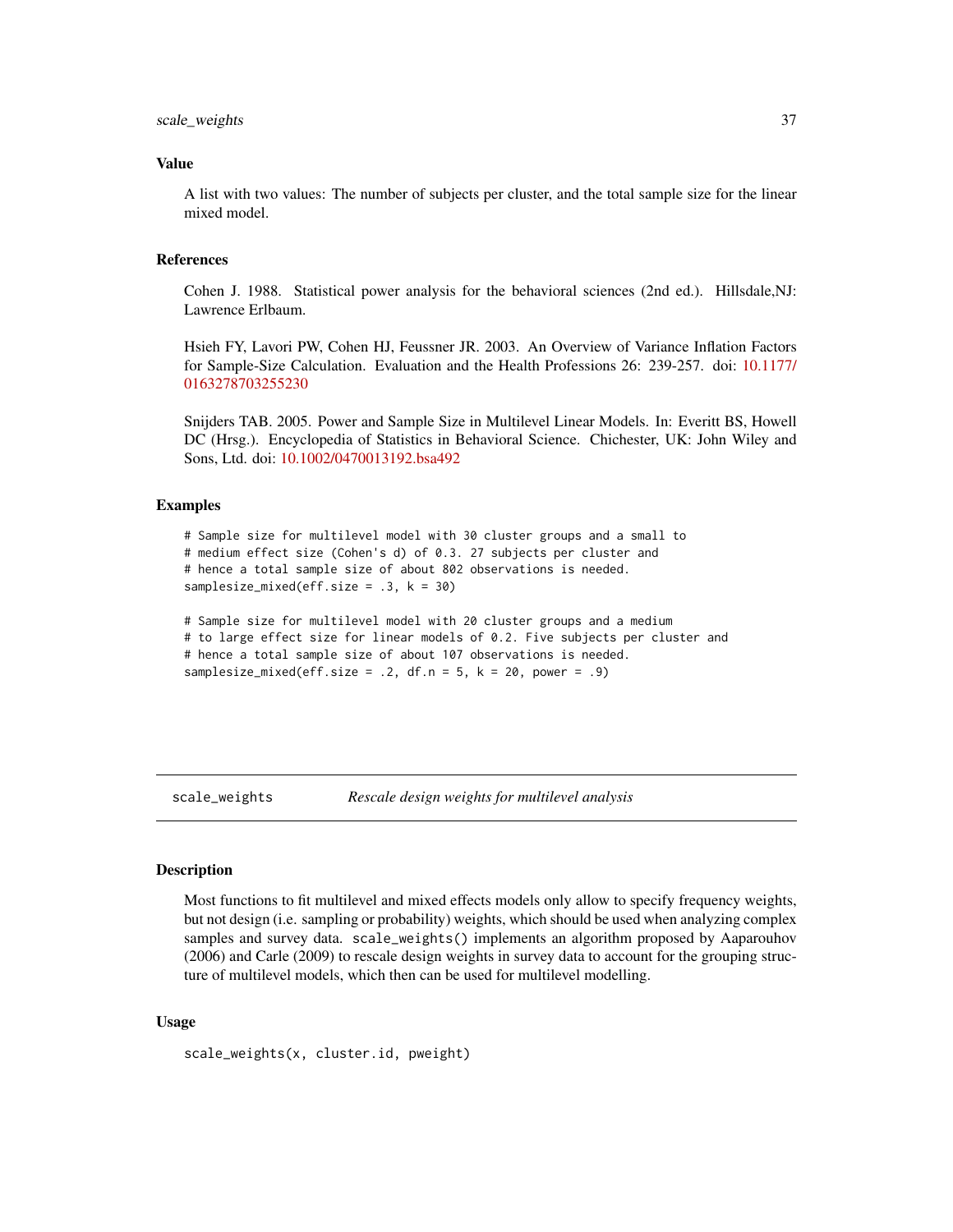#### Arguments

| <b>X</b>   | A data frame.                                                                                            |
|------------|----------------------------------------------------------------------------------------------------------|
| cluster.id | Variable indicating the grouping structure (strata) of the survey data (level-2-<br>cluster variable).   |
| pweight    | Variable indicating the probability (design or sampling) weights of the survey<br>data (level-1-weight). |

#### Details

Rescaling is based on two methods: For svywght\_a, the sample weights pweight are adjusted by a factor that represents the proportion of cluster size divided by the sum of sampling weights within each cluster. The adjustment factor for svywght\_b is the sum of sample weights within each cluster devided by the sum of squared sample weights within each cluster (see Carle (2009), Appendix B).

Regarding the choice between scaling methods A and B, Carle suggests that "analysts who wish to discuss point estimates should report results based on weighting method A. For analysts more interested in residual between-cluster variance, method B may generally provide the least biased estimates". In general, it is recommended to fit a non-weighted model and weighted models with both scaling methods and when comparing the models, see whether the "inferential decisions converge", to gain confidence in the results.

Though the bias of scaled weights decreases with increasing cluster size, method A is preferred when insufficient or low cluster size is a concern.

The cluster ID and probably PSU may be used as random effects (e.g. nested design, or cluster and PSU as varying intercepts), depending on the survey design that should be mimicked.

#### Value

x, with two new variables: svywght\_a and svywght\_b, which represent the rescaled design weights to use in multilevel models (use these variables for the weights argument).

#### References

Carle AC. *Fitting multilevel models in complex survey data with design weights: Recommendations* BMC Medical Research Methodology 2009, 9(49): 1-13

Asparouhov T. *General Multi-Level Modeling with Sampling Weights* Communications in Statistics - Theory and Methods 2006, 35: 439-460

```
data(nhanes_sample)
scale_weights(nhanes_sample, SDMVSTRA, WTINT2YR)
library(lme4)
nhanes_sample <- scale_weights(nhanes_sample, SDMVSTRA, WTINT2YR)
glmer(
 total ~ factor(RIAGENDR) * (log(age) + factor(RIDRETH1)) + (1 | SDMVPSU),
```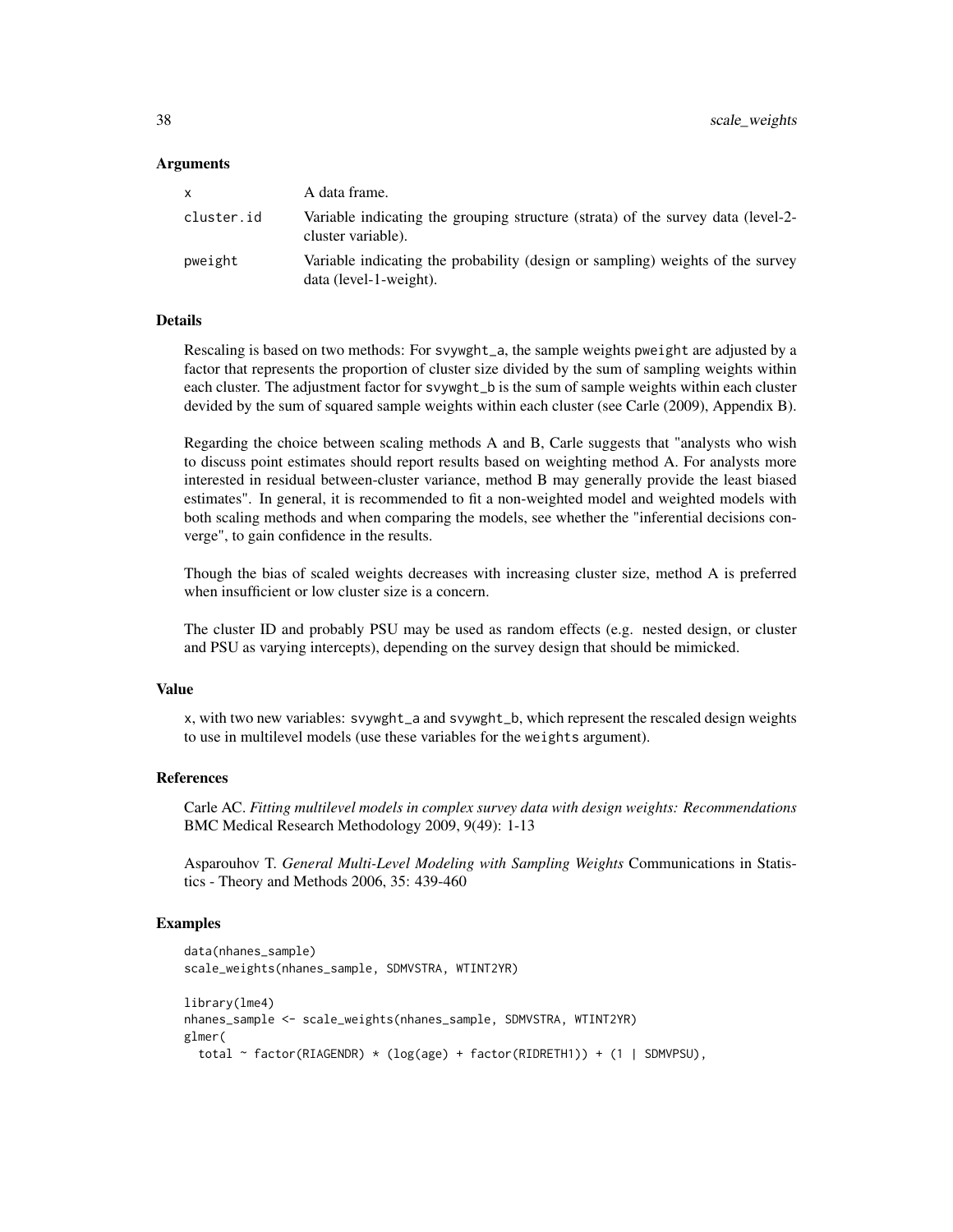#### <span id="page-38-0"></span>se\_ybar 39

```
family = poisson(),
  data = nhanes_sample,
  weights = svywght_a
\mathcal{L}
```
se\_ybar *Standard error of sample mean for mixed models*

# Description

Compute the standard error for the sample mean for mixed models, regarding the extent to which clustering affects the standard errors. May be used as part of the multilevel power calculation for cluster sampling (see Gelman and Hill 2007, 447ff).

# Usage

se\_ybar(fit)

### Arguments

fit Fitted mixed effects model ([merMod](#page-0-0)-class).

# Value

The standard error of the sample mean of fit.

# References

Gelman A, Hill J. 2007. Data analysis using regression and multilevel/hierarchical models. Cambridge, New York: Cambridge University Press

```
library(lme4)
fit <- lmer(Reaction \sim 1 + (1 | Subject), sleepstudy)
se_ybar(fit)
```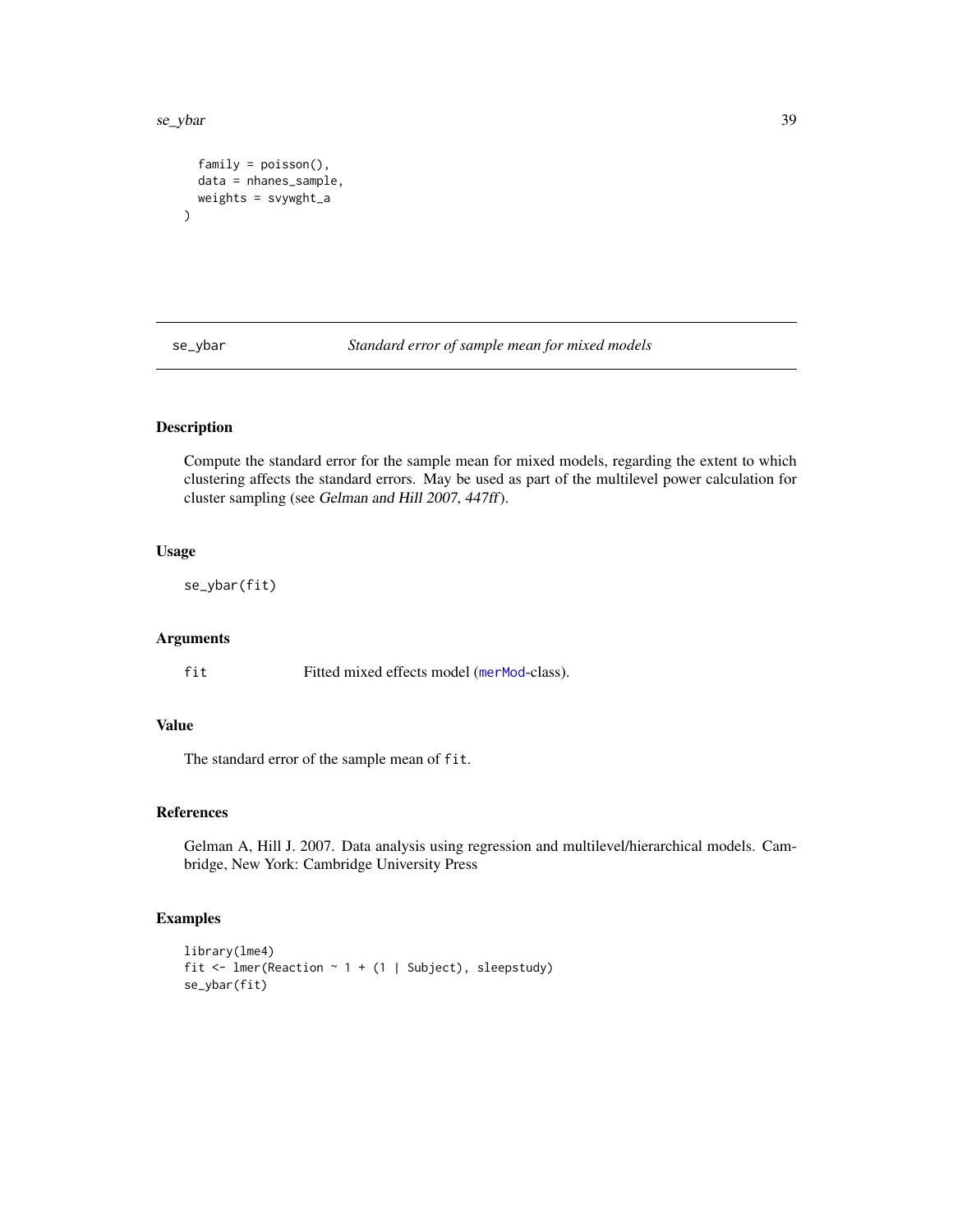<span id="page-39-0"></span>

Returns the standardized beta coefficients, std. error and confidence intervals of a fitted linear (mixed) models.

# Usage

```
std_beta(fit, ...)
## S3 method for class 'merMod'
std\_beta(fit, ci.lvl = 0.95, ...)## S3 method for class 'lm'
std_beta(fit, type = "std", ci.lvl = 0.95, ...)
## S3 method for class 'gls'
std_beta(fit, type = "std", ci.lvl = 0.95, ...)
```
# Arguments

| fit      | Fitted linear (mixed) model of class $lm$ , merMod ( $lm$ e4 package), g1s or stanreg.                                                                                                                                                                                                                            |
|----------|-------------------------------------------------------------------------------------------------------------------------------------------------------------------------------------------------------------------------------------------------------------------------------------------------------------------|
| $\cdots$ | Currently not used.                                                                                                                                                                                                                                                                                               |
| ci.lvl   | Numeric, the level of the confidence intervals.                                                                                                                                                                                                                                                                   |
| type     | If fit is of class 1m, normal standardized coefficients are computed by default.<br>Use type = "std2" to follow Gelman's $(2008)$ suggestion, rescaling the esti-<br>mates by deviding them by two standard deviations, so resulting coefficients are<br>directly comparable for untransformed binary predictors. |

# Details

"Standardized coefficients refer to how many standard deviations a dependent variable will change, per standard deviation increase in the predictor variable. Standardization of the coefficient is usually done to answer the question of which of the independent variables have a greater effect on the dependent variable in a multiple regression analysis, when the variables are measured in different units of measurement (for example, income measured in dollars and family size measured in number of individuals)" (Source: Wikipedia)

#### Value

A tibble with term names, standardized beta coefficients, standard error and confidence intervals of fit.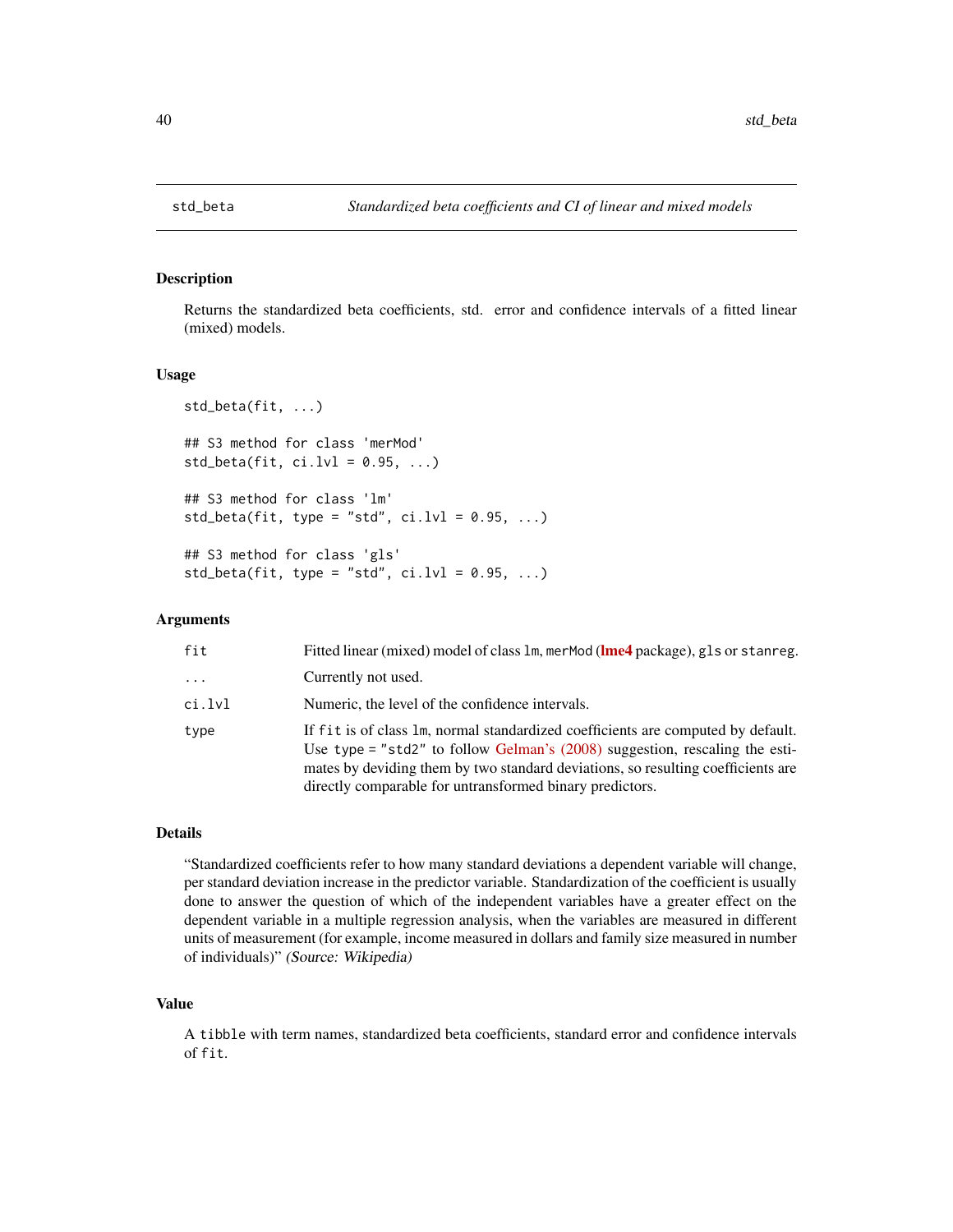# <span id="page-40-0"></span>svyglm.nb 41

# **Note**

For [gls](#page-0-0)-objects, standardized beta coefficients may be wrong for categorical variables (factors), because the model.matrix for gls objects returns the original data of the categorical vector, and not the 'dummy' coded vectors as for other classes. See, as example:

```
head(model.matrix(lm(neg_c^2 \sim a s.factor(e42dep), data = efc, na.action = na.omit)))
```
and

```
head(model.matrix(nIme::gls(neg_c7 ~ a.s.factor(e42dep), data = efc, na.action = na omit))).
```
In such cases, use [to\\_dummy](#page-0-0) to create dummies from factors.

# References

[Wikipedia: Standardized coefficient](http://en.wikipedia.org/wiki/Standardized_coefficient)

Gelman A. 2008. Scaling regression inputs by dividing by two standard deviations. Statistics in Medicine 27: 2865-2873 [http://www.stat.columbia.edu/~gelman/research/published/](http://www.stat.columbia.edu/~gelman/research/published/standardizing7.pdf) [standardizing7.pdf](http://www.stat.columbia.edu/~gelman/research/published/standardizing7.pdf)

#### Examples

```
# fit linear model
fit \leq lm(Ozone \sim Wind + Temp + Solar.R, data = airquality)
# print std. beta coefficients
std_beta(fit)
# print std. beta coefficients and ci, using
# 2 sd and center binary predictors
std_beta(fit, type = "std2")
# std. beta for mixed models
library(lme4)
fit1 <- lmer(Reaction ~ Days + (Days | Subject), sleepstudy)
std_beta(fit)
```
<span id="page-40-1"></span>svyglm.nb *Survey-weighted negative binomial generalised linear model*

#### **Description**

svyglm.nb() is an extension to the **[survey](https://CRAN.R-project.org/package=survey)**-package to fit survey-weighted negative binomial models. It uses [svymle](#page-0-0) to fit sampling-weighted maximum likelihood estimates, based on starting values provided by [glm.nb](#page-0-0), as proposed by *Lumley (2010, pp249)*.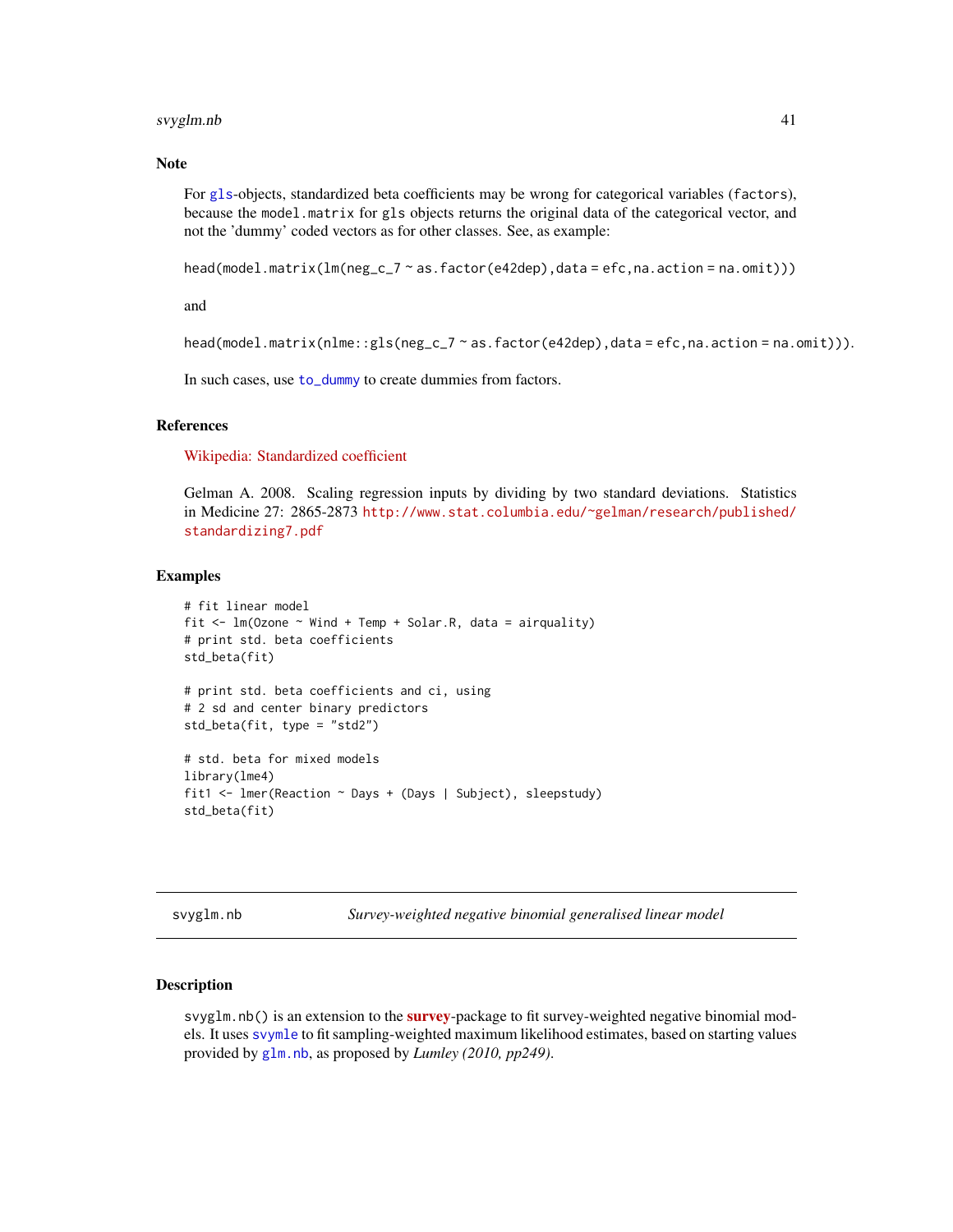# <span id="page-41-0"></span>Usage

```
svyglm.nb(formula, design, ...)
```
#### Arguments

| formula                 | An object of class formula, i.e. a symbolic description of the model to be fitted.<br>See 'Details' in g1m. |
|-------------------------|-------------------------------------------------------------------------------------------------------------|
| design                  | An object of class syydesign, providing a specification of the survey design.                               |
| $\cdot$ $\cdot$ $\cdot$ | Other arguments passed down to glm, nb.                                                                     |

# Details

For details on the computation method, see Lumley (2010), Appendix E (especially 254ff.)

sjstats implements following S3-methods for svyglm.nb-objects: family(), model.frame(), formula(), print(), predict() and residuals(). However, these functions have some limitations:

- family() simply returns the family-object from the underlying [glm.nb](#page-0-0)-model.
- The predict()-method just re-fits the svyglm.nb-model with [glm.nb](#page-0-0), overwrites the \$coefficients from this model-object with the coefficients from the returned [svymle](#page-0-0)-object and finally calls [predict.glm](#page-0-0) to compute the predicted values.
- residuals() re-fits the svy[glm.nb](#page-0-0)-model with glm.nb and then computes the Pearson-residuals from the glm.nb-object.

# Value

An object of class [svymle](#page-0-0) and svyglm.nb, with some additional information about the model.

#### References

Lumley T (2010). Complex Surveys: a guide to analysis using R. Wiley

```
# ------------------------------------------
# This example reproduces the results from
# Lumley 2010, figure E.7 (Appendix E, p256)
# ------------------------------------------
library(survey)
data(nhanes_sample)
# create survey design
des <- svydesign(
  id = \simSDMVPSU,
  strat = \sim SDMVSTRA,
  weights = \simWTINT2YR,
 nest = TRUE,data = nhanes_sample
)
```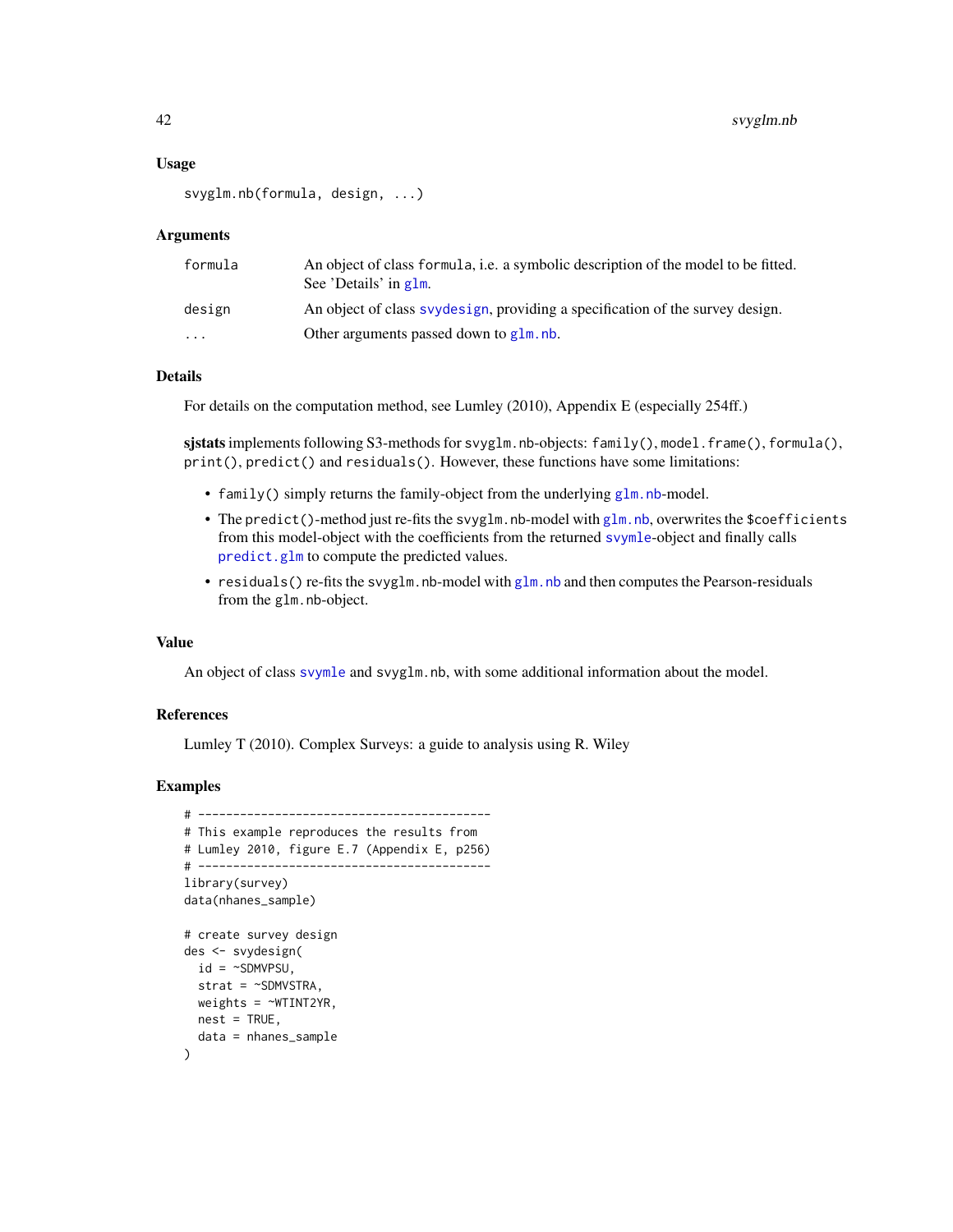# <span id="page-42-0"></span>svyglm.zip 43

```
# fit negative binomial regression
fit <- svyglm.nb(total ~ factor(RIAGENDR) * (log(age) + factor(RIDRETH1)), des)
# print coefficients and standard errors
fit
```
svyglm.zip *Survey-weighted zero-inflated Poisson model*

#### Description

svyglm.zip() is an extension to the [survey](https://CRAN.R-project.org/package=survey)-package to fit survey-weighted zero-inflated Poisson models. It uses [svymle](#page-0-0) to fit sampling-weighted maximum likelihood estimates, based on starting values provided by [zeroinfl](#page-0-0).

# Usage

```
svyglm.zip(formula, design, ...)
```
#### Arguments

| formula                 | An object of class formula, i.e. a symbolic description of the model to be fitted.<br>See 'Details' in zeroinfl. |
|-------------------------|------------------------------------------------------------------------------------------------------------------|
| design                  | An object of class syydesign, providing a specification of the survey design.                                    |
| $\cdot$ $\cdot$ $\cdot$ | Other arguments passed down to zeroinfl.                                                                         |

# Details

Code modified from https://notstatschat.rbind.io/2015/05/26/zero-inflated-poisson-from-complexsamples/.

#### Value

An object of class [svymle](#page-0-0) and svyglm.zip, with some additional information about the model.

```
library(survey)
data(nhanes_sample)
set.seed(123)
nhanes_sample$malepartners <- rpois(nrow(nhanes_sample), 2)
nhanes_sample$malepartners[sample(1:2992, 400)] <- 0
# create survey design
des <- svydesign(
  id = \sim SDMVPSU,
```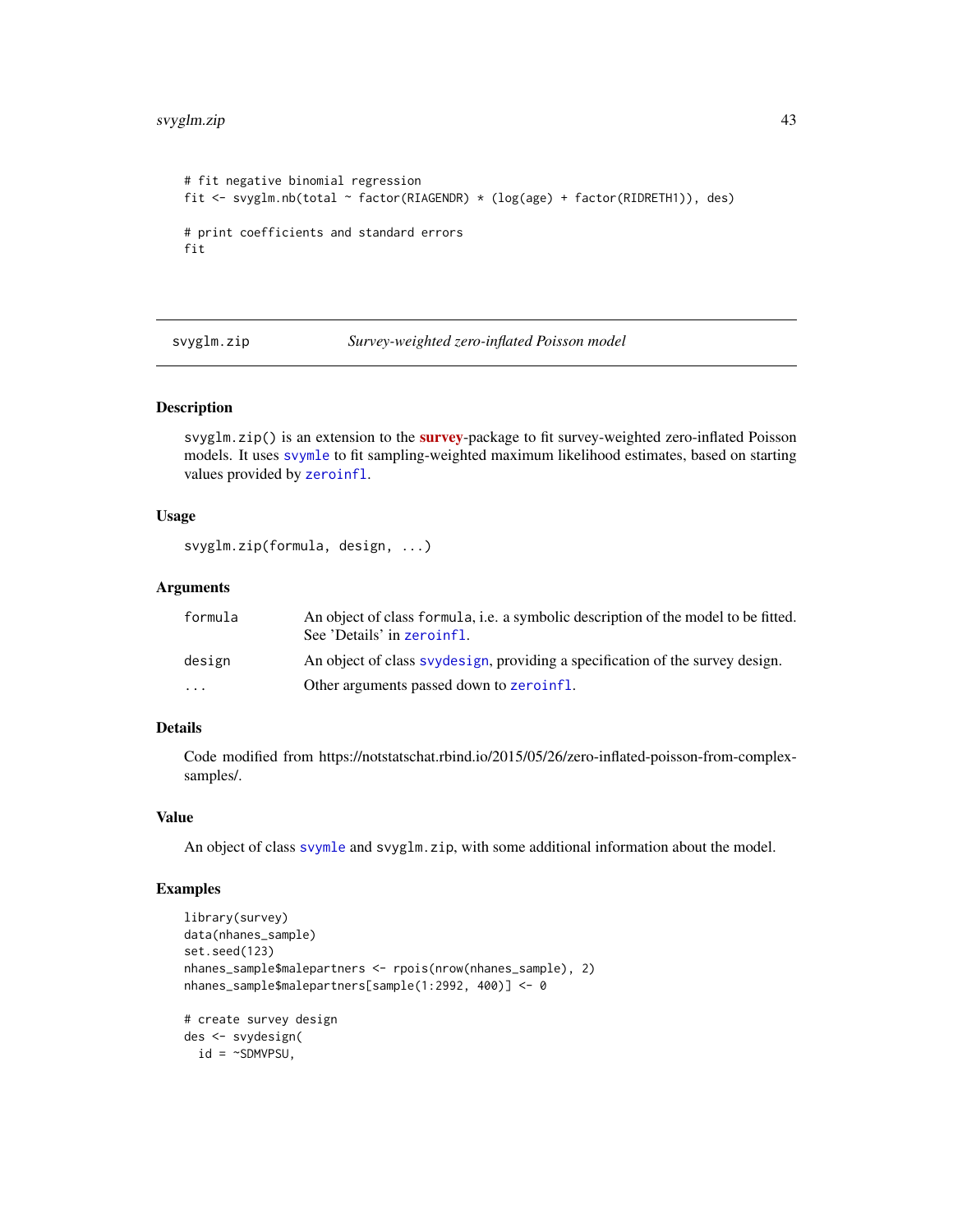```
strat = \sim SDMVSTRA,
 weights = ~WTINT2YR,
 nest = TRUE,data = nhanes_sample
)
# fit negative binomial regression
fit <- svyglm.zip(
 malepartners ~ age + factor(RIDRETH1) | age + factor(RIDRETH1),
 des
)
# print coefficients and standard errors
fit
```
svy\_md *Weighted statistics for tests and variables*

# Description

# Weighted statistics for variables

wtd\_sd(), wtd\_se(), wtd\_mean() and wtd\_median() compute weighted standard deviation, standard error, mean or median for a variable or for all variables of a data frame. svy\_md() computes the median for a variable in a survey-design (see [svydesign](#page-0-0)). wtd\_cor() computes a weighted correlation for a two-sided alternative hypothesis.

# Weighted tests

wtd\_ttest() computes a weighted t-test, while wtd\_mwu() computes a weighted Mann-Whitney-U test or a Kruskal-Wallis test (for more than two groups). wtd\_chisqtest() computes a weighted Chi-squared test for contigency tables.

# Usage

```
svy_md(x, design)
survey_median(x, design)
wtd_chisqtest(data, ...)
## Default S3 method:
wtd_chisqtest(data, x, y, weights, ...)
## S3 method for class 'formula'
wtd_chisqtest(formula, data, ...)
```
<span id="page-43-0"></span>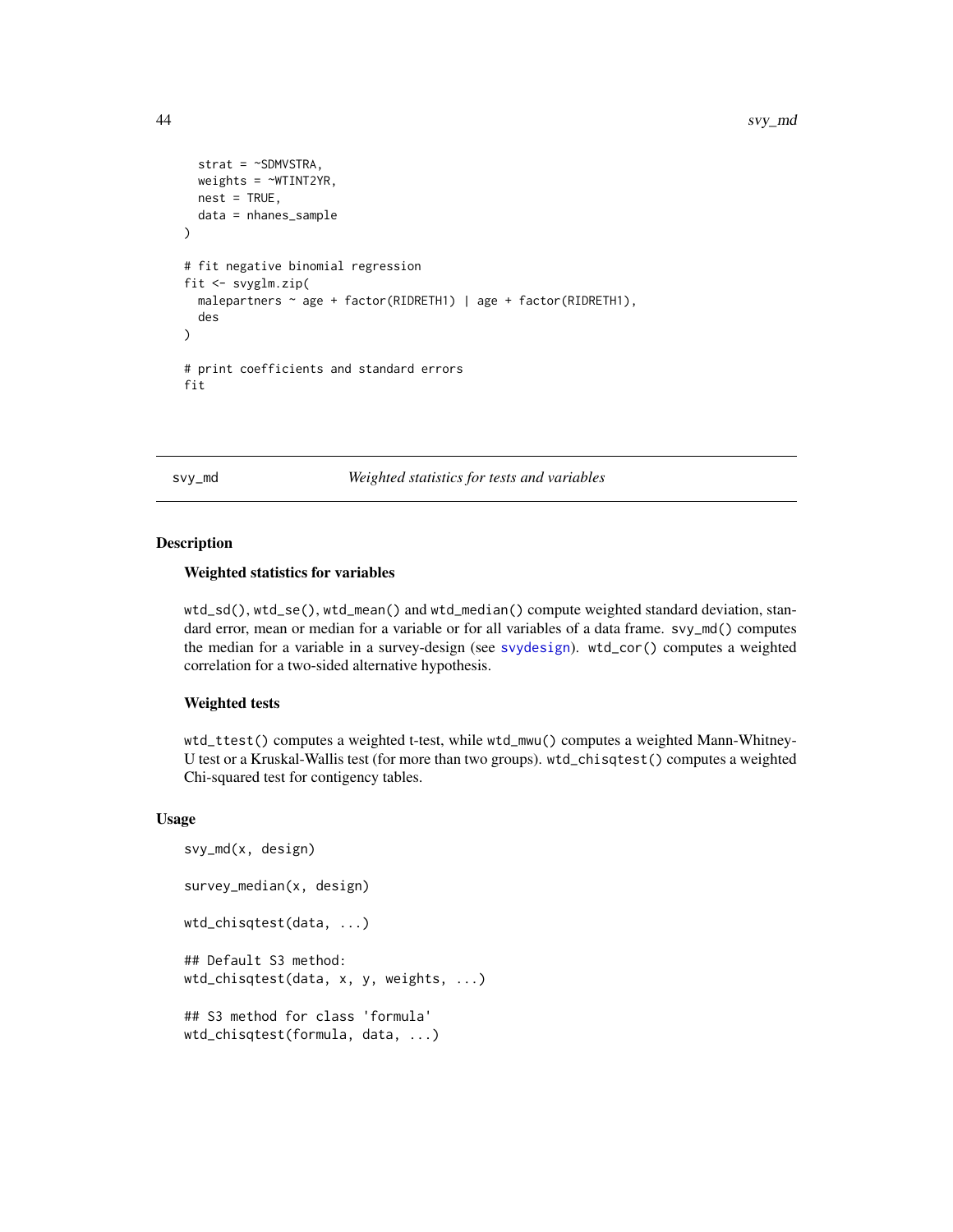#### <span id="page-44-0"></span>svy\_md 45

```
wtd_cor(data, ...)
## Default S3 method:
wtd_cor(data, x, y, weights, ci.lvl = 0.95, ...)
## S3 method for class 'formula'
wtd_cor(formula, data, ci.lvl = 0.95, ...)
wtd_mean(x, weights = NULL)wtd_median(x, weights = NULL)
wtd_mwu(data, ...)
## Default S3 method:
wtd_mwu(data, x, grp, weights, ...)
## S3 method for class 'formula'
wtd_mwu(formula, data, ...)
wtd_s/d(x, weights = NULL)wtd_se(x, weights = NULL)
wtd_ttest(data, ...)
## Default S3 method:
wtd_ttest(data, x, y = NULL, weights, mu = 0,
 paired = FALSE, ci.lvl = 0.95, alternative = c("two.sided", "less","greater"), \dots)
## S3 method for class 'formula'
wtd_ttest(formula, data, mu = 0, paired = FALSE,ci.lvl = 0.95, alternative = c("two.sided", "less", "greater"), ...
```
# Arguments

| $\mathsf{x}$ | (Numeric) vector or a data frame. For svy_md(), wtd_ttest(), wtd_mwu() and<br>wtd_chisqtest() the bare (unquoted) variable name, or a character vector with<br>the variable name. |
|--------------|-----------------------------------------------------------------------------------------------------------------------------------------------------------------------------------|
| design       | An object of class syydesign, providing a specification of the survey design.                                                                                                     |
| data         | A data frame.                                                                                                                                                                     |
| .            | For $wtd_ttest()$ and $wtd_mwu()$ , currently not used. For $wtd_cshift()$ ,<br>further arguments passed down to chisq. test.                                                     |
| y            | Optional, bare (unquoted) variable name, or a character vector with the variable<br>name.                                                                                         |
| weights      | Bare (unquoted) variable name, or a character vector with the variable name                                                                                                       |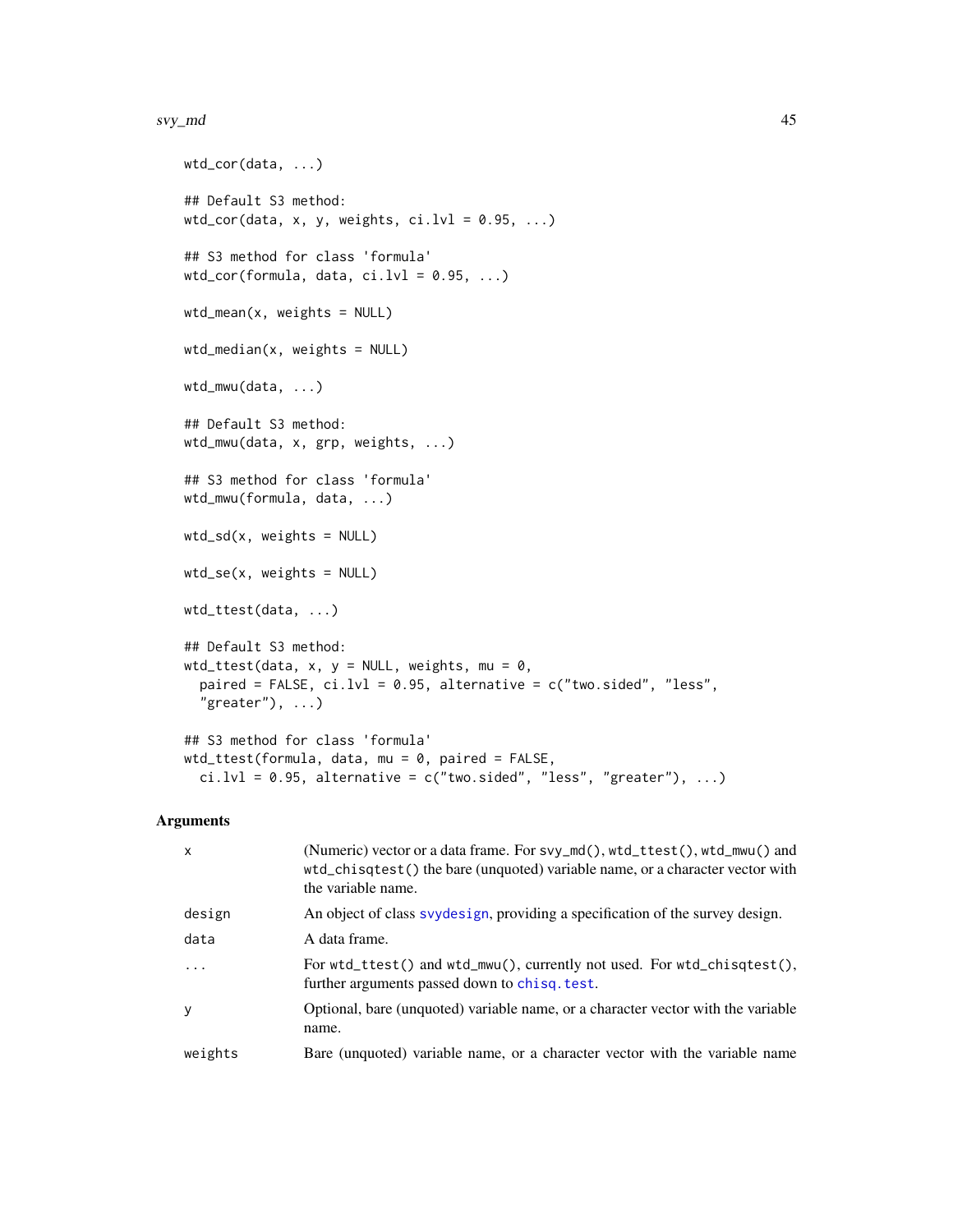<span id="page-45-0"></span>

|             | of the numeric vector of weights. If weights = NULL, unweighted statistic is<br>reported.                                                                                                                                   |
|-------------|-----------------------------------------------------------------------------------------------------------------------------------------------------------------------------------------------------------------------------|
| formula     | A formula of the form $\ln s \sim r \ln 1 + r \ln s$ where $\ln s$ is a numeric variable giv-<br>ing the data values and rhs1 a factor with two levels giving the corresponding<br>groups and rhs2 a variable with weights. |
| ci.lvl      | Confidence level of the interval.                                                                                                                                                                                           |
| grp         | Bare (unquoted) name of the cross-classifying variable, where x is grouped into<br>the categories represented by grp, or a character vector with the variable name.                                                         |
| mu          | A number indicating the true value of the mean (or difference in means if you<br>are performing a two sample test).                                                                                                         |
| paired      | Logical, whether to compute a paired t-test.                                                                                                                                                                                |
| alternative | A character string specifying the alternative hypothesis, must be one of "two.sided"<br>(default), "greater" or "less". You can specify just the initial letter.                                                            |

# Value

The weighted (test) statistic.

# Note

wtd\_chisq() is a convenient wrapper for [xtab\\_statistics](#page-12-1). For a weighted one-way Anova, use grpmean() with weights-argument.

wtd\_ttest() assumes unequal variance between the two groups.

```
# weighted sd and se ----
wtd_s d(rnorm(n = 100, mean = 3), runif(n = 100))data(efc)
wtd_sd(efc[, 1:3], runif(n = nrow(efc)))
wtd_se(efc[, 1:3], runif(n = nrow(efc)))
# svy_md ----
# median for variables from weighted survey designs
library(survey)
data(nhanes_sample)
des <- svydesign(
 id = \simSDMVPSU,
  strat = ~SDMVSTRA,
  weights = \simWTINT2YR,
 nest = TRUE,data = nhanes_sample
\mathcal{L}
```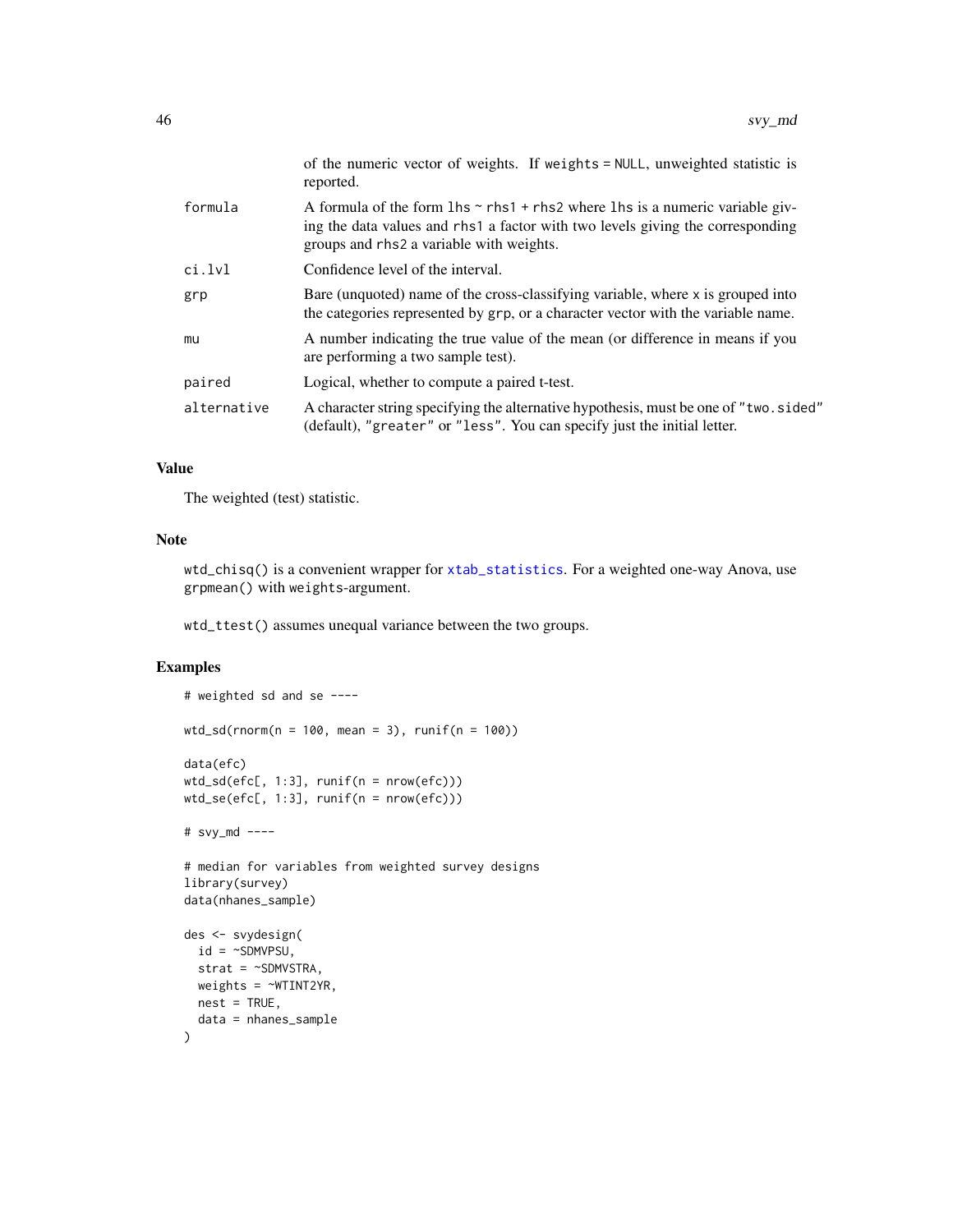# <span id="page-46-0"></span>table\_values 47

```
svy_md(total, des)
svy_md("total", des)
# weighted t-test ----
efc$weight <- abs(rnorm(nrow(efc), 1, .3))
wtd_ttest(efc, e17age, weights = weight)
wtd_ttest(efc, e17age, c160age, weights = weight)
wtd_ttest(e17age ~ e16sex + weight, efc)
# weighted Mann-Whitney-U-test ----
wtd_mwu(c12hour ~ c161sex + weight, efc)
# weighted Chi-squared-test ----
wtd_chisqtest(efc, c161sex, e16sex, weights = weight, correct = FALSE)
wtd_chisqtest(c172code ~ c161sex + weight, efc)
```
table\_values *Expected and relative table values*

# Description

This function calculates a table's cell, row and column percentages as well as expected values and returns all results as lists of tables.

#### Usage

```
table_values(tab, digits = 2)
```
# **Arguments**

| tab | Simple table or f table of which cell, row and column percentages as well as    |
|-----|---------------------------------------------------------------------------------|
|     | expected values are calculated. Tables of class xtabs and other will be coerced |
|     | to ftable objects.                                                              |
|     |                                                                                 |

```
digits Amount of digits for the table percentage values.
```
# Value

(Invisibly) returns a list with four tables:

- 1. cell a table with cell percentages of tab
- 2. row a table with row percentages of tab
- 3. col a table with column percentages of tab
- 4. expected a table with expected values of tab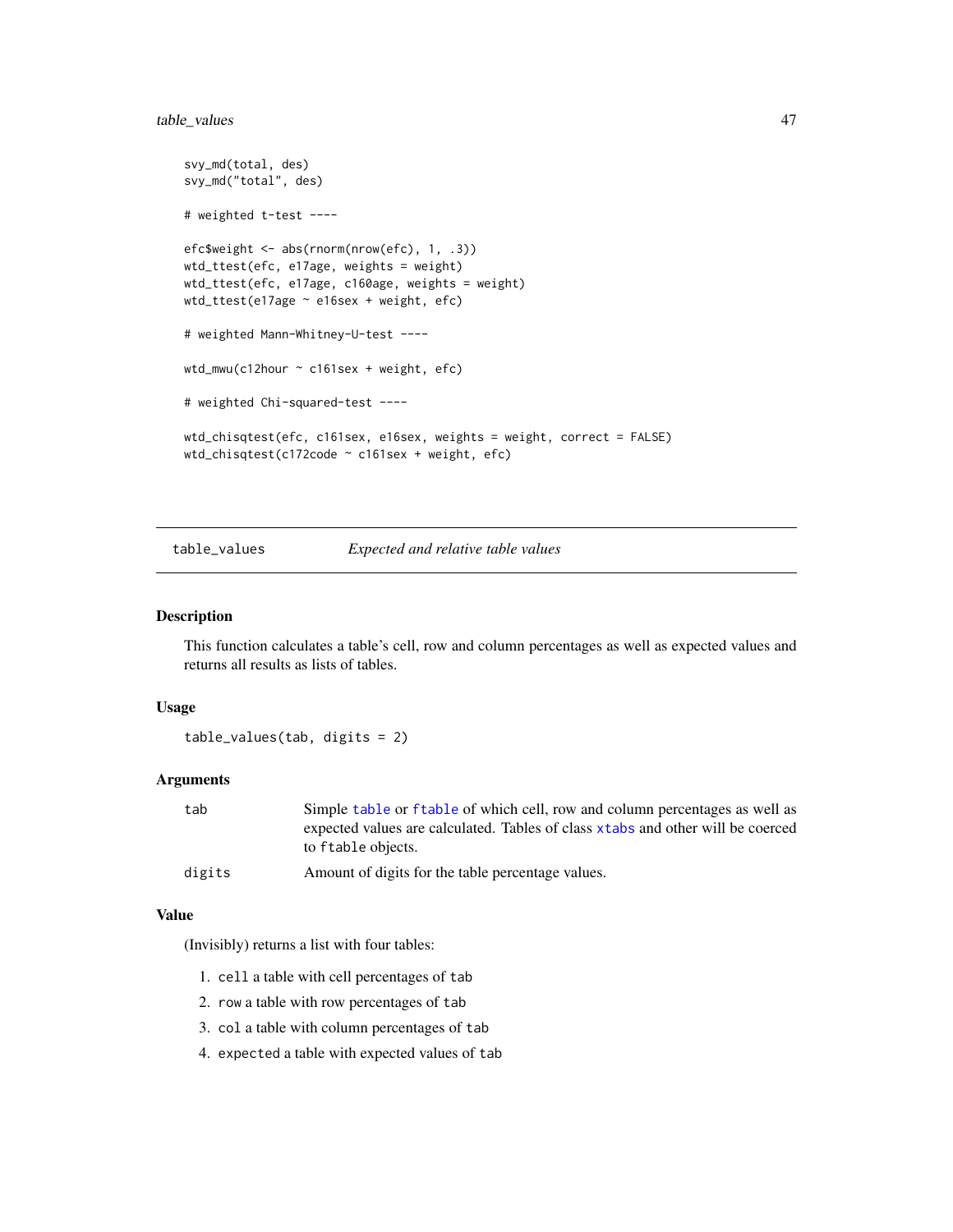# Examples

```
tab <- table(sample(1:2, 30, TRUE), sample(1:3, 30, TRUE))
# show expected values
table_values(tab)$expected
# show cell percentages
table_values(tab)$cell
```
# tidy\_stan *Tidy summary output for stan models*

# Description

Returns a tidy summary output for stan models.

# Usage

```
tidy_stan(x, prob = 0.89, typical = "median", trans = NULL,
 effects = c("all", "fixed", "random"), component = c("all",
  "conditional", "zero_inflated", "zi"), digits = 2)
```
# Arguments

| x         | A stanreg, stanfit or brmsfit object.                                                                                                                                                                                                                                                                                            |
|-----------|----------------------------------------------------------------------------------------------------------------------------------------------------------------------------------------------------------------------------------------------------------------------------------------------------------------------------------|
| prob      | Vector of scalars between 0 and 1, indicating the mass within the credible inter-<br>val that is to be estimated.                                                                                                                                                                                                                |
| typical   | The typical value that will represent the Bayesian point estimate. By default,<br>the posterior median is returned. See typical_value for possible values for<br>this argument.                                                                                                                                                  |
| trans     | Name of a function or character vector naming a function, used to apply trans-<br>formations on the estimates and uncertainty intervals. The values for standard<br>errors are <i>not</i> transformed! If trans is not NULL, <i>credible intervals</i> instead of<br>HDI are computed, due to the possible asymmetry of the HDI. |
| effects   | Should results for fixed effects, random effects or both be returned? Only applies<br>to mixed models. May be abbreviated.                                                                                                                                                                                                       |
| component | Should results for all parameters, parameters for the conditional model or the<br>zero-inflated part of the model be returned? May be abbreviated. Only applies<br>to <b>brms</b> -models.                                                                                                                                       |
| digits    | Amount of digits to round numerical values in the output.                                                                                                                                                                                                                                                                        |

<span id="page-47-0"></span>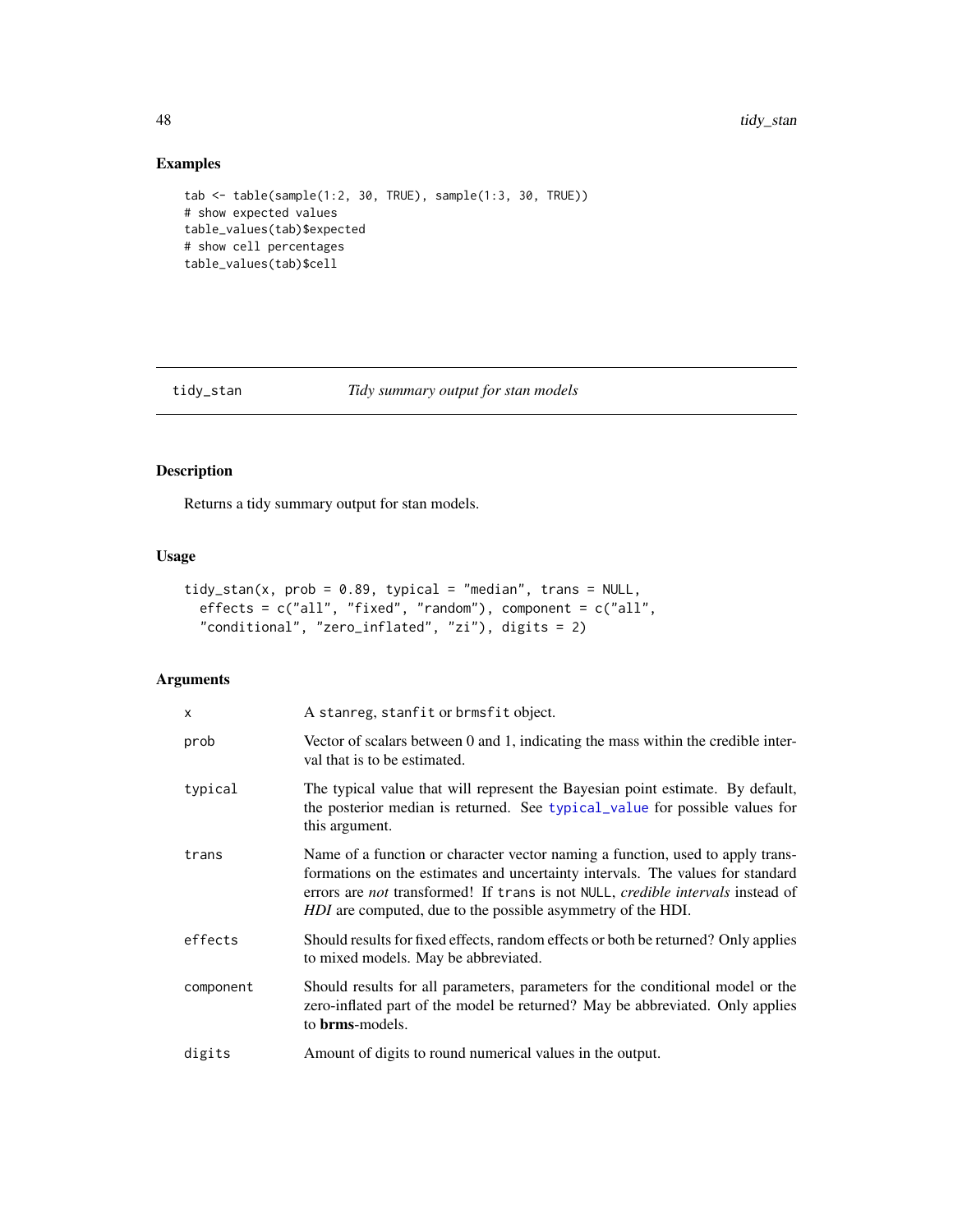#### <span id="page-48-0"></span>tidy\_stan 49

#### Details

The returned data frame has an additonal class-attribute, tidy\_stan, to pass the result to its own print()-method. The print()-method creates a cleaner output, especially for multilevel, zeroinflated or multivariate response models, where - for instance - the conditional part of a model is printed separately from the zero-inflated part, or random and fixed effects are printed separately.

The returned data frame gives information on:

- The Bayesian point estimate (column *estimate*, which is by default the posterior median; other statistics are also possible, see argument typical).
- The standard error (which is actually the *median absolute deviation*).
- The HDI. Computation for HDI is based on the code from Kruschke 2015, pp. 727f.
- The Probability of Direction (pd), which is an index for "effect significance" (see Makowski et al. 2019). A value of 95% or higher indicates a "significant" (i.e. statistically clear) effect.
- The effective numbers of samples, *ESS*.
- The Rhat statistics. When Rhat is above 1, it usually indicates that the chain has not yet converged, indicating that the drawn samples might not be trustworthy. Drawing more iteration may solve this issue.
- The Monte Carlo standard error (see [mcse](#page-0-0)). It is defined as standard deviation of the chains divided by their effective sample size and "provides a quantitative suggestion of how big the estimation noise is" (*Kruschke 2015, p.187*).

# Value

A data frame, summarizing x, with consistent column names. To distinguish multiple HDI values, column names for the HDI get a suffix when prob has more than one element.

# References

Kruschke JK. *Doing Bayesian Data Analysis: A Tutorial with R, JAGS, and Stan* 2nd edition. Academic Press, 2015

Gelman A, Carlin JB, Stern HS, Dunson DB, Vehtari A, Rubin DB. *Bayesian data analysis* 3rd ed. Boca Raton: Chapman and Hall/CRC, 2013

Gelman A, Rubin DB. *Inference from iterative simulation using multiple sequences* Statistical Science 1992;7: 457-511

Makowski D, Ben-Shachar MS, Lüdecke D. bayestestR: Describing Effects and their Uncertainty, Existence and Significance within the Bayesian Framework. Journal of Open Source Software 2019;4:1541. doi: [10.21105/joss.01541](https://doi.org/10.21105/joss.01541)

McElreath R. *Statistical Rethinking. A Bayesian Course with Examples in R and Stan* Chapman and Hall, 2015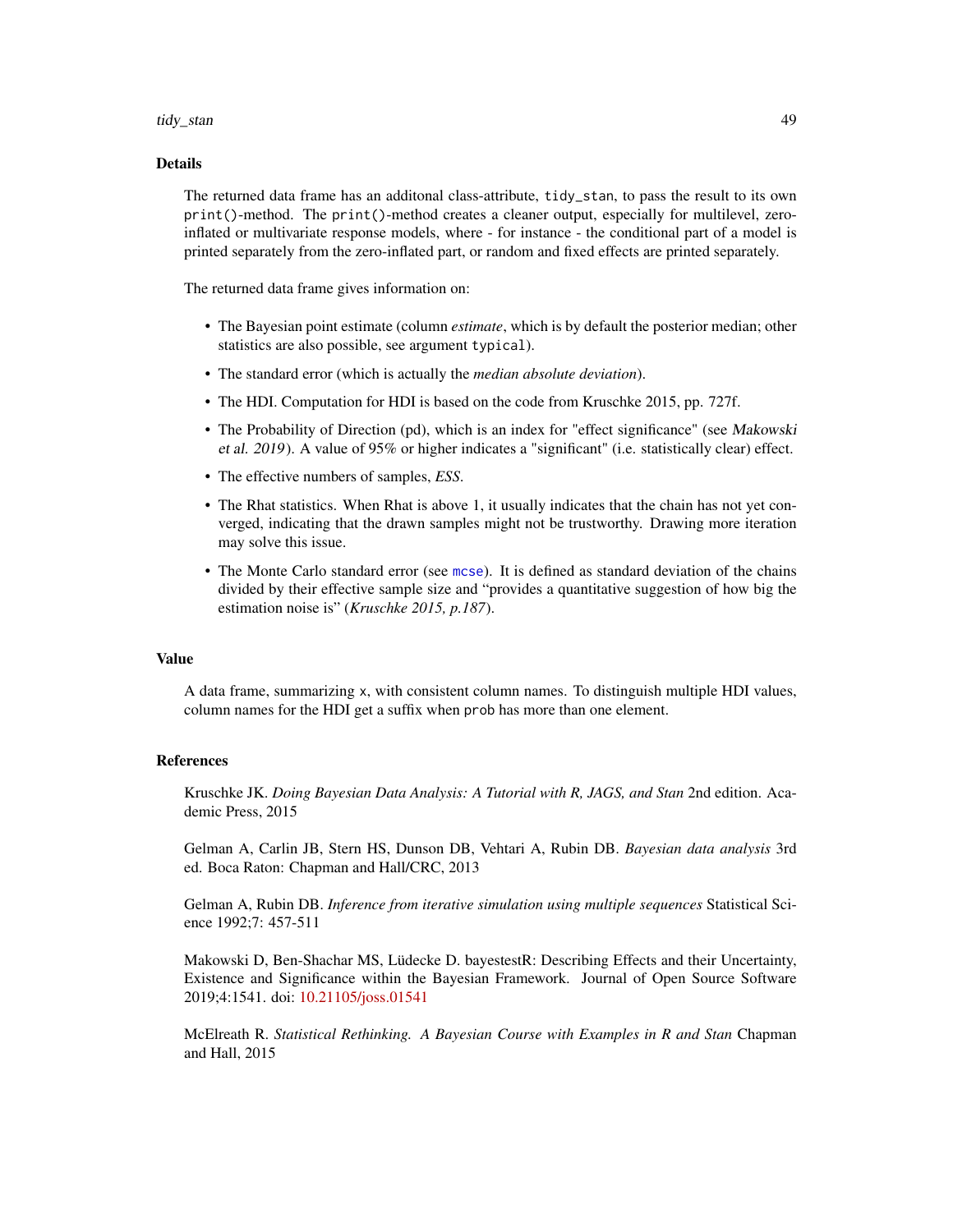# Examples

```
## Not run:
if (require("rstanarm")) {
  fit \le stan_glm(mpg \sim wt + am, data = mtcars, chains = 1)
  tidy_stan(fit)
  tidy_stan(fit, prob = c(.89, .5))}
## End(Not run)
```
var\_pop *Calculate population variance and standard deviation*

# Description

Calculate the population variance or standard deviation of a vector.

#### Usage

var\_pop(x)

sd\_pop(x)

# Arguments

x (Numeric) vector.

# Details

Unlike [var](#page-0-0), which returns the sample variance, var\_pop() returns the population variance. sd\_pop() returns the standard deviation based on the population variance.

#### Value

The population variance or standard deviation of x.

```
data(efc)
```

```
# sampling variance
var(efc$c12hour, na.rm = TRUE)
# population variance
var_pop(efc$c12hour)
```

```
# sampling sd
sd(efc$c12hour, na.rm = TRUE)
# population sd
sd_pop(efc$c12hour)
```
<span id="page-49-0"></span>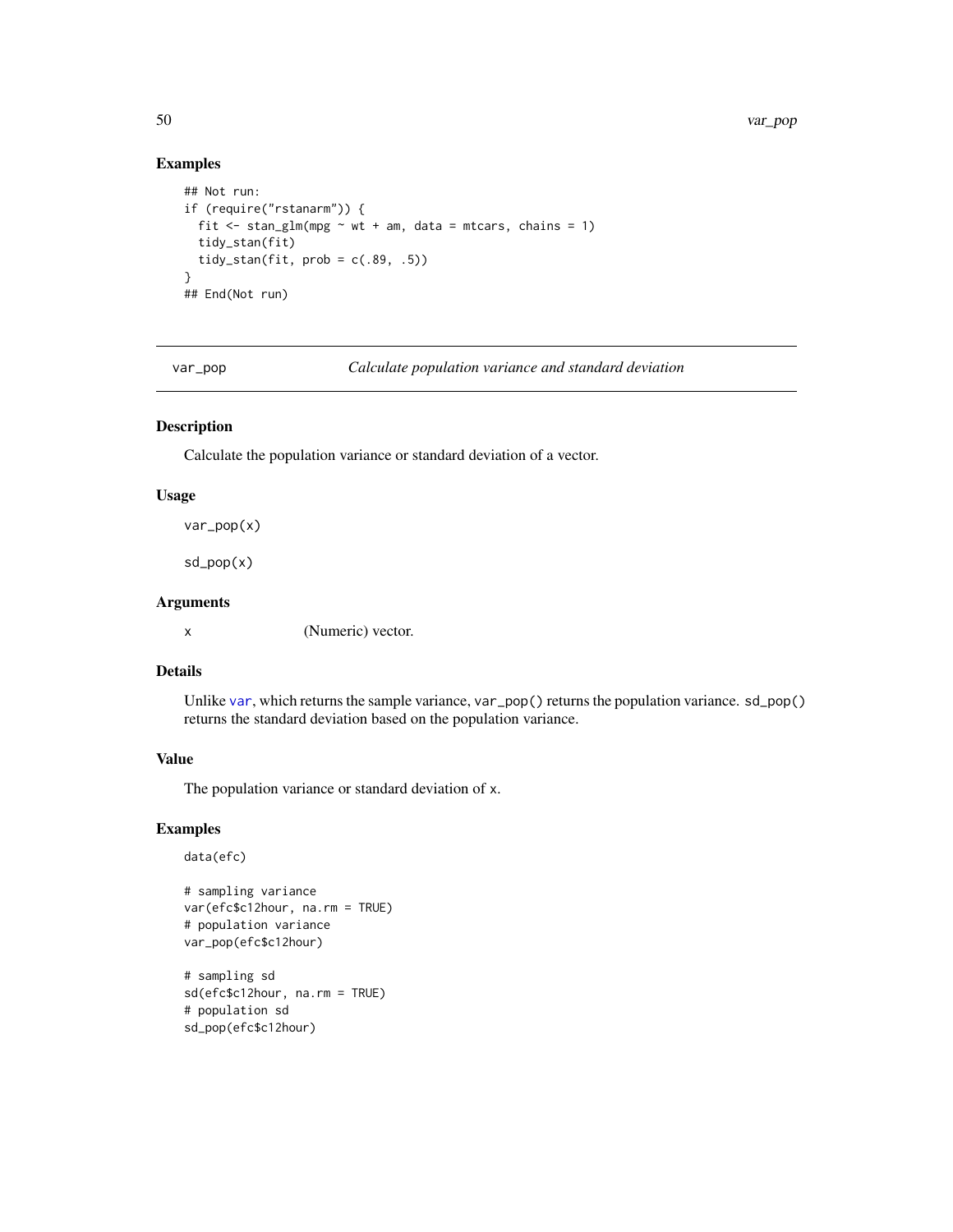<span id="page-50-0"></span>

These functions weight the variable x by a specific vector of weights.

#### Usage

```
weight(x, weights, digits = 0)
```

```
weight2(x, weights)
```
# Arguments

| X       | (Unweighted) variable.                                                                                                                                                                     |
|---------|--------------------------------------------------------------------------------------------------------------------------------------------------------------------------------------------|
| weights | Vector with same length as $x$ , which contains weight factors. Each value of $x$<br>has a specific assigned weight in weights.                                                            |
| digits  | Numeric value indicating the number of decimal places to be used for rounding<br>the weighted values. By default, this value is $\theta$ , i.e. the returned values are<br>integer values. |

# Details

weight2() sums up all weights values of the associated categories of x, whereas weight() uses a [xtabs](#page-0-0) formula to weight cases. Thus, weight() may return a vector of different length than x.

#### Value

The weighted x.

#### Note

The values of the returned vector are in sorted order, whereas the values' order of the original x may be spread randomly. Hence, x can't be used, for instance, for further cross tabulation. In case you want to have weighted contingency tables or (grouped) box plots etc., use the weightBy argument of most functions.

```
v \leq - sample(1:4, 20, TRUE)
table(v)
w <- abs(rnorm(20))
table(weight(v, w))
table(weight2(v, w))
set.seed(1)
x \leq - sample(letters[1:5], size = 20, replace = TRUE)
```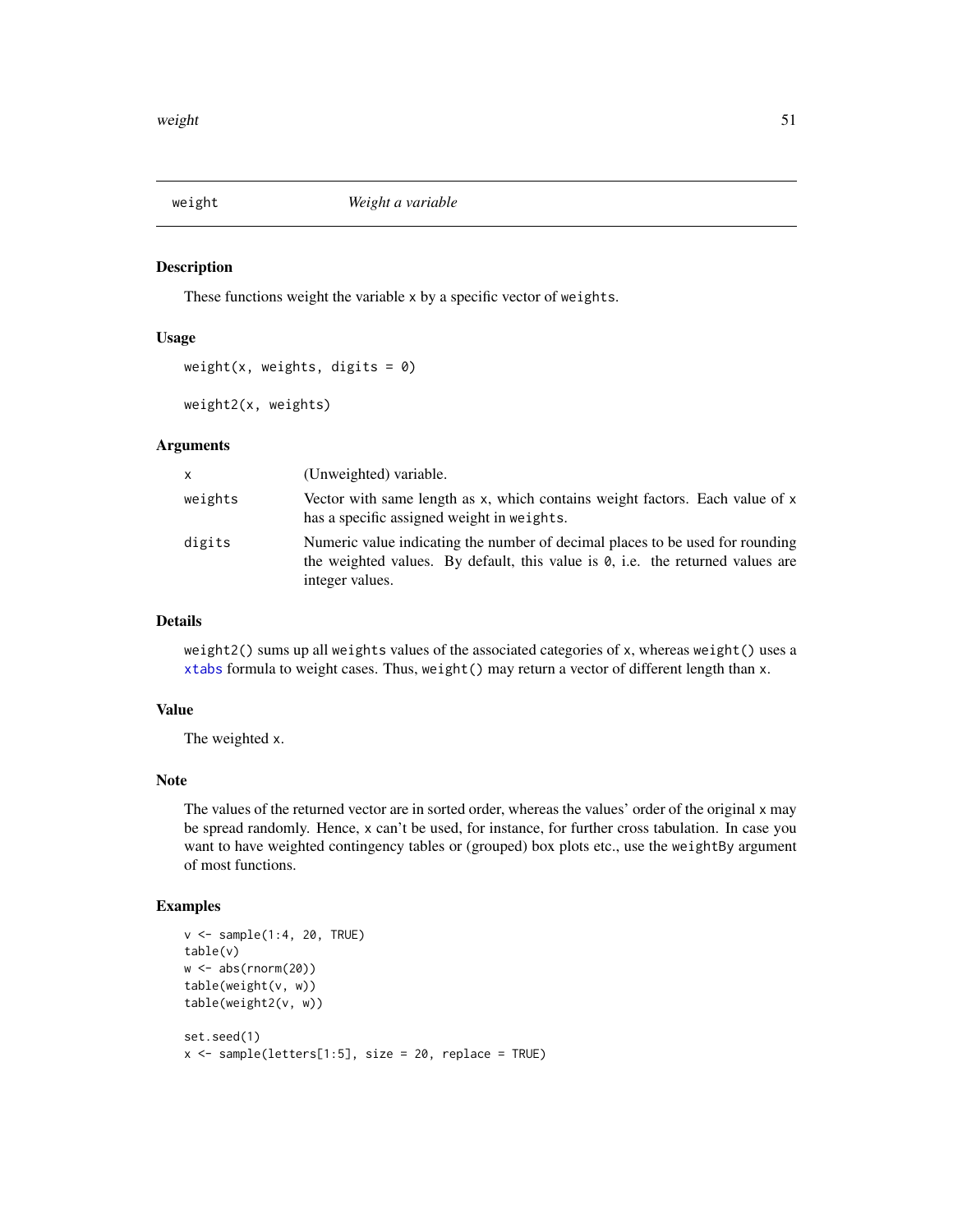52 weight weight with the contract of the contract of the contract of the contract of the contract of the contract of the contract of the contract of the contract of the contract of the contract of the contract of the cont

```
w \leftarrow runif(n = 20)table(x)
```
table(weight(x, w))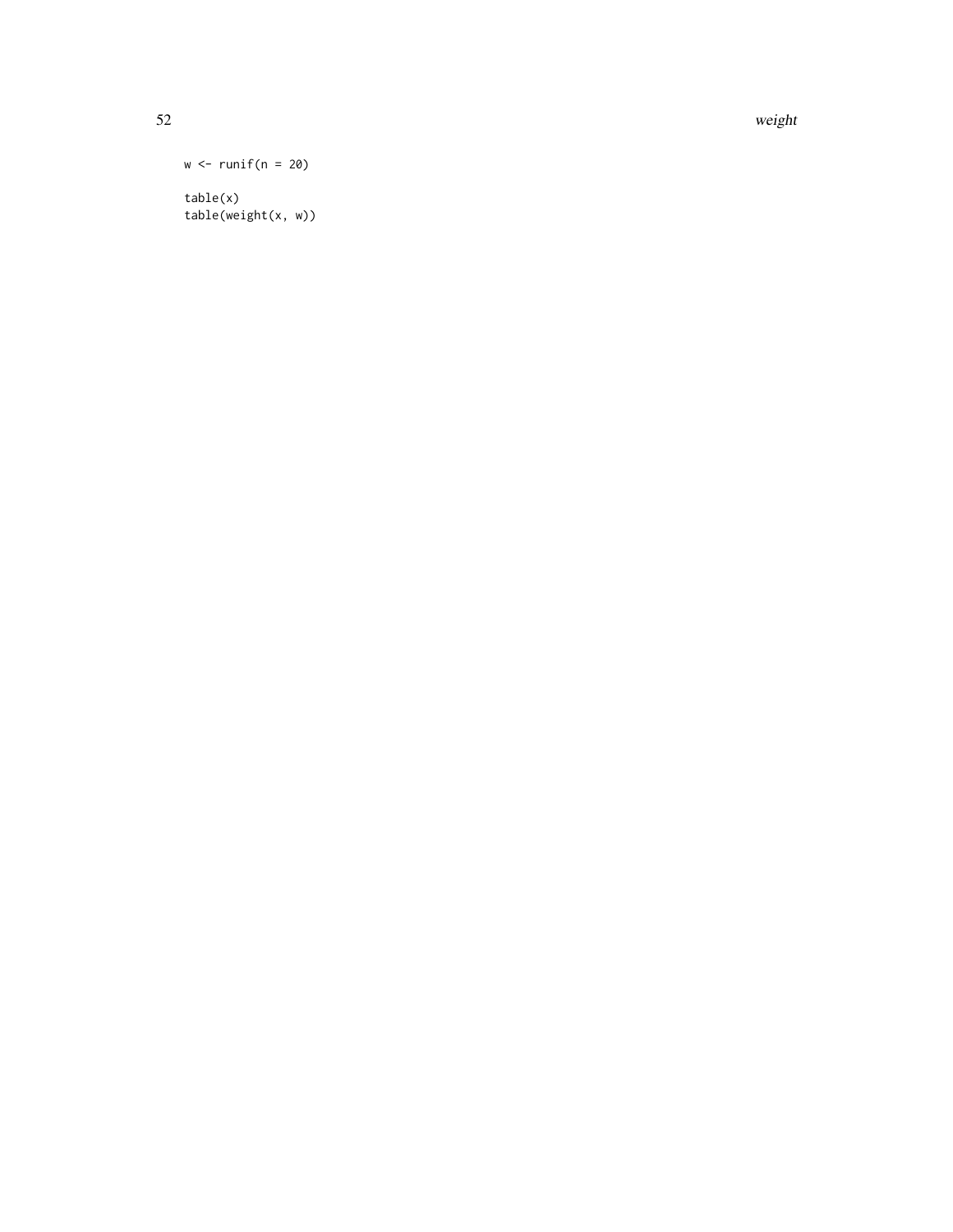# <span id="page-52-0"></span>Index

∗Topic data efc, [19](#page-18-0) fish, [21](#page-20-0) nhanes\_sample, [29](#page-28-0) anova, *[4](#page-3-0)* anova\_stats, [4](#page-3-0) auto\_prior, [5](#page-4-0) boot\_ci, *[8](#page-7-0)*, [9](#page-8-0) boot\_est *(*boot\_ci*)*, [9](#page-8-0) boot\_p *(*boot\_ci*)*, [9](#page-8-0) boot\_se *(*boot\_ci*)*, [9](#page-8-0) bootstrap, [7,](#page-6-0) *[10](#page-9-0)* chisq.test, *[12](#page-11-0)*, *[14](#page-13-0)*, *[45](#page-44-0)* chisq\_gof, [12](#page-11-0) cohens\_f *(*anova\_stats*)*, [4](#page-3-0) contrast, *[23](#page-22-0)* cor.test, *[14](#page-13-0)* cramer, [13](#page-12-0) crossv\_kfold, *[17](#page-16-0)* cv, [16](#page-15-0) cv\_compare *(*cv\_error*)*, [17](#page-16-0) cv\_error, [17](#page-16-0) design\_effect, [18,](#page-17-0) *[36](#page-35-0)* efc, [19](#page-18-0) epsilon\_sq *(*anova\_stats*)*, [4](#page-3-0) eta\_sq *(*anova\_stats*)*, [4](#page-3-0) find\_beta, [19](#page-18-0) find\_beta2 *(*find\_beta*)*, [19](#page-18-0) find\_cauchy *(*find\_beta*)*, [19](#page-18-0) find\_normal *(*find\_beta*)*, [19](#page-18-0) fish, [21](#page-20-0) fisher.test, *[14](#page-13-0)* ftable, *[13](#page-12-0)*, *[47](#page-46-0)*

glm, *[42](#page-41-0)*

glm.nb, *[41,](#page-40-0) [42](#page-41-0)* gls, *[41](#page-40-0)* gmd, [21](#page-20-0) grpmean, [22](#page-21-0) icc *(*overdisp*)*, [31](#page-30-0) inequ\_trend, [23](#page-22-0) is\_prime, [25](#page-24-0) kruskal.test, *[29](#page-28-0)* mcse, *[49](#page-48-0)* mean\_n, [25](#page-24-0) mediation, [27](#page-26-0) merMod, *[39](#page-38-0)* mwu, [28](#page-27-0) nhanes\_sample, [29](#page-28-0) odds\_to\_rr, [30](#page-29-0) omega\_sq *(*anova\_stats*)*, [4](#page-3-0) or\_to\_rr *(*odds\_to\_rr*)*, [30](#page-29-0) overdisp, [31](#page-30-0) p\_value *(*overdisp*)*, [31](#page-30-0) pca *(*overdisp*)*, [31](#page-30-0) pca\_rotate *(*overdisp*)*, [31](#page-30-0) phi *(*cramer*)*, [13](#page-12-0) predict.glm, *[42](#page-41-0)* prop, [32](#page-31-0) props *(*prop*)*, [32](#page-31-0) pwr.f2.test, *[36](#page-35-0)* pwr.t.test, *[36](#page-35-0)* r2 *(*overdisp*)*, [31](#page-30-0) rmse, *[17](#page-16-0)* robust, [34](#page-33-0) samplesize\_mixed, [36](#page-35-0)

scale\_weights, [37](#page-36-0) sd\_pop *(*var\_pop*)*, [50](#page-49-0)